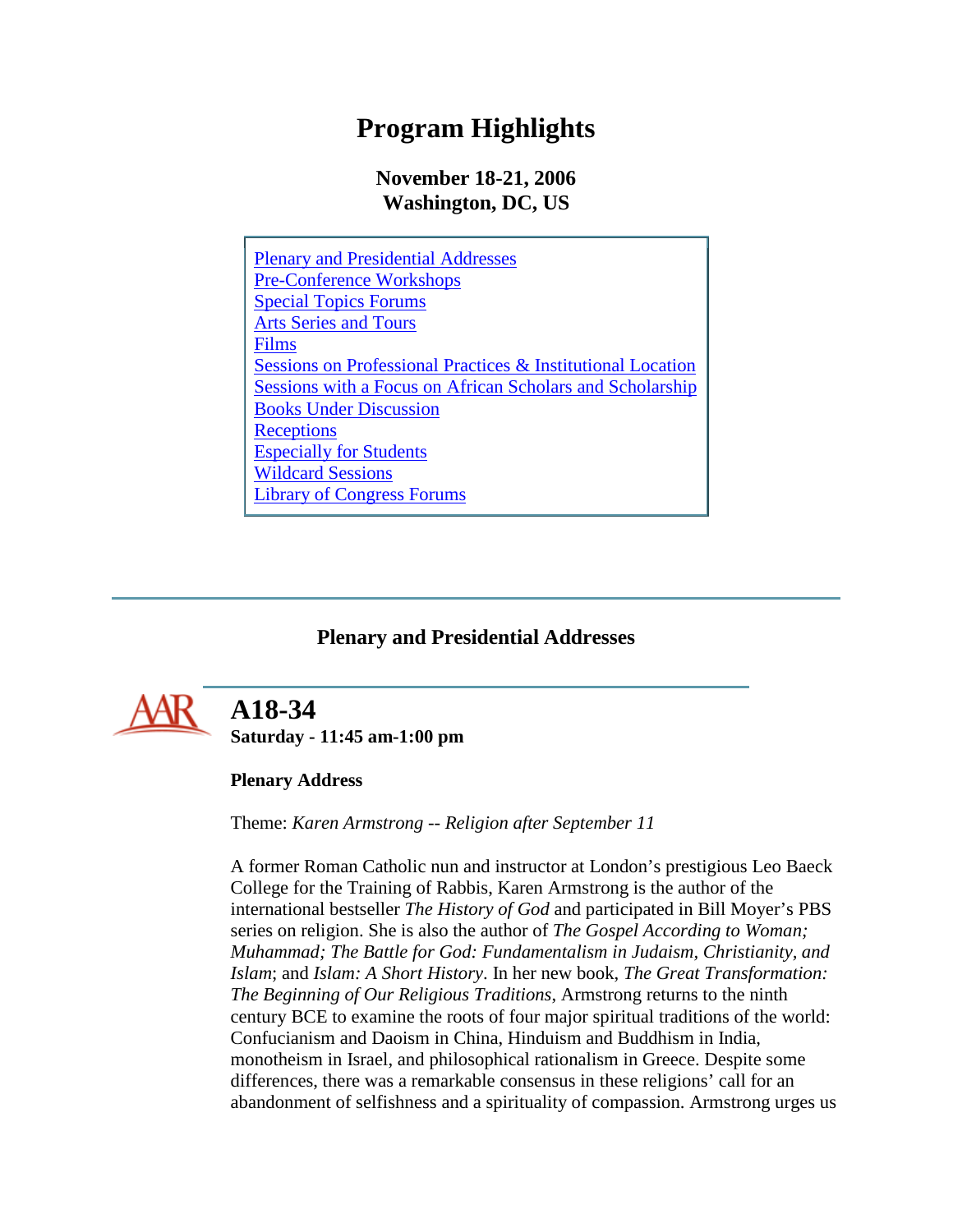to consider how these spiritualities challenge the way we are religious today.



### **Plenary Address**

Theme: *Presidential Plenary and Awards Ceremony--Diana Eck:* Prospects for Pluralism: Voice and Vision in the Study of Religion

Diana Eck is interested in the challenges of religious pluralism in a multireligious society. Her work on India includes the book *Darsan: Seeing the Divine Image in India*; she is currently working on a book entitled *India: Myth on Earth*. Since 1991, she has headed the Pluralism Project which includes a network of some 60 affiliates exploring the religious dimensions of America's new immigration. Her book A New Religious America investigates the growth of Hindu, Buddhist, and Muslim communities in the US and the issues of religious pluralism in American civil society. In 1998, Eck received the National Humanities Medal from President Clinton and the National Endowment for the Humanities.

Her plenary will address how national and local debates over religious difference and cultural identity have opened an area of critical study for scholars. What is pluralism from a civic perspective? A theological perspective? How does pluralism take shape "on the ground" in countless local contexts and connections?



# **A19-126**

**Sunday - 7:15 pm-8:15 pm**

**Plenary Address**

Theme: *Tariq Ramadan*

Due to the US Government's denial of Tariq Ramadan's visa application, he will be appearing live via satellite. See www.aarweb.org/about/announce/2006/RamadanLawsuitIntro.asp for details.



## **A20-36 Monday - 11:30 am-1:00 pm**

**Plenary Address**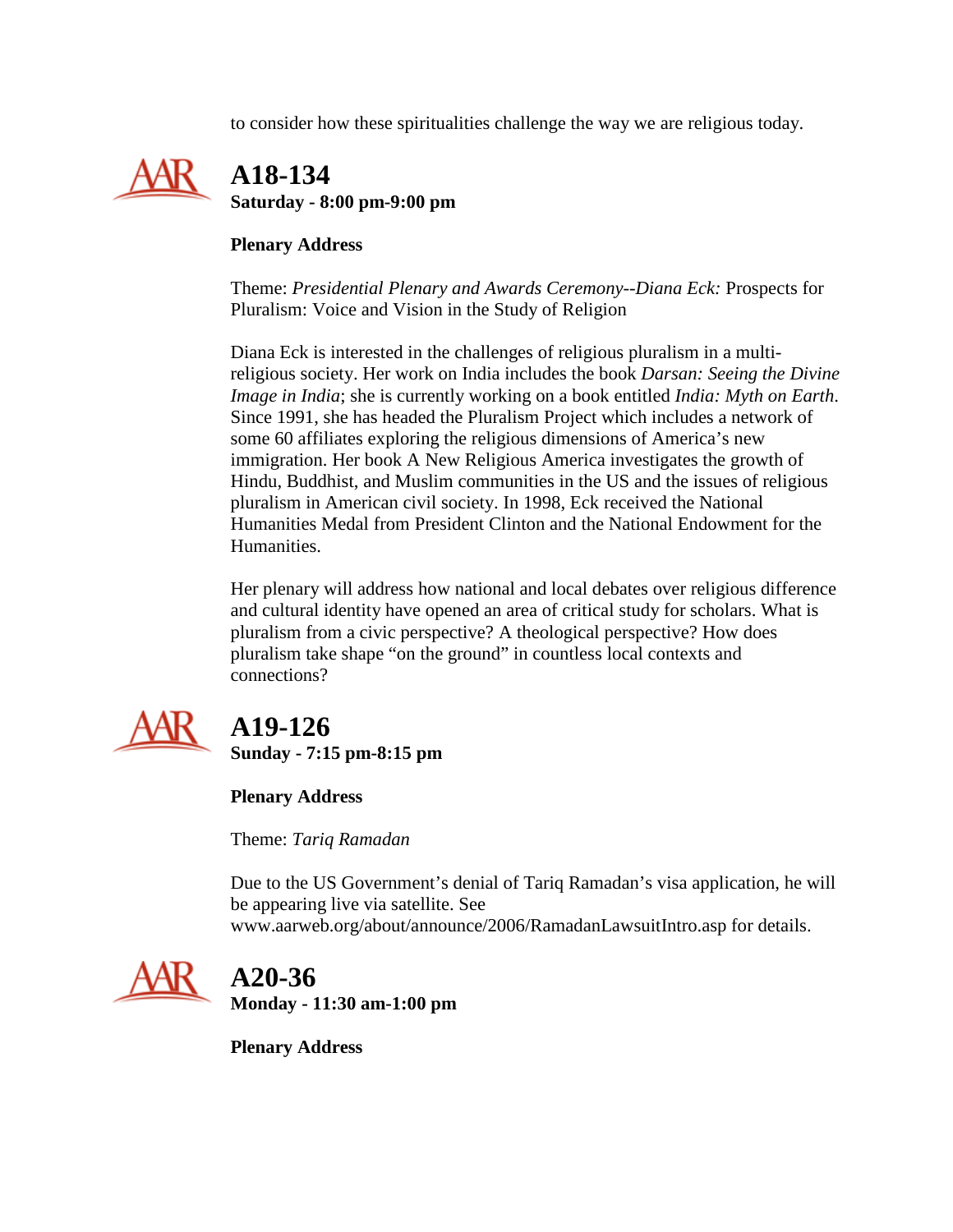#### Theme: *An Interview with Madeleine Albright*

Madeleine Albright was nominated in 1996 by President Clinton as the first female Secretary of State. Prior to her appointment, Secretary Albright served as the United States Permanent Representative to the United Nations, as a member of President Clinton's Cabinet and National Security Council, and as the President of the nonprofit Center for National Policy. She earned a doctorate in public law and government from Columbia University and is the Mortara Distinguished Professor of Diplomacy at Georgetown University where she teaches undergraduate and graduate courses in international affairs, US foreign policy, Russian foreign policy, and Central and Eastern European politics, and is responsible for developing and implementing programs designed to enhance women's professional opportunities in international affairs. Her most recent book is *The Mighty and the Almighty: Reflections on America, God, and World Affairs* (HarperCollins, 2006), which focuses on religion and foreign affairs.



# **A20-130**

**Monday - 7:15 pm-8:15 pm**

### **Plenary Address**

Theme: *Karen McCarthy Brown--Telling My Stories: Race, Responsibility, and Historical Consciousness*

Karen McCarthy Brown, a sociologist of religion, is one of the foremost scholars on Haitian religious traditions, and particularly on the role of women in these traditions. She is best known for her book, *Mama Lola*, and for her work as the Director of the Newark Project. She plays a particularly important role as an advisor in Haitian approaches to healing, and about broader project design based on her experience leading a large urban ethnographic study over an extended period. Her other important contribution has been to add significant theoretical sophistication to ethnographic data analysis.

### **Pre-Conference Workshops**

<span id="page-2-0"></span>

# **A17-2**

**Friday - 9:00 am-4:30 pm**

**Chairs Workshop – Personnel Issues: The Good, the Bad, and the Ugly**

Sponsored by the Academic Relations Committee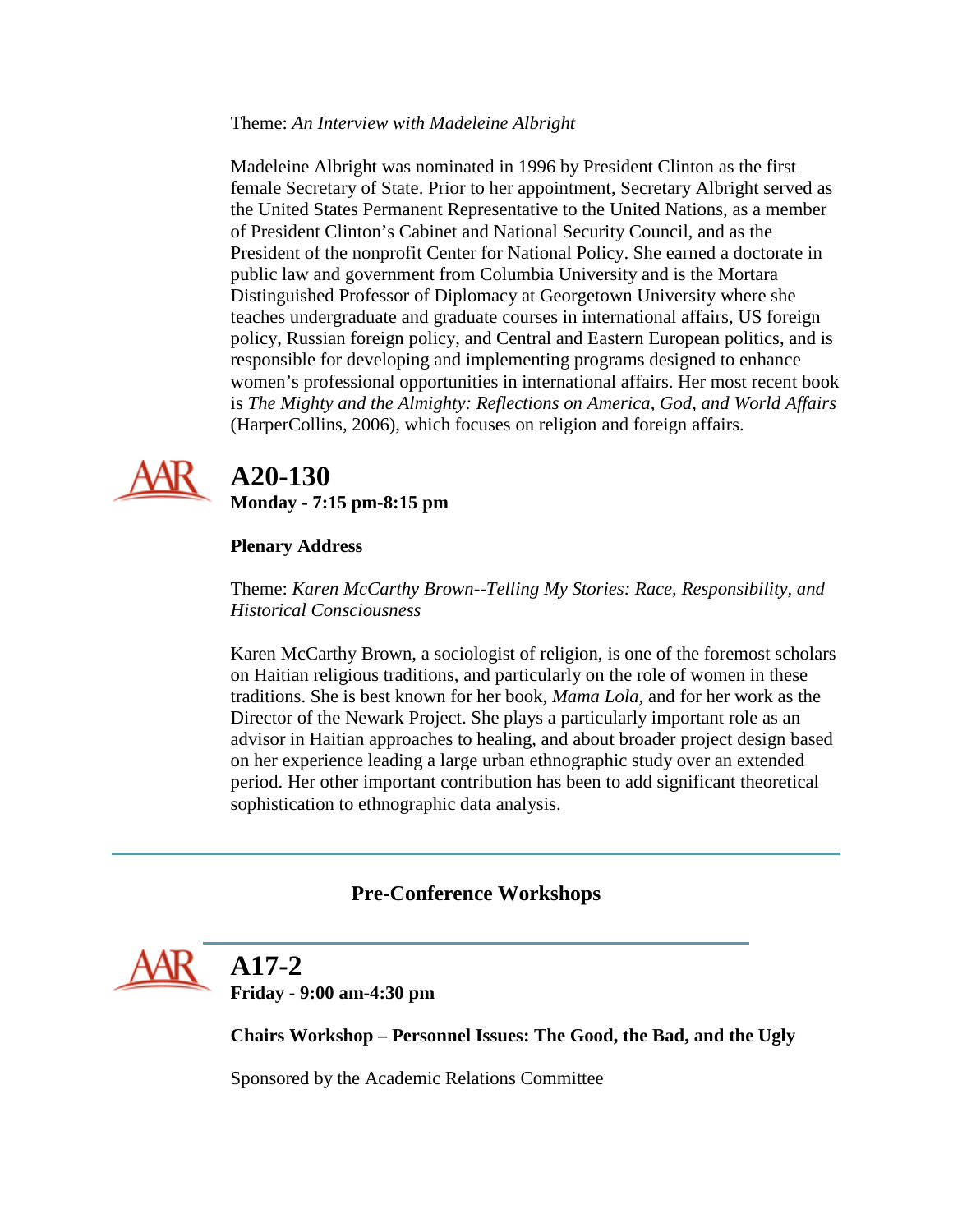The workshop will deal with a multitude of personnel issues that come up within departments and will address individual, departmental, and higher administration concerns. In addition, it will address life-cycle, legal, and conflict issues that arise at each level. Plenary, panels, and interactive break-out sessions are featured, including an address by a Georgetown higher education attorney.

You may register for the workshop here: www.aarweb.org/department/workshops/2006Washington/default.asp.



# **A17-3**

**Friday - 10:00 am-6:00 pm**

### **Religion and Media Workshop - The "Muhammad Cartoon" Controversy: Perspectives on Media, Religion, Law, and Culture**

This year's media and religion preconference will be an interdisciplinary conversation setting a broad scholarly context for understanding the meanings and emerging consequences of this event. Brief formal presentations will focus on such things as visual culture, religious authority, media representation, local and global identities, and emerging ideas about human rights and expression. The meeting will be structured to maximize interchange and dialogue among presenters and participants.

Questions about the workshop should be directed to Stewart Hoover, [hoover@colorado.edu,](mailto:hoover@colorado.edu) Michele Rosenthal, [rosen@research.haifa.ac.il,](mailto:rosen@research.haifa.ac.il) or S. Brent Plate, **b.plate@tcu.edu.** 



# **A17-4**

**Friday - 12:00 pm-3:00 pm**

**Women's Caucus Workshop**

Includes three mini-sessions on Strategies for Women in the Profession; Women and Academic Freedom Issues; and Women's Health Issues in the Academy.



# **A17-103**

**Friday - 7:00 pm-9:00 pm**

### **EIS Center Orientation**

The EIS Center orientation will feature a short presentation which will include an overview of the center, an explanation of how to best utilize the center, and a question and answer session. After the presentation, the center will be open for use, with the exception of the Interview Hall. Employers will be able to review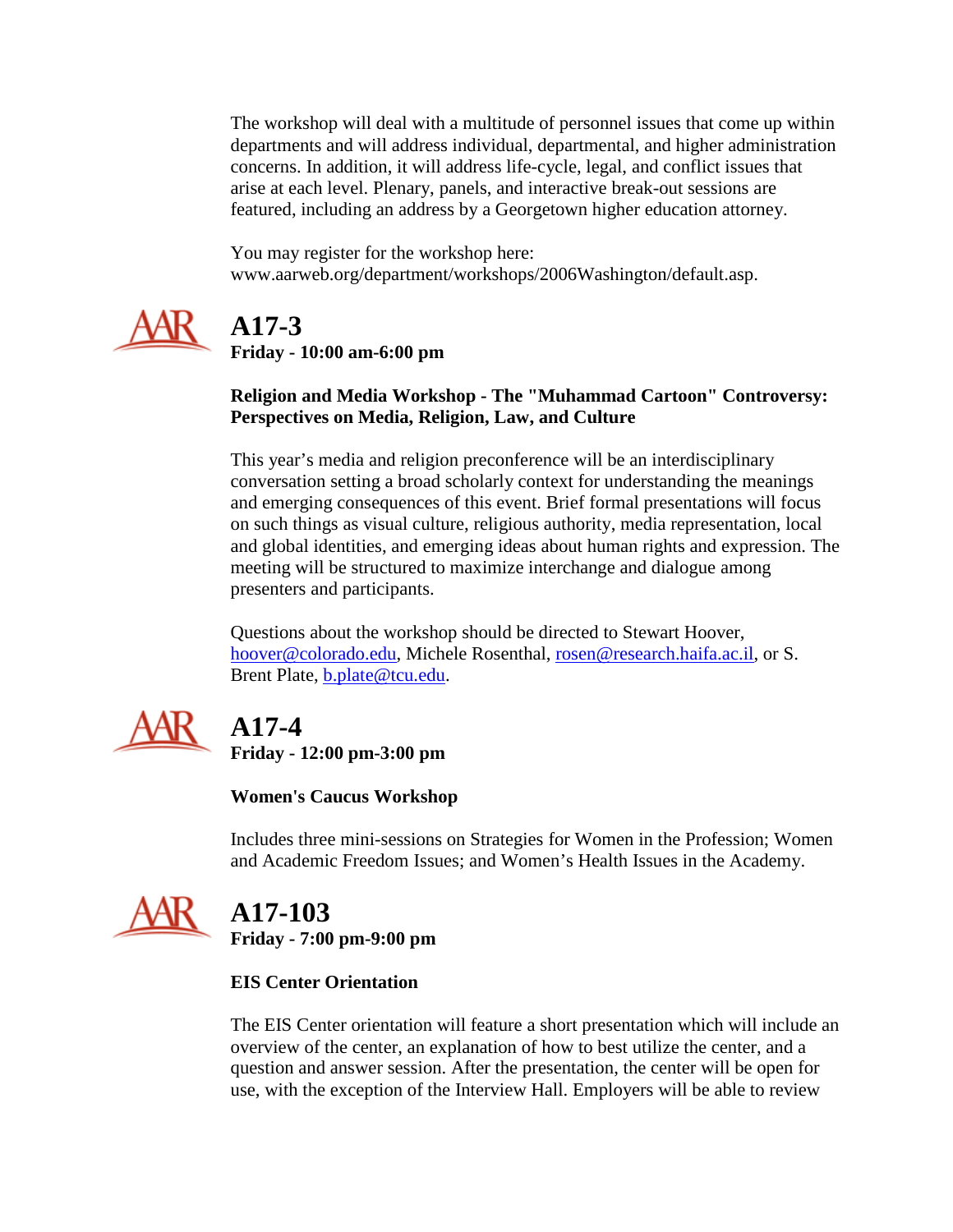candidate credentials, leave messages for registered candidates, and make reservations for booth space. Candidates will be able to pick up their copy of the Annual Meetings Special Edition of *Openings*, and leave messages for employers. The center will also

accepting onsite registrations at this time. Employers and candidates are encouraged to participate in orientation but are not required to attend.

#### **Special Topics Forums**

<span id="page-4-0"></span>

 **A18-7 Saturday - 9:00 am-11:30 am**

#### **Special Topics Forum**

Theme: *A Behind-the-Scenes Look at the On-Campus Interview*

Sponsored by the Graduate Student Committee

So you finally get that coveted on-campus interview—now what? Come hear advice from seasoned interviewers on what they are looking for (and what they are not). This is an invaluable behind-the-scenes look to help doctoral students in religion conquer the process of interviewing for a professorship on campus.



## **A18-35**

**Saturday - 11:45 am-1:00 pm**

#### **Special Topics Forum**

Theme: *ATLA Career Alternatives Luncheon for Doctoral Students in Religion and Theology*

Sponsored by the Graduate Student Committee and American Theological Library Association

Doctoral students in religion and theology often find creative and rewarding alternatives to being a professor. If you are a doctoral student, please RSVP online at www.aarweb.org/annualmeet/2006/RSVP/ATLA by noon on Wednesday, November 15 to attend this informative session about career alternatives in religion and theology.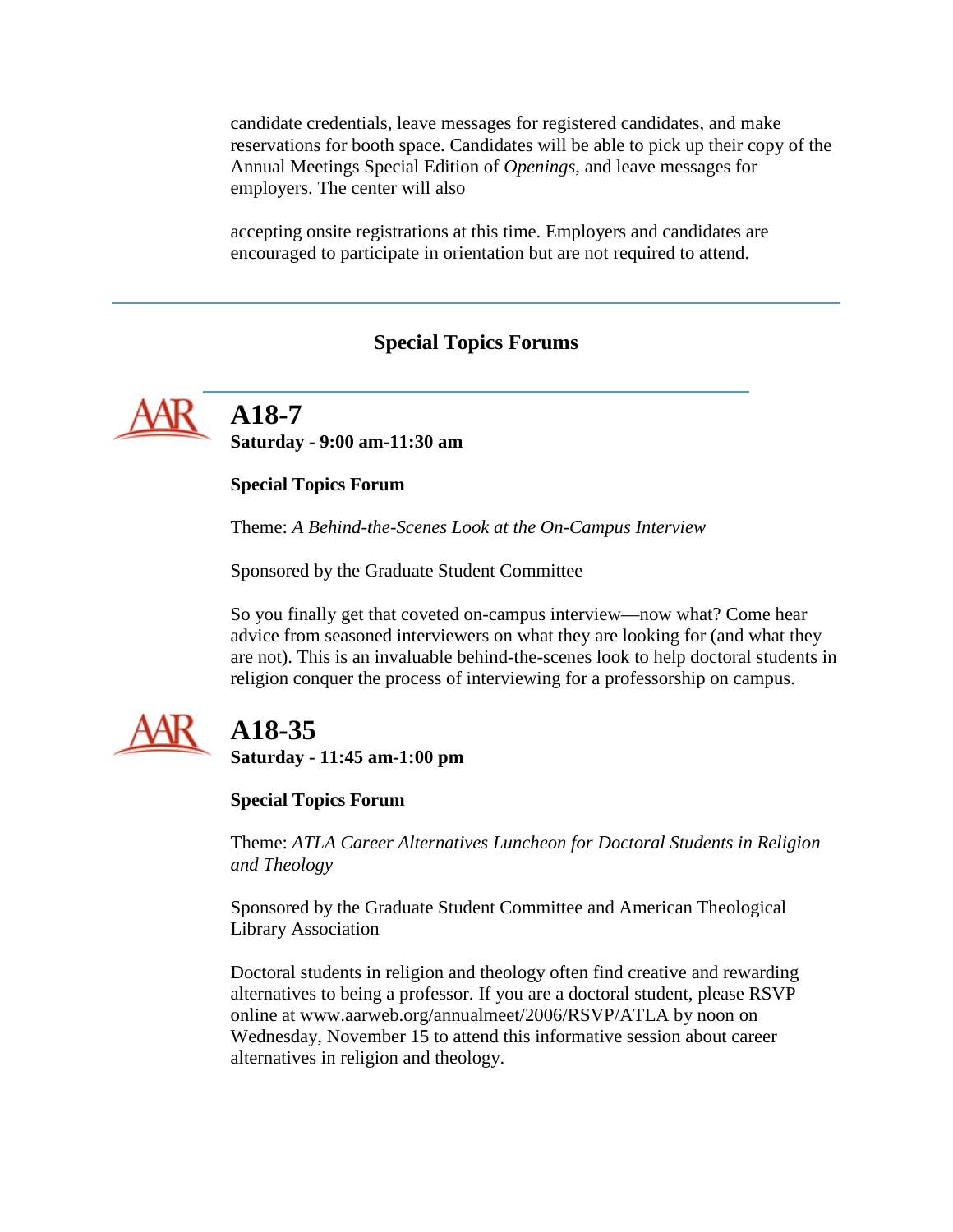

**Special Topics Forum**

Theme: *Reporting on Religion from the Nation's Capital*

Sponsored by the Public Understanding of Religion Committee

Washington, DC is a unique setting for reporting because of its complex politics and the presence of so many newsworthy people and events. This session will explore the behind-the-scenes mechanics and politics of reporting in the nation's capital. A panel of scholars and reporters will discuss the various ways in which stories are chosen, what kinds of issues and problems are involved with researching their stories, how long it takes to work on particular kinds of stories, and the ins and outs of the editing process.



# **A18-100**

**Saturday - 4:00 pm-6:30 pm**

### **Special Topics Forum**

Theme: *Representing Religion in Public: What Can Your Department Do and Why It Should*

Sponsored by the Academic Relations Committee and the Religion in the Schools Task Force.

Department chairs and members of religious studies and theology departments get requests from various non-scholarly publics to address their questions about religion and theology. Some of those publics include religious communities, educational communities (high schools, etc.), health care communities and professionals, community associations, and even local media. Representing scholarship on religion to such publics is a worthwhile effort and can strengthen the department and the institution while it enhances these publics' understanding of religion. The difficulty is that many departments are not sure of what to do and how to go about it. A distinguished group of panelists, all of whom have extensive experience in representing scholarship on religion to various publics, will share ideas and facilitate dialogue on how best to meet this pressing need.



## **A18-101**

**Saturday - 4:00 pm-6:30 pm**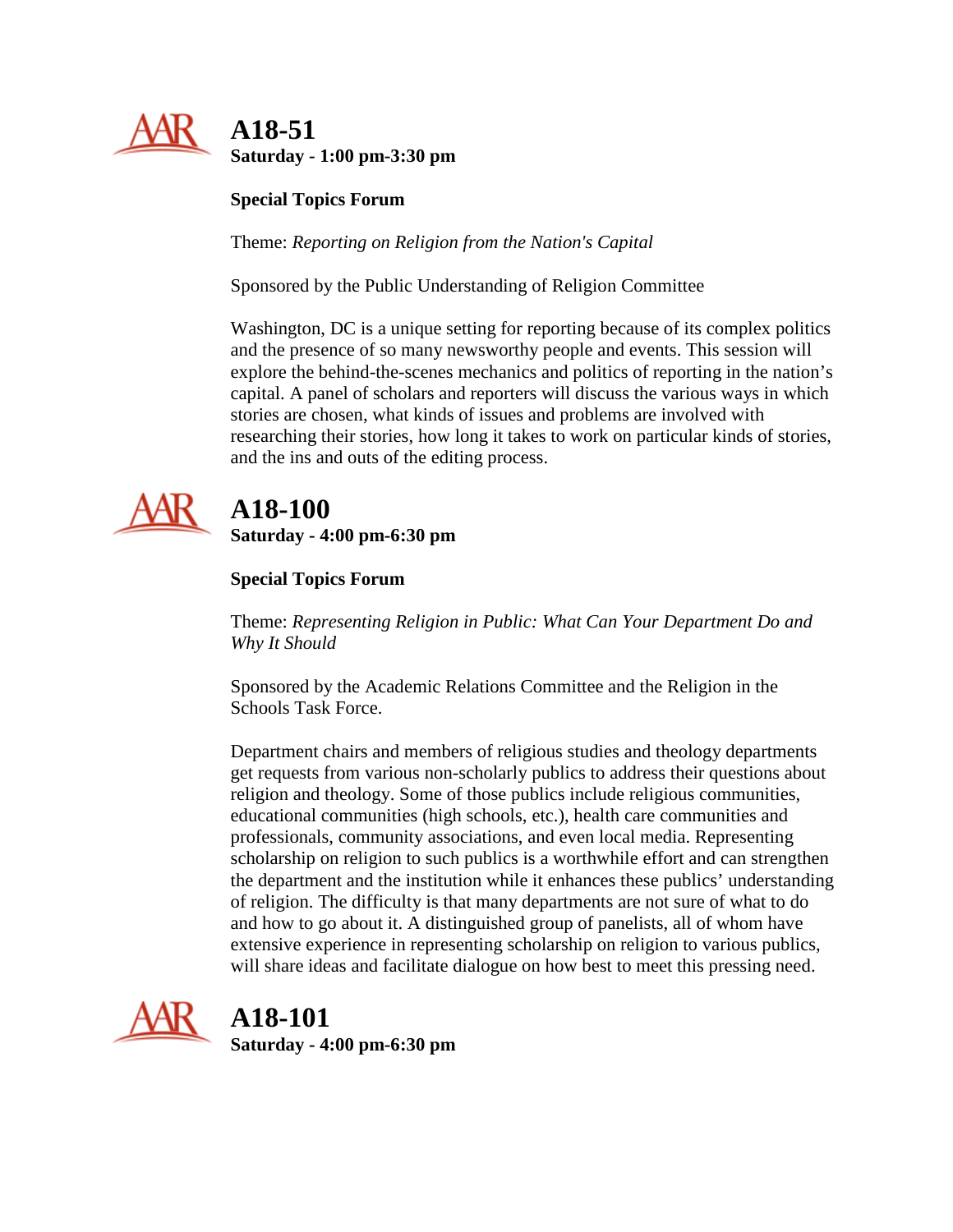### **Special Topics Forum**

Theme: *Student Liaison Group Decennial Celebration*

Sponsored by the Graduate Student Committee and Student Liaison Group

In the 1970s, the Board of Directors created the position of Student Director, a voting member of the Board. In 1996, the Student Liaison Group was established, directly linking the AAR with the doctoral programs of individual institutions in religion. In 2006, the Board established the Graduate Student Committee as a Standing Committee. These measures formalizing student members' roles in the Academy recognize the need for prominent student voices and the benefit of an institutional memory in serving the graduate students who comprise 30 percent of all AAR members and who are our hope for the Academy's future. This session explores the history of AAR student involvement and its continuing progress. It will be followed immediately by a reception celebrating the 10-year anniversary of the Student Liaison Group and the newly established Graduate Student Committee. Former Student Directors and past and current Student Liaisons are especially encouraged to attend.



## **A18-102 Saturday - 4:00 pm-6:30 pm**

### **Special Topics Forum**

Theme: *The Other Within: The Study of Religion and Diversifying Our Knowledge Production*

Sponsored by the Status of Racial and Ethnic Minorities in the Profession **Committee** 

Through four presentations and a respondent, this forum provides opportunities to discuss theoretical and methodological innovations drawn from the work of racial, ethnic, and minority scholars, involving both critique (deconstruction) of current methods of knowledge formation and construction of alternate approaches.

A reception hosted by the Status of Racial and Ethnic Minorities in the Profession Committee directly follows.



 **A19-6 Sunday - 9:00 am-11:30 am**

**Special Topics Forum**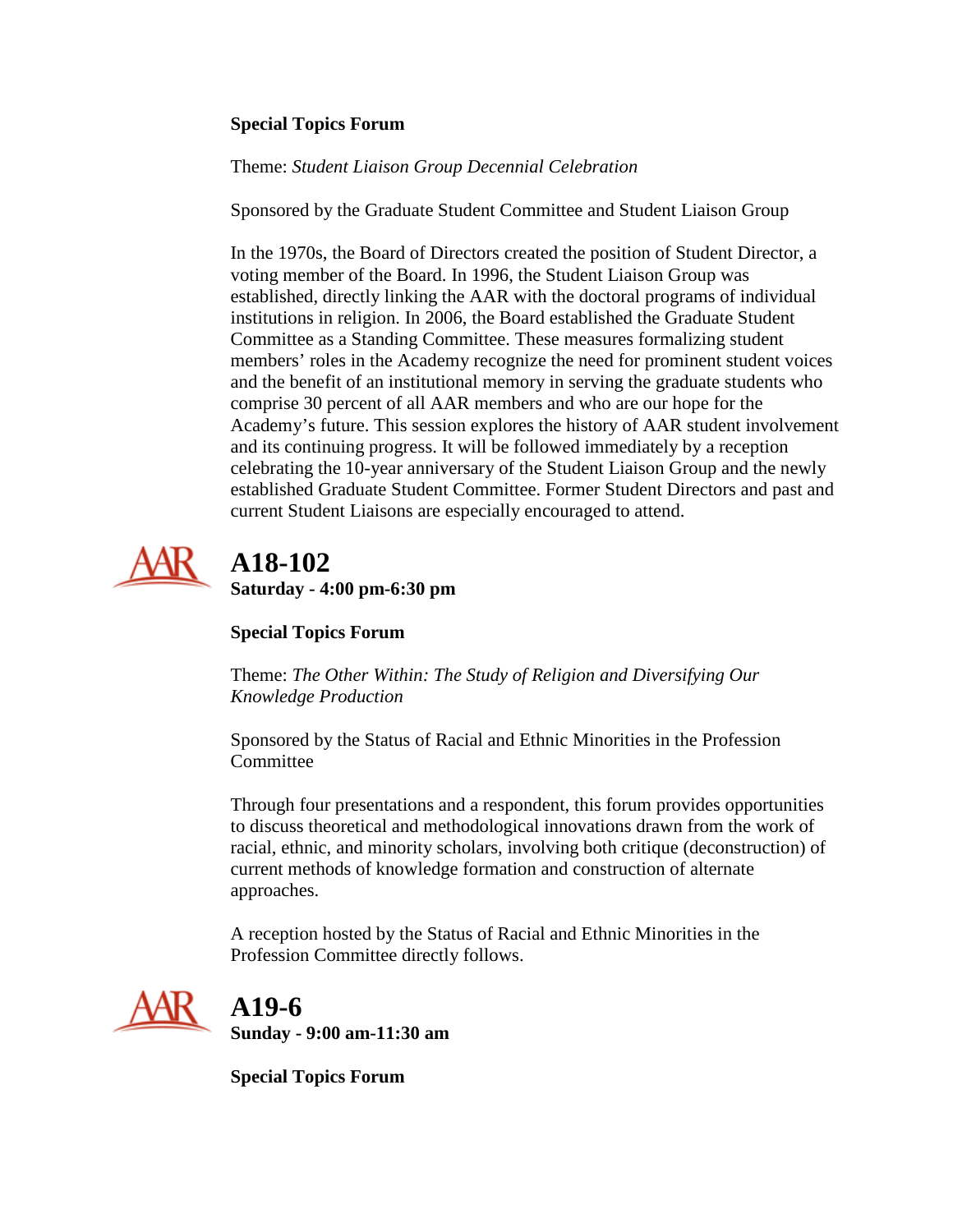Theme: *Christian Theology's Engagement with Religious Pluralism: Biblical Texts and Themes*

Sponsored by the Program Committee

In this forum, scholars of religion and theology discuss the challenges religious pluralism poses to Christian theological thinking with a specific focus on difficult biblical texts and themes. How have traditional biblical ideas such as the dualisms between light and darkness, the divine and the demonic, heaven and hell, and the exclusive claims regarding Jesus Christ shaped Christian thinking about religions? How are Christians in the twenty-first century wrestling with these biblical texts and motifs in their efforts to articulate a theology of religions today?



## **A19-7**

**Sunday - 9:00 am-11:30 am**

### **Special Topics Forum**

Theme: *Women Speaking to Religion and Leadership: Honoring the Work of Mercy Oduyoye*

Sponsored by the Status of Women in the Profession Committee

All are invited to this special panel sponsored by the Womanist Approaches to Religion and Society Group and AAR's Committee on the Status of Women in the Profession honoring the work of Mercy Amba Oduyoye. Oduyoye is a native of Ghana and is a founder of the Circle of Concerned African Women Theologians. Oduyoye was contributor to Inheriting *Our Mothers' Gardens: Feminist Theology in Third World Perspective* and serves her church as a Methodist lay woman. Her books include: *Hearing and Knowing; The Will to Arise: Daughters of Anowa*; and *Introducing African Women's Theology*. Panelists in this session include Mercy Oduyoye, Katie Cannon, Musa Dube, Sarojini Nadar, and Letty Russell.



## **A19-8**

**Sunday - 9:00 am-11:30 am**

### **Special Topics Forum**

Theme: *Teaching the Introductory Course in Theology and Religion*

Sponsored by the Teaching and Learning Committee

Barbara Walvoord, the principal investigator, and some of the participants will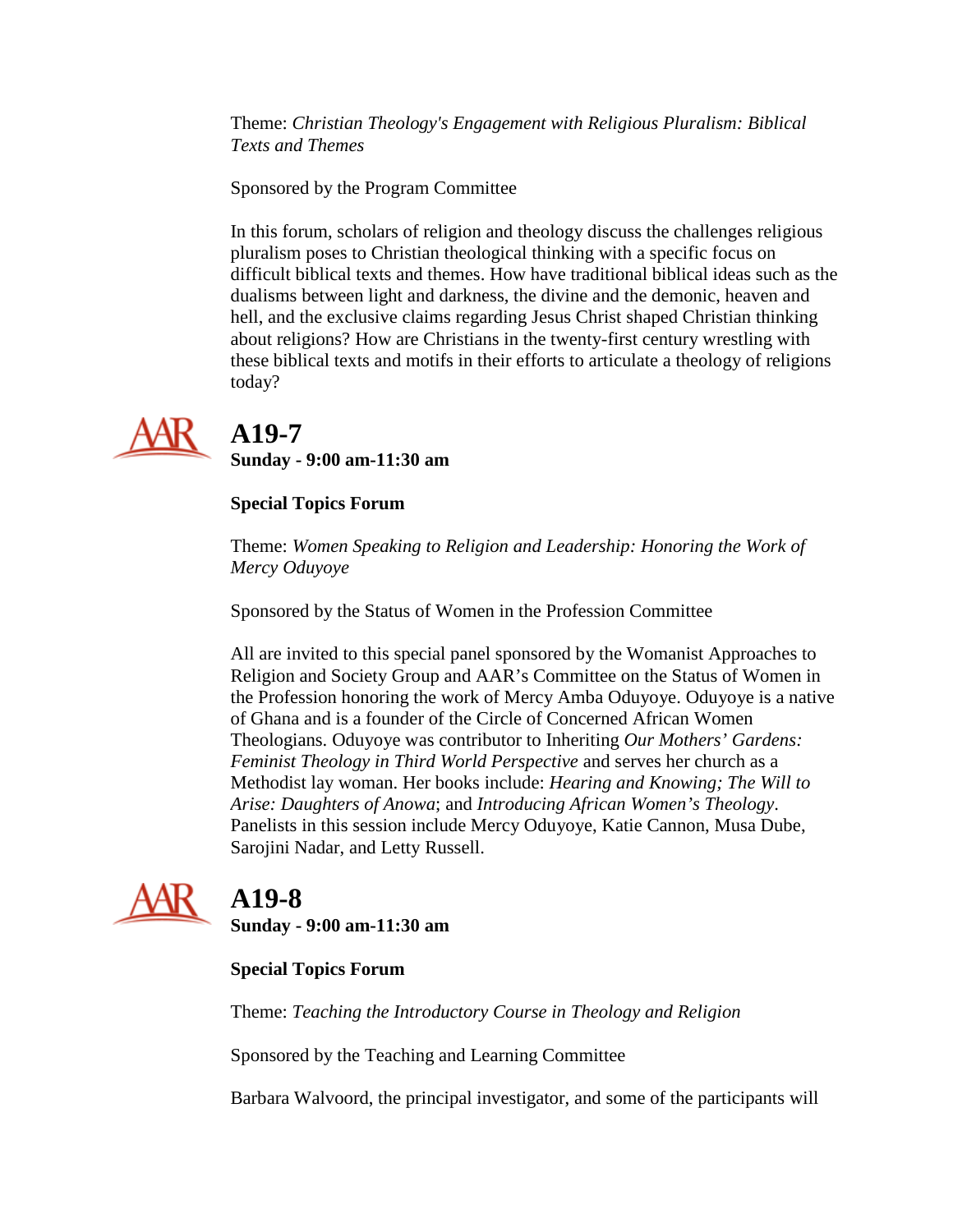report on and discuss the results of a study of 70 highly effective teachers of introductory courses in theology and religion. Discussion will focus on how faculty members define their discipline (e.g. "theology" or "religious studies") and establish and communicate their goals for student learning and development and how the goals articulated by faculty compare with students' expressions of their own goals in taking introductory courses.



## **A19-40**

**Sunday - 11:45 am-1:00 pm**

**Special Topics Forum**

Theme: *Wabash Student-Teacher Luncheon*

Sponsored by the Graduate Student Committee and the Wabash Center for Teaching and Learning

The Wabash Center for Teaching and Learning and AAR Graduate Student Committee cordially invite AAR and SBL doctoral student members to this lunch gathering with experienced faculty mentors to share conversation about teaching. This luncheon is aimed at doctoral students nearing the end of their studies who have some experience in teaching. It is an opportunity to meet with mentor-teachers to discuss teaching experiences. If you are a student member with some experience in teaching and have not attended this luncheon in the past, please RSVP online at www.aarweb.org/annualmeet/2006/RSVP/Wabash/ by noon on Wednesday, November 15 to attend. Do not RSVP unless you are planning to attend, as space is limited to the first 75 doctoral students who register.



# **A19-50**

**Sunday - 1:00 pm-2:30 pm**

**Special Topics Forum**

Theme: *The Marty Forum: Andrew M. Greeley*

Sponsored by the Public Understanding of Religion Committee

The recipient of the 2006 Martin Marty Award for contributions to the public understanding of religion is best-selling author, priest, journalist, and sociologist Andrew M. Greeley. Greeley is a Professor of Sociology at the University of Arizona and a Research Associate at the National Opinion Research Center (NORC) at the University of Chicago. Greeley is the author of two autobiographies, more than 50 best-selling novels, over 100 works of non-fiction, including most recently *The Making of the Pope 2005* (2005), *The Catholic*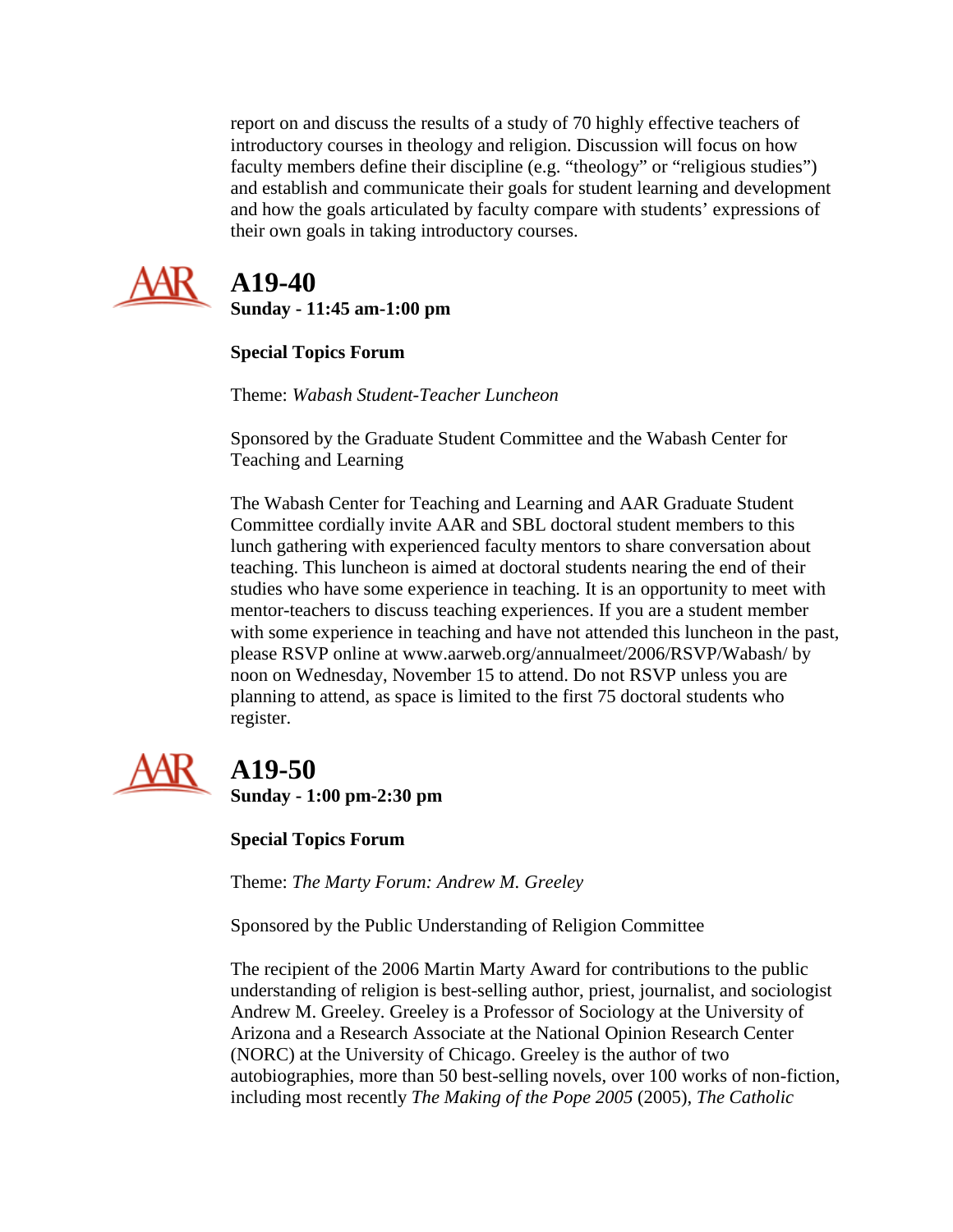*Revolution: New Wine, Old Wineskins, and the Second Vatican Council* (2004), and *Priests: A Calling in Crisis* (2004).

The Marty Forum provides an informal setting in which Greeley will talk about his work with Robert A. Orsi, Charles Warren Professor of the History of Religion in America at Harvard University, and will engage in discussion with the audience.



## **A19-74**

**Sunday - 3:00 pm-4:30 pm**

**Special Topics Forum**

Theme: *Five Years of Building Bridges*

Sponsored by the *Journal of the American Academy of Religion*

Chaired by Andrew Rippin, University of Victoria, this panel brings together an international mix of scholars to discuss a wide range of topics which concern both Christians and Muslims in current academic and public thinking. Hugh Goddard, University of Nottingham, will deliver a critical examination of various international initiatives which focus on issues common to both faith groups; Miroslav Volf, Yale University, will explore the theme of Christianity and liberal democracy; Mona Siddiqui, University of Glasgow, will look at themes and tensions within Qur'anic pluralism; and Jane Little, BBC World Service, will offer her reflections on current thinking in religious broadcasting at the BBC.



# **A19-75**

**Sunday - 3:00 pm-4:30 pm**

**Special Topics Forum**

Theme: *How to Propose a New AAR Program Unit*

Sponsored by the Program Committee

Join the chair of the Program Committee and the AAR Annual Meeting Program Director for an informal chat about upcoming Annual Meeting initiatives as well as the guidelines and policies for proposing a new Annual Meeting program unit.



**A19-101**

**Sunday - 5:00 pm-6:30 pm**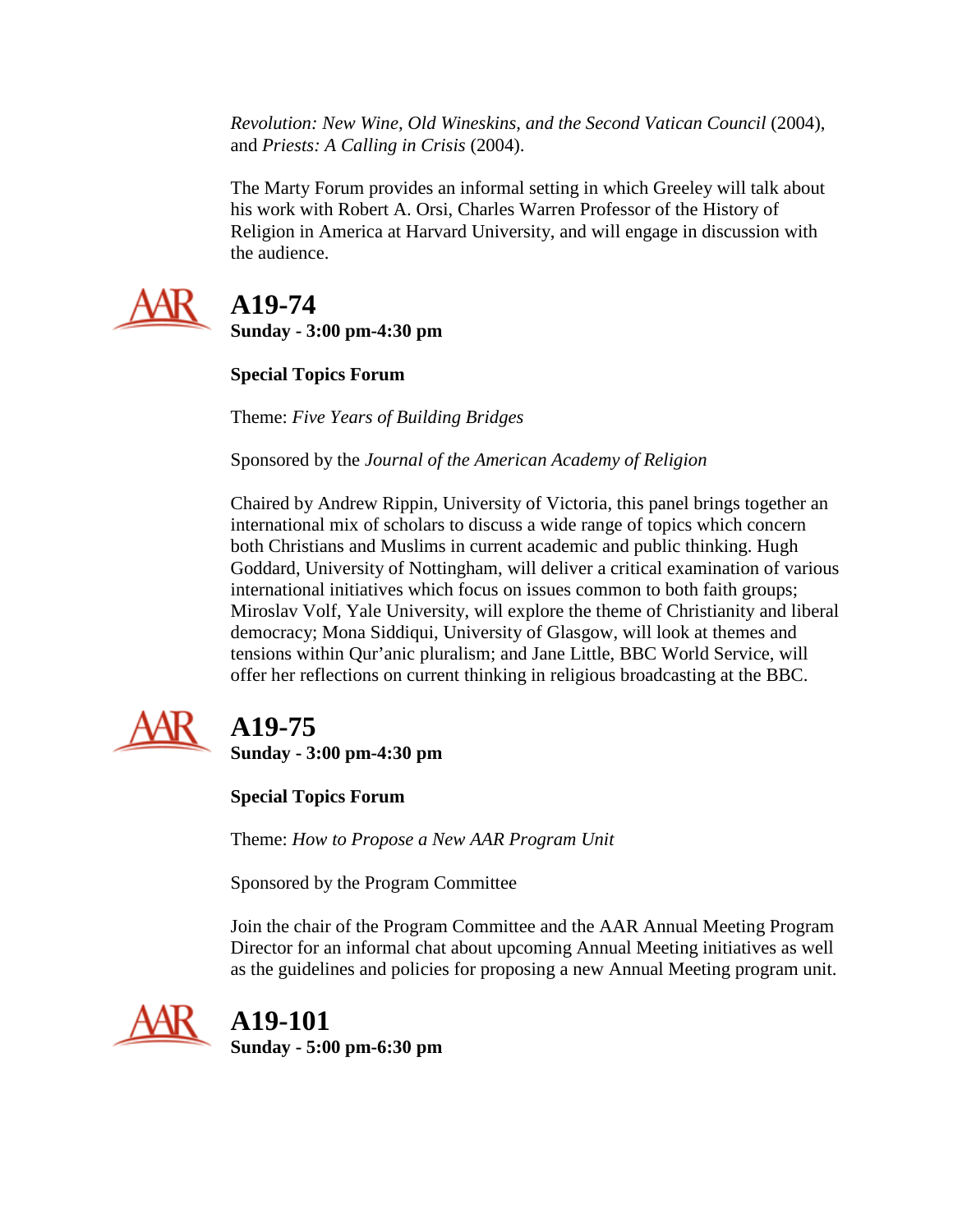#### **Special Topics Forum**

Theme: *Jewish Religious and Communal Responses to Genocides in Africa*

Sponsored by the Program Committee

Ever since the Holocaust, scholars and activists in the American Jewish community have sought to raise awareness about genocide and to combat it when it occurs. At the 1993 opening of the United States Holocaust Memorial Museum (USHMM), Nobel laureate Elie Wiesel used his remarks to draw attention to the genocide in the former Yugoslavia. In 2004, the USHMM and the American Jewish World Service launched the multifaith Save Darfur Coalition. In this session, leading thinker and activist Rabbi David Saperstein will discuss contemporary Jewish religious responses to genocide and assess the role of Jewish communal organizations in stopping the genocides in Rwanda and Darfur. In addition to providing an analysis of the history and current state of humanitarian and religious intervention and relief in the region, Saperstein will evaluate the successes and failures in Jewish responses to genocide over the past decade.



## **A19-102 Sunday - 5:00 pm-6:30 pm**

### **Special Topics Forum**

Theme: *Disability and the Local Faith Community: Concerns for Ministry and Theological Education*

Sponsored by the Religion and Disabilities Task Force

People with physical, sensory, psychiatric, and intellectual disabilities have enormous gifts and talents to share with their faith communities, but they do not always feel welcome. This interactive session will discuss how to identify and remove barriers which prevent children and adults with disabilities from accessing a full life of faith including worship, study, service, and leadership. These can be barriers of architecture, communications, and attitude. Are we preparing our students to minister to people with disabilities? The session will be led by Ginny Thornburgh and Lorraine Thal from the Religion and Disability Program of the National Organization on Disability located in Washington, DC. The program publishes guides (including the award-winning publication *That All May Worship*), coordinates religion and disability conferences, facilitates the Accessible Congregations Campaign, and promotes the goals of the Seminary Project. Come prepared to share your experiences of inclusive worship.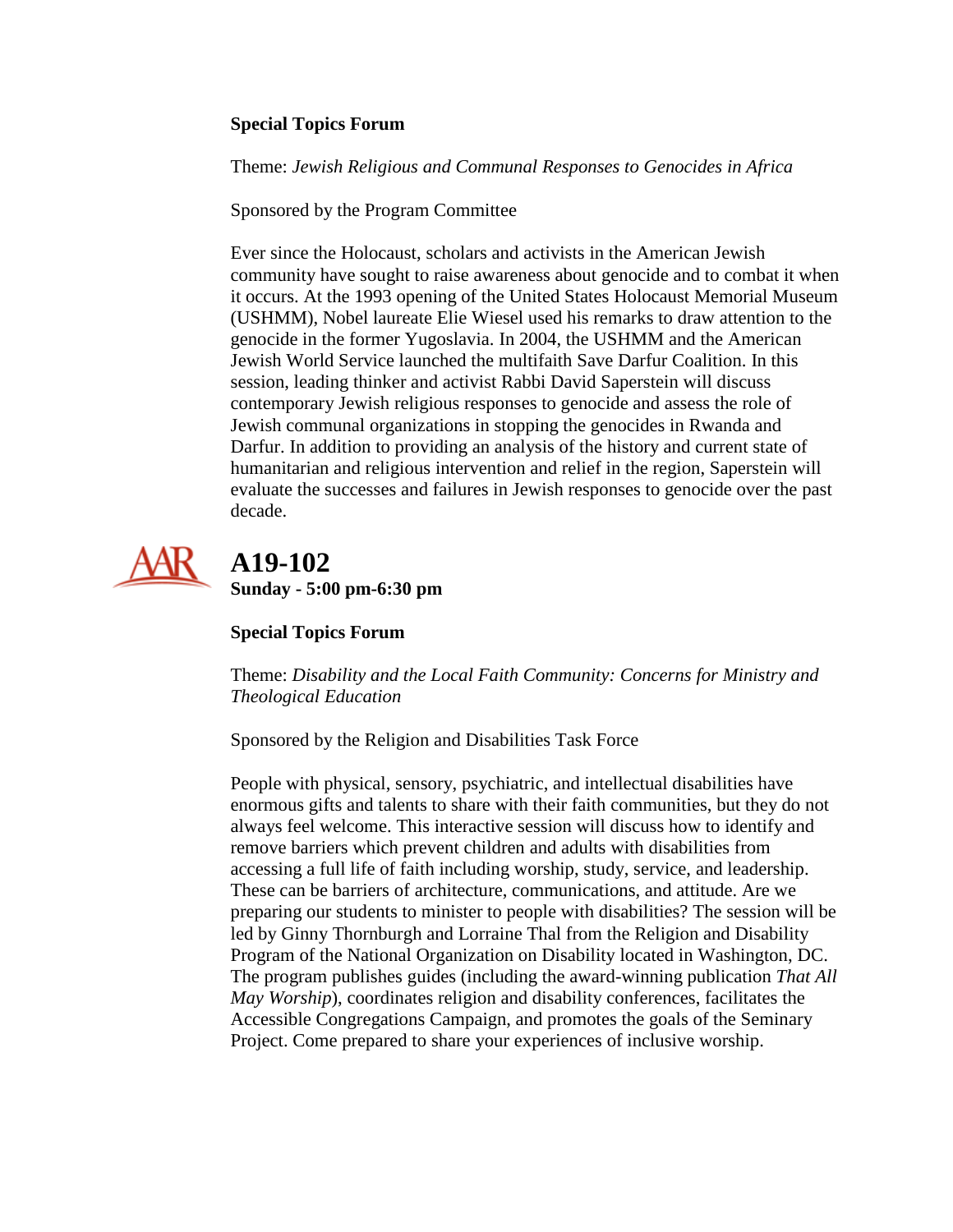

#### **Special Topics Forum**

Theme: *AAR Excellence in Teaching Forum: A Conversation about Teaching with Patricia O'Connell Killen, 2006 Excellence in Teaching Award Winner*

Sponsored by the Teaching and Learning Committee

Join us for a conversation about teaching with Patricia O'Connell Killen, winner of the 2006 AAR Excellence in Teaching Award. Killen will post some of her teaching materials at www.aarweb.org/awards/teaching/default.asp a few weeks before the Annual Meeting and will also be available for on-line exchanges during the time leading up to the Annual Meeting and for two weeks after the meeting.



## **A20-3**

**Monday - 9:00 am-11:30 am**

#### **Special Topics Forum**

Theme: *Posters Session*

#### **Labyrinths: Images of the Cosmos**

B. Lilan Laishley, University of Tennessee, Chattanooga

Labyrinths are geometric designs that are visually stunning. This poster session will use images of labyrinth to represent various different cosmological systems. It will visually examine the use of the labyrinth through the central thesis that the labyrinth acts as a template upon which participants can engage in their idea of a sacred cosmos through ritual, both inside and outside of institutional religion. The labyrinth has sparked the imagination of millions of Americans who walk its path in search of the sacred. Its design is simple – a circle with a path to the center – but within its circumference it contains a complexity of thought and action. The labyrinth acts as a representation for various ideas of a sacred cosmos. On the poster I will visually illustrate how the labyrinth represents various cosmological constructs through several different historical and cultural periods.

#### **A Study of the Judeo-Arabic text of "The Tale of our Master Moses and the Gates of Heaven and Hell"**

Matthew Long and Jennifer Schwartzberg, University of Georgia

Judeo-Arabic, an Arabic dialect written with Hebrew characters, has become an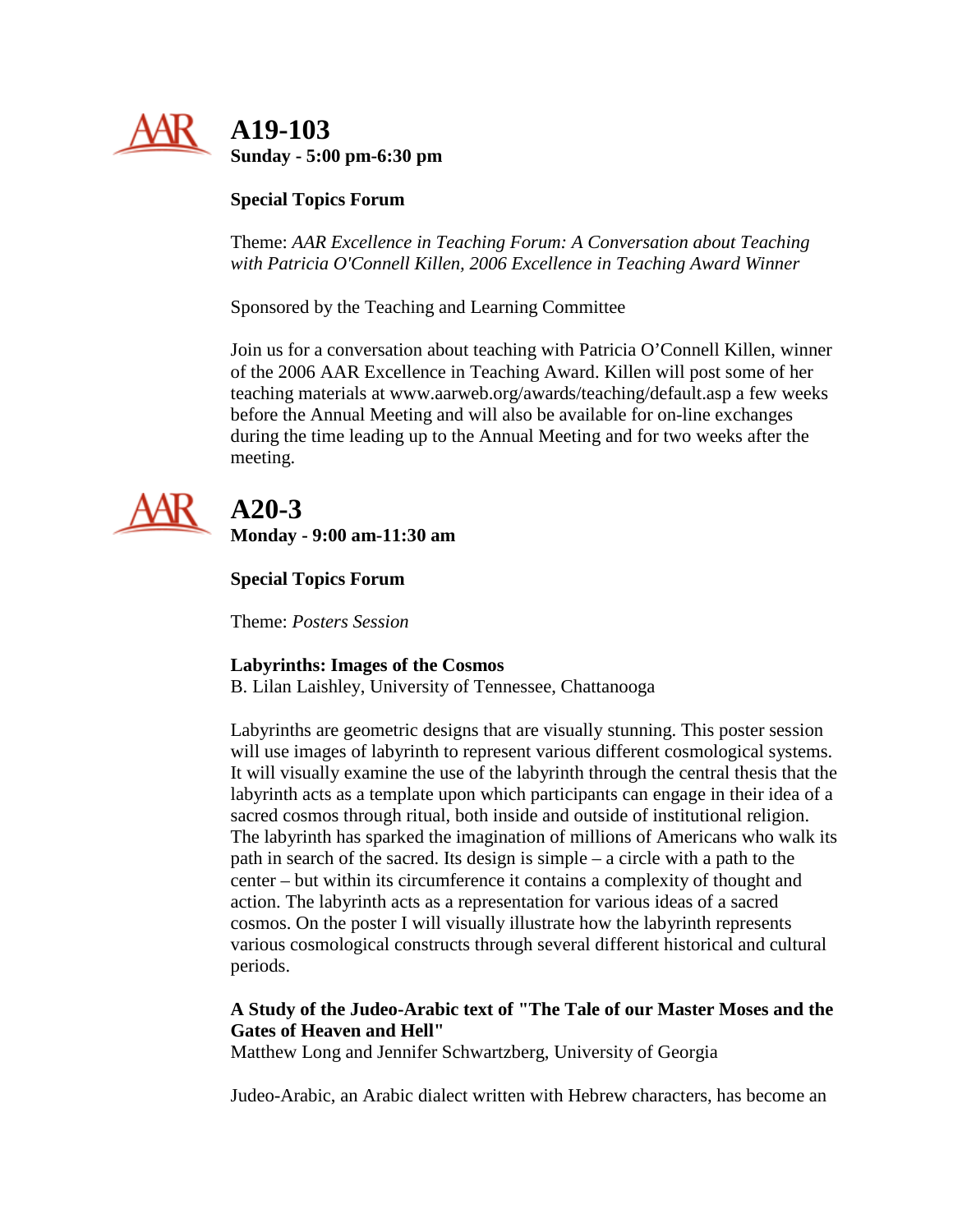endangered language and is rarely spoken any longer. But its contributions to the history and culture of Judaism and Islam are invaluable. The texts which are written in this language provide not just written information, but also a look into the life and culture of Jews living in Arabic speaking Islamic areas. By examining Judeo-Arabic texts, the links between Hebrew and Arabic appear clearly, as do the connections in Jewish and Islamic culture.

#### **Experiential Learning: Teaching Pilgrimage Through the 88 Sacred Places of Shikoku**

Jennifer Oldstone-Moore, Wittenberg University

This poster will highlight the experiential learning and teaching potential of pilgrimage, based on a summer 2006 trip to the 88 temple circuit around the island of Shikoku in Japan. We will study key aspects of religious practice, both those that specifically characterize Japanese religious expressions and those that are found more widely across religious traditions and cultures, considering pilgrimage in general and the Shikoku pilgrimage in particular. Intellectually, this includes observing the demographics of those observed on the pilgrimage; specific ritual practices; the role of and reverence for Kobo Daishi (Kukai) expressed on this circuit; the commercialization and marketing of Kobo Daishi in particular and Buddhism in general. These will be complemented by and juxtaposed with the experience of actually being pilgrims: wearing pilgrim garb, participating in pilgrim rituals, and commitment to a reverent and contemplative attitude during the three weeks that we participate in this activity.

#### **Child Solidiers in Africa**

Dustin Reynolds, Azusa Pacific University

This paper develops a Christian response to the tragedy of child soldiers in Africa. In 2004, Secretary-General Kofi Annan reported an estimated 300,000 child soldiers globally, 100,000 residing in Africa. Particularly, Uganda has been at war for 17 years. Child soldiers in Uganda volunteer for protection or are literally kidnapped from their homes and forced to take up arms. The Lords Resistance Army is responsible for most kidnappings in Uganda. William P. Murphy (*African Studies Review*) informs us that the children voluntarily take up arms in response to a loss of kinship. Mike Wessells writes that children do not attempt to escape because they are desensitized, humiliated, and disconnected from their prior life. As Christians, what is our duty to these child soldiers? This paper considers if we ought to support a military response or pursue nonviolent resistance in an attempt to aid in the fight against injustice.

#### **Unveiled: Identity in Marjane Satrapi's Autobiographical Graphic Novels**  *Persepolis* **and** *Persepolis 2*

Sarah Steele, Graduate Theological Union

Marjane Satrapi's two autobiographical novels *Persepolis: The Story of a*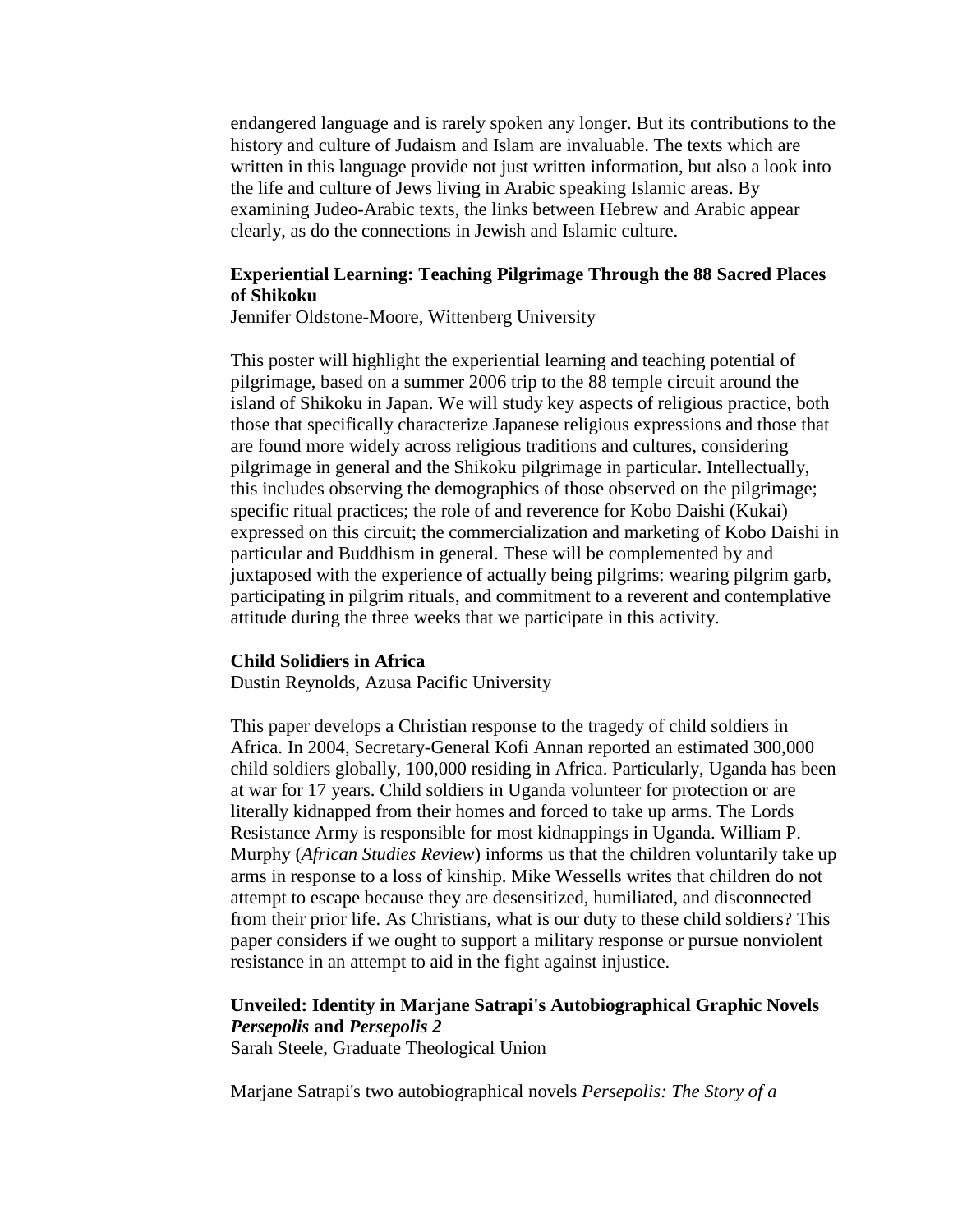*Childhood* and *Persepolis 2: The Story of a Return* relate her childhood in post-Islamic Revolution Iran, her adolescence as a foreign student in Austria, and her young adult return to Iran. The institution of the veil is an important theme in these works, and is the main site of struggle between Islamic fundamentalists and progressives. This theme is intensified by the works' dual genre of autobiography and graphic novel. This project explores how the symbol of the veil interacts with the theory of autobiography and of comics to unpack the polyvalence of veiling/unveiling in Satrapi's work. These ideas will be presented in a series of frames that mix visual and verbal representation in a way that mimics the format of comics.

#### **A Matter of Difference: Urban vs Roadside Memorials in the US**

Denis Thalson, Graduate Theological Union

Washington's memorials form part of the context for the related phenomenon of individual memorial shrines, of which rural and suburban memorials erected by family and friends of traffic accident victims have been the most studied. Private urban memorials dedicated to murder victims, often of gang violence, are increasingly noticable. Urban and roadside memorials differ in form, address and function. Addressed to the dead, roadside versions function as a mediator between the builders and the dead, helping mourners maintain an ongoing connection with the deceased. In the more ephemeral urban murder versions the place of death cannot mediate, and mourning is expressed in other ways. Urban murder memorials are both private memorial shrines and opportunities for community organinzing. Both versions are increasingly apparent demonstrations of material religiosity, and an important part of our national memorial culture.



## **A20-51**

**Monday - 1:00 pm-3:30 pm**

### **Special Topics Forum**

Theme: *How to Publish Your Book: Advice from Oxford University Press and from the Editors of the AAR Book Series and* JAAR

Sponsored by the Publications Committee

Founded on the premise that scholars know best what books are needed in the field of religion, the AAR publishing program with Oxford University Press produces quality scholarship for religion scholars and their students. OUP is a premier international publisher, and the AAR has published hundreds of titles, many of which have become essential tools in the development of our field and in the training of new scholars. AAR/OUP books are published in five series: Academy Series; Religion, Culture, and History Series; Reflection and Theory in the Study of Religion Series; Teaching Religious Studies Series; and Texts and Translations Series. The *JAAR* editor will also discuss essay-publishing. This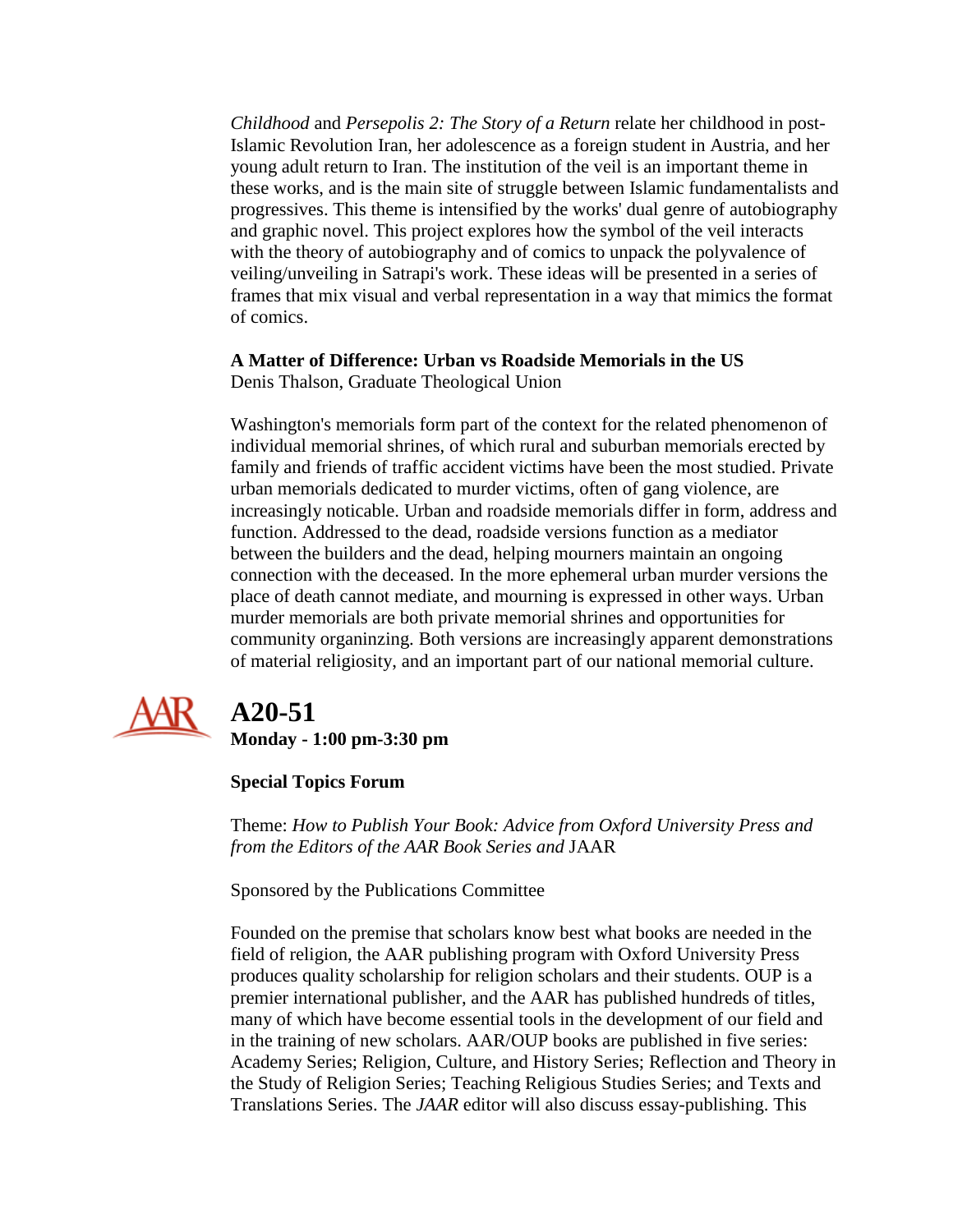panel provides the opportunity to hear from experienced OUP and AAR editors and ask any and all questions you might have about publishing in the AAR/OUP Series. There will also be an opportunity to speak individually with an editor.



## **A20-52 Monday - 1:00 pm-3:30 pm**

### **Special Topics Forum**

Theme: *Religion, Health, and Social Justice: African Perspectives on a Global Issue*

Sponsored by the Regions Committee

This panel will probe the interface between religion, religious tradition, and health in Africa in the context of the Millennium Development Goals and the new UN/WHO/G8 program for Universal Access. The serious challenges presented by multiple public health crises such as HIV/AIDS, TB, malaria, trauma and, potentially, avian flu to health systems in Africa, and the widespread engagement of faith-based organizations or initiatives from diverse religious traditions in response to some of these challenges offer an opportunity to rethink our understanding of religion, health, and social justice, with global implications. The panelists collectively embody a mix of experience, practice, current research activity, and sustained reflection on these themes in Africa. The theme itself acts as a particularly effective lens on the status of social science, religious practice, and theological reflection in our time.



# **A20-53**

**Monday - 1:00 pm-3:30 pm**

### **Special Topics Forum**

Theme: *Theology in the Public Sphere: The Challenges of Being a Public Intellectual*

Sponsored by the Theological Education Steering Committee

With increasing appeals to faith traditions in public political discourse by candidates for office and by the media, the opportunity, demand and need for scholars of religion to become more articulate public theologians is increasingly urgent. Catholics and Evangelicals play a powerful role. Recent publication by the US Catholic bishops of *The Compendium of the Social Doctrine* of the Church, and by Evangelicals for Social Action and the National Association of Evangelicals of *Toward an Evangelical Public Policy and For the Health of the Nation: an Evangelical Call to Civic Responsibility*, offer striking opportunity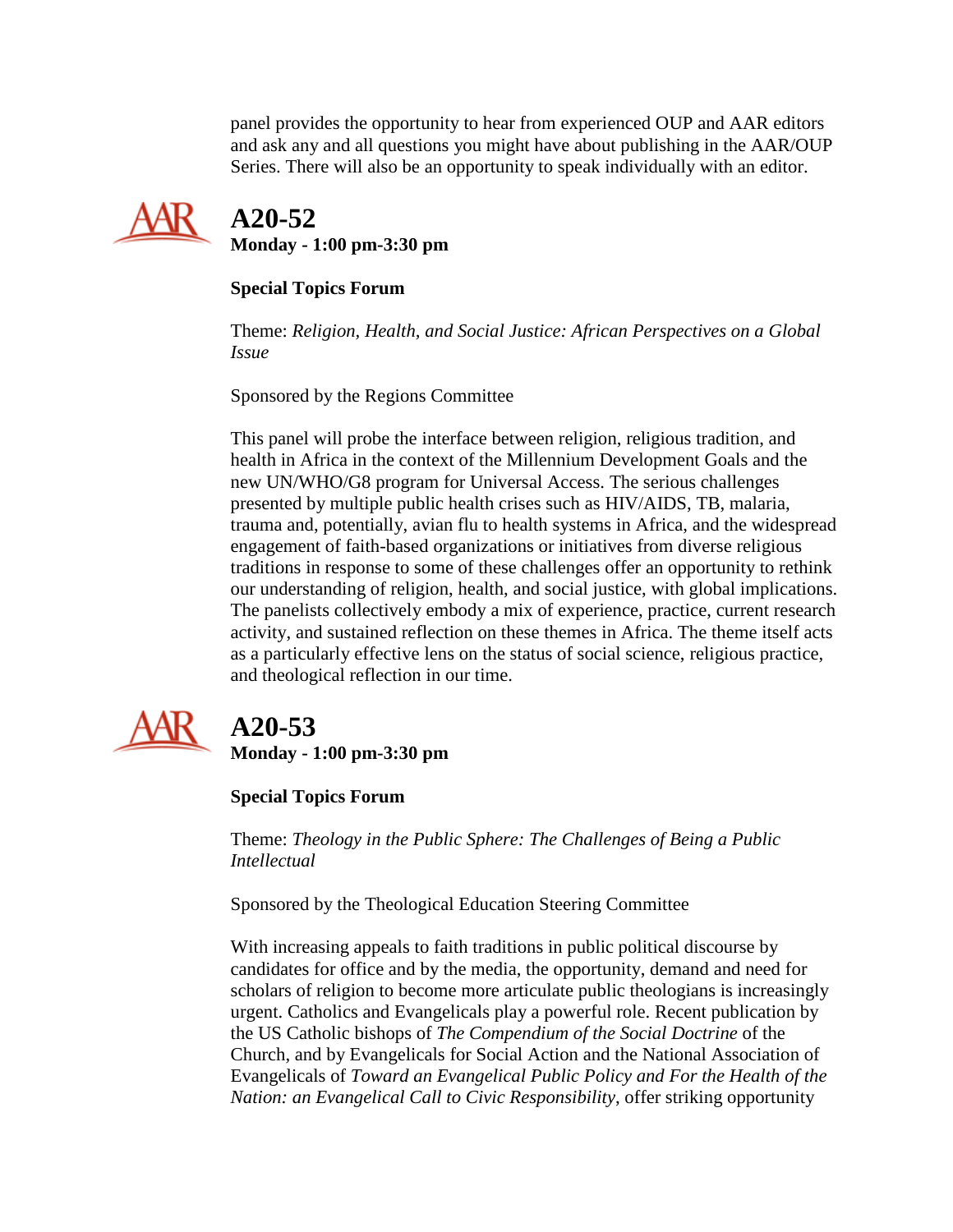for asserting a more responsible and centrist understanding of those two powerful traditions. The degree of overlap between centrist evangelicals and official Catholic teaching is dramatic and different from much public perception. It could increase the quality of political discourse. The four panelists are involved in delineating that common ground and are effective practitioners of public theology.



# **A20-101**

**Monday - 4:00 pm-6:30 pm**

### **Special Topics Forum**

Theme: *Debate: Just War Theory Versus Just Peacemaking Theory: Which Produces the Better Answer to Terrorism?*

Sponsored by the AAR Program Committee

Moderated by Lisa Sowle Cahill, author of *Love Your Enemy: Discipleship, Pacifism, and Just War Theory* (Augsburg Fortress, 1994), the session features two panelists debating about the answer to terrorism from two diverse standpoints. Jean Bethke Elshtain, author of *Just War Against Terror: The Burden of American Power in a Violent World* (Basic Books, 2004), and *Augustine and the Limits of Politics* (Notre Dame, 1998) versus Glen Harold Stassen, author of *Just Peacemaking: Transforming Initiatives for Justice and Peace* (Westminster John Knox) and editor of *Just Peacemaking: Ten Practices to Abolish War* (Pilgrim Press, 1998 and 2004).



# **A20-102**

**Monday - 4:00 pm-6:30 pm**

### **Special Topics Forum**

Theme: *"Required Reading" Writing for the Secondary School Market*

Sponsored by the Religion in the Schools Task Force

States require public high school teachers to include material about religion in history and other courses. Consequently, widely used textbooks written for high school use include religion content. What are these textbooks like and how would we evaluate their approach to religion? What do editors in large textbook publishing houses look for? What do high school teachers need and want? This panel will consist of a review by religion scholars of two widely used world history textbooks. Panelists include an editor working in a major publishing house on high school textbooks, a scholar who has written for the secondary school market, and an experienced secondary school teacher with special interest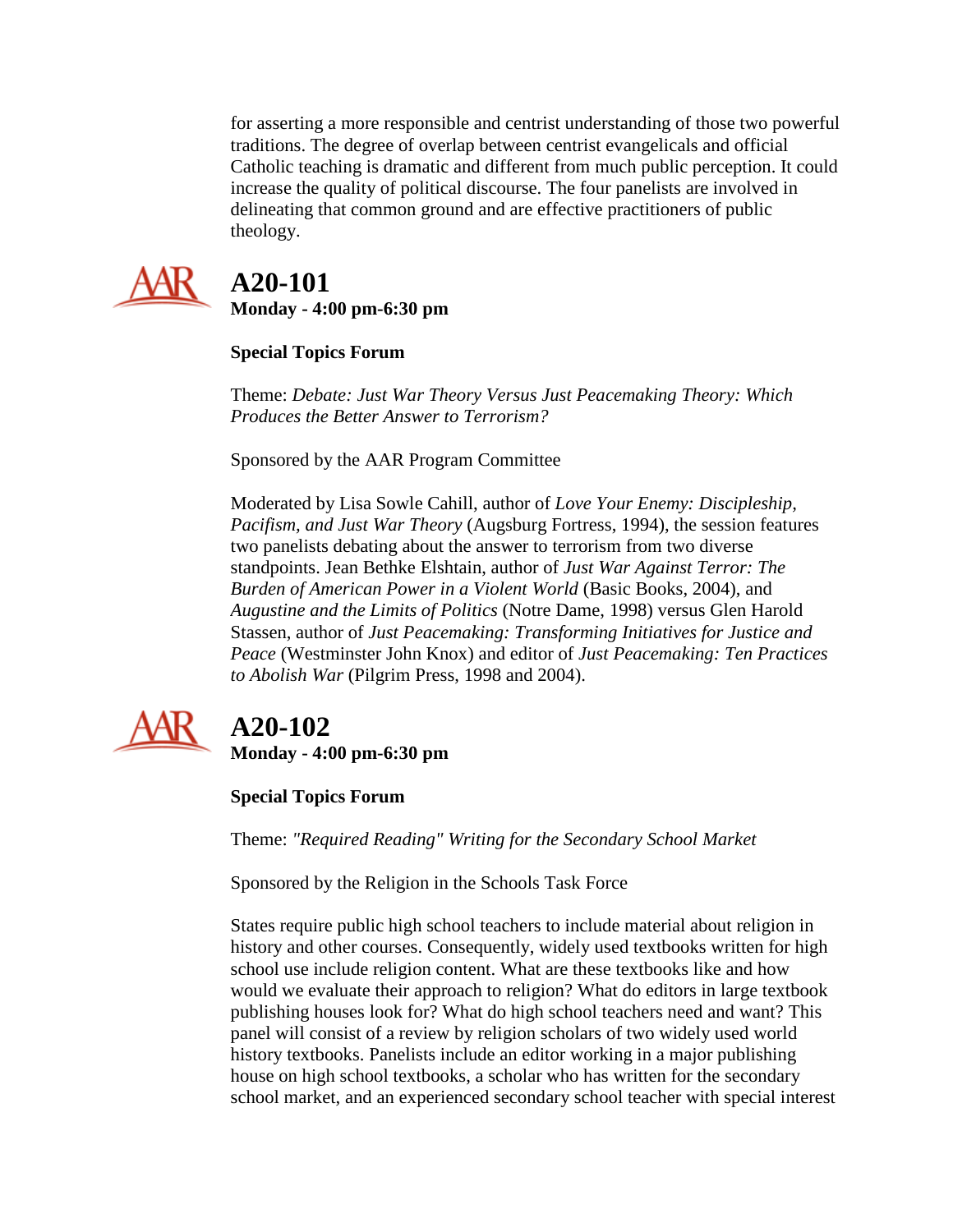in teaching about religion in her classroom.

## **A20-114 Monday - 4:00 pm-6:30 pm**

#### **Bioethics and Religion Group**

Theme: *The Human Genome Project: Religion, Bioethics, and Public Policy*

As director of the Human Genome Research Institute of the National Institutes of Health, Francis Collins led the successful effort to complete the Human Genome Project. In addition to his contributions to basic genetic research, Dr. Collins is concerned with the ethical and legal implications of genetics. He has been a strong advocate for protecting the privacy of genetic information and has led efforts to prohibit gene-based insurance discrimination. Building on his own experience as a physician volunteer in a rural missionary hospital in Nigeria, Collins is also very interested in opening avenues for genome research to benefit the health of people living in developing nations. In this session, Collins will address the religious and ethical implications of the human genome project. His respondents are James Childress and Ronald Green, both important contributors to the national debates on bioethics in the past several decades.

### **Arts Series and Tours**

<span id="page-16-0"></span>

## **A18-32**

**Saturday - 9:30 am-12:00 pm**

#### **Tour of "African Voices" Exhibit at the National Museum of Natural History**

Sponsored by the Arts, Literature, and Religion Section, African Religions Group, and Anthropology of Religion Group

The African Voices exhibit examines the diversity, dynamism, and global influence of Africa's peoples and cultures over time in the realms of family, work, community, and the natural environment. The exhibit includes indigenous art, textiles, pottery, and examples of oral literature, songs, and prayers. Anthropologist and curator Michael Mason will give an introduction to the exhibit, highlighting its religious features. For further information, contact Cynthia Hoehler-Fatton: [\(chh3a@virginia.edu](mailto:chh3a@virginia.edu) or [http://www.mnh.si.edu/africanvoices/.](http://www.mnh.si.edu/africanvoices/)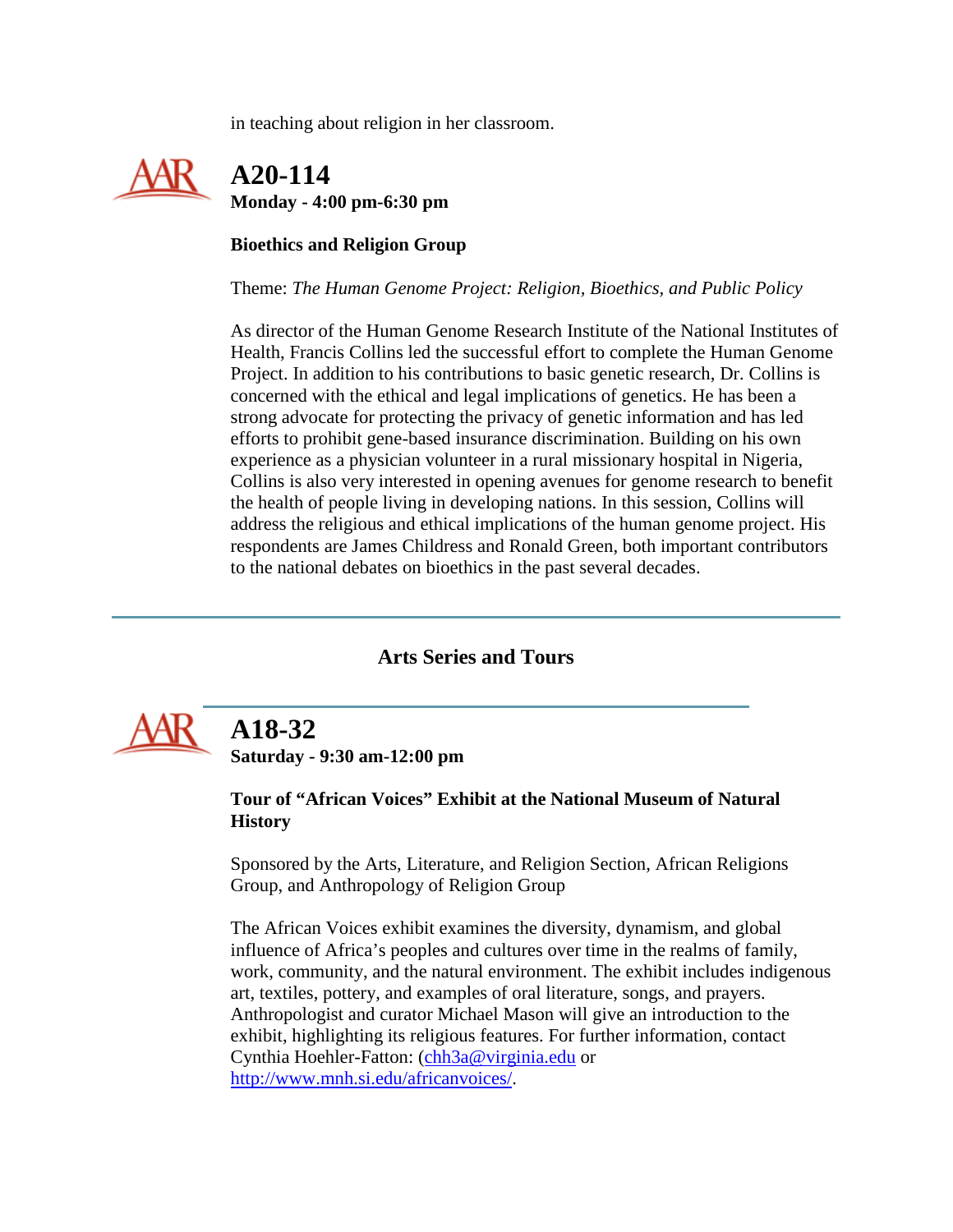

## **A18-33 Saturday - 9:30 am-12:00 pm**

### **National Museum of the American Indian Tour**

Sponsored by the Native Traditions in the Americas Group

Opened to great fanfare in the fall of 2004, the Smithsonian Institution's National Museum of the American Indian is the most recent addition to the Washington Mall, and as such will provide a novel experience for many AAR attendees. The handsomely-designed museum displays objects, works of fine art, and performance pieces that tell of the histories, cultures, arts, and religions of more than 500 Native nations; but what is remarkable is how Native communities have asserted cultural sovereignty and artistic control of the NMAI's representation. In this latter regard, the museum is a milestone in the history of representation, and as such, of particular intellectual interest to scholars generally. Gabrielle Tayac, a Native sociologist who has served as a NMAI curator will act as the tour guide.



## **A19-37 Sunday - 10:30 am-1:00 pm**

### **United States Holocaust Memorial Museum Tour**

Sponsored by the Religion, Holocaust, and Genocide Group and the Center for Holocaust Studies

The museum's permanent exhibition *The Holocaust* includes over 900 artifacts, 70 video monitors, and four theaters with historic film footage and eyewitness testimonies. The museum also features temporary exhibitions highlighting the history of the Holocaust. Tour attendees will receive timed tickets for the 11:00 am entry to the permanent exhibition. Victoria Barnett, Director of Church Relations for the Center of Holocaust Studies, will offer a brief introduction to the museum and then attendees will be allowed to visit the permanent exhibition at their own pace. Please allow at least two hours for the visit.

Visitors may also use the library and archives. The library is open to the public daily from 10 am to 5 pm. No appointment is necessary. The archives are open weekdays from 10 am to 5 pm. Arrangements can be made in advance for archival materials to be set aside for weekend use; contact  $\frac{\text{archives}\omega_{\text{us}}}{\text{archives}\omega_{\text{us}}}$ or 1-202-488-6113.



**A19-127**

**Sunday - 8:30 pm-9:30 pm**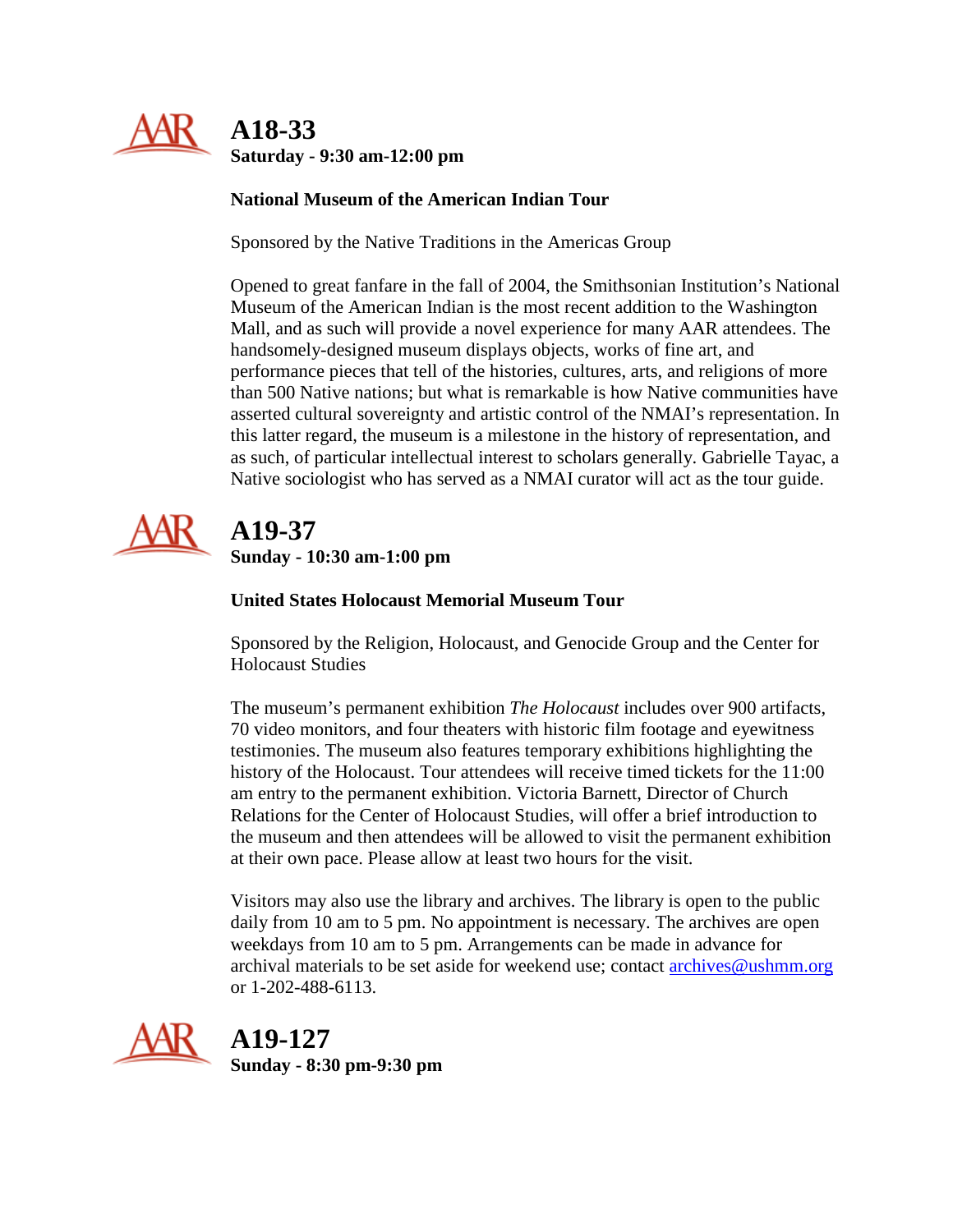#### **Arts Series/Films: KanKouran West African Dance Company**

A local institution based out of Washington DC, KanKouran West African Dance Company has been an integral part of the dance community for over twenty years. The company was founded in 1983 by Assane Konte, Artistic Director, and Abdou Kounta, former Director of Music, both from Senegal in West Africa. KanKouran, whose members were born in the United States, Africa, and the Caribbean, is dedicated to preserving and sharing the culture of Africa. KanKouran functions much like a traditional African community where, given the communal nature of African culture, each individual understands his or her role in maintaining the oneness of the community for the benefit of the entire community, and each individual is encouraged to contribute and participate to the extent of that person's talents and abilities.



## **A20-33**

**Monday - 9:30 am-12:00 pm**

### **National Museum of African Art Tour**

Sponsored by the Arts, Literature, and Religion Section and African Religions Group

The collection of the National Museum of African Art embraces the diverse artistic expressions found throughout Africa from ancient to contemporary times. Collection objects range from ceramics, textiles, furniture, and tools to masks, figures, and musical instruments. The arts of painting, printmaking, sculpture, and other media are well represented by living artists whose works highlight individual creativity, address global and local art trends, and innovatively transform artistic traditions into modern idioms.

Questions can be directed to Brent Plate: [b.plate@tcu.edu.](mailto:b.plate@tcu.edu)



## **A20-34**

**Monday - 9:30 am-12:00 pm**

### **Restoration Ecology of the Anacostia River and Environmental Justice Boat Tour**

Sponsored by the Religion and Ecology Group

Doug Siglin, head of the Religious Partnership for the Anacostia River, affiliated with the Chesapeake Bay Foundation, will direct a boat tour of the river and discuss the work of the partnership and the issues connected to the river. The main stem of the Anacostia River, one of the most polluted in the country, has become the object of intense efforts to restore the quality of the water, the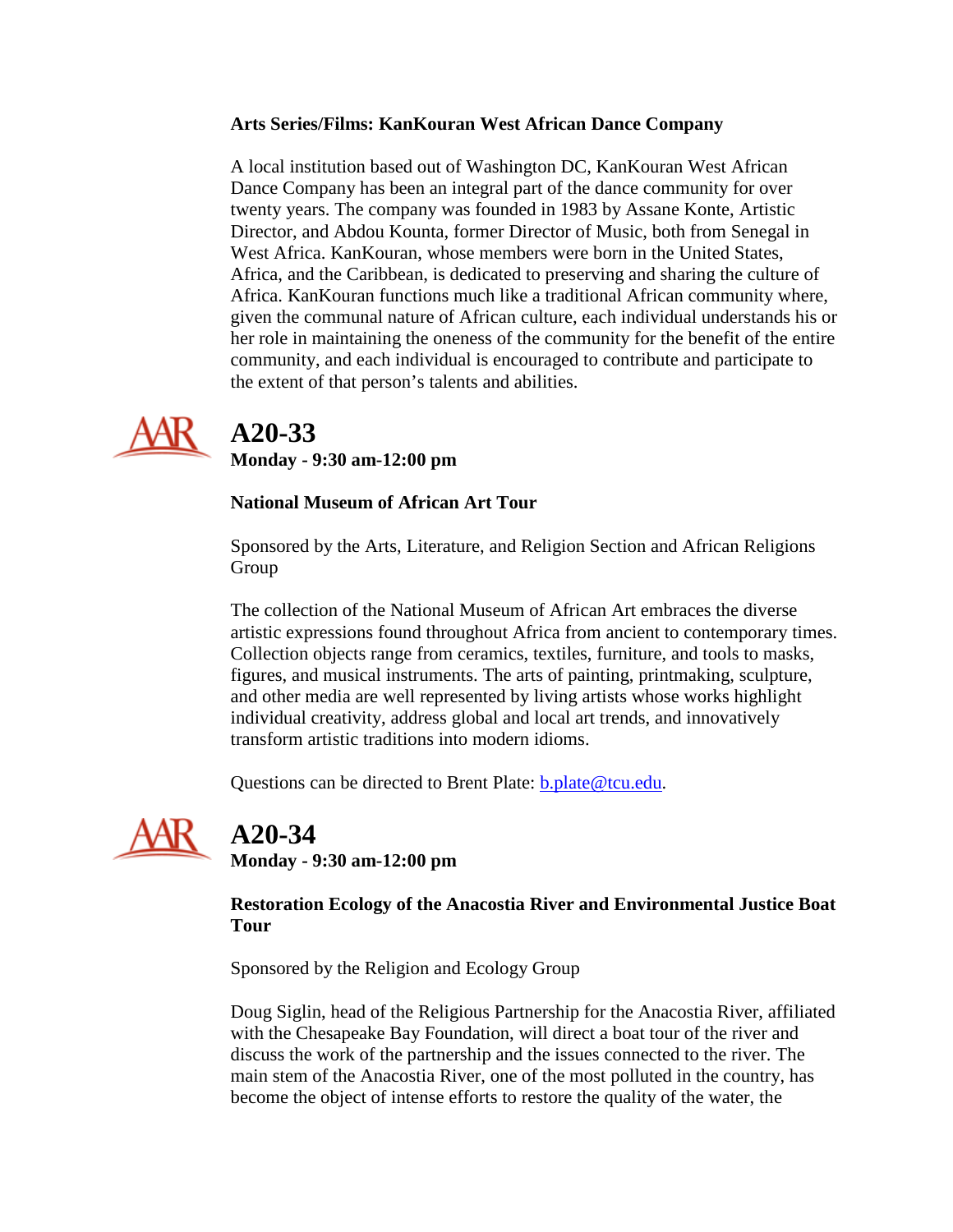number of wildlife species, and the beauty of the shoreline. These efforts have brought together environmental groups, industry, governments, local citizens, and the faith community. Redevelopment is certain to lead to physical improvements in those areas as well as the displacement of people who have made them their home. Opinions on whether redevelopment of the Anacostia would be good for the city and its people are as varied as they are tightly held. Contact Laurel Kearns at [lkearns@drew.edu](mailto:lkearns@drew.edu) for information.



## **A20-50**

**Monday - 1:00 pm-5:00 pm**

### **Sacred and Religious Sites of Washington Bus Tour**

Sponsored by the North American Religions Section

Join us on a bus tour emphasizing houses of worship associated with the American presidency. Jeanne Halgren Kilde, University of Minnesota; Dewey D. Wallace, George Washington University; and Peter W. Williams, Miami University Ohio will be the tour guides.

### **Films**

<span id="page-19-0"></span>

## **A17-100 Friday - 7:00 pm-9:00 pm**

**Arts Series/Films:** *Dawn of the Dead*

Sponsored by the Religion, Film, and Visual Culture Group

Through its witty and pointed criticism of consumerism, materialism, and other sins such as racism, sexism, and violence, George Romero's *Dawn of the Dead* rises above the average horror movie, or Hollywood movie in general, to become a timeless classic of social criticism and theological reflection. For Romero, it is not the zombie's bite that turns us into monsters, but materialism and consumerism that turn us into zombies, addicted to things that satisfy only the basest, most animal or mechanical urges of our being. This is repeatedly shown throughout the movie in the behaviour of both the zombies and the human characters.

Directed by George Romero, 1978, 128 minutes, R rated (color, USA)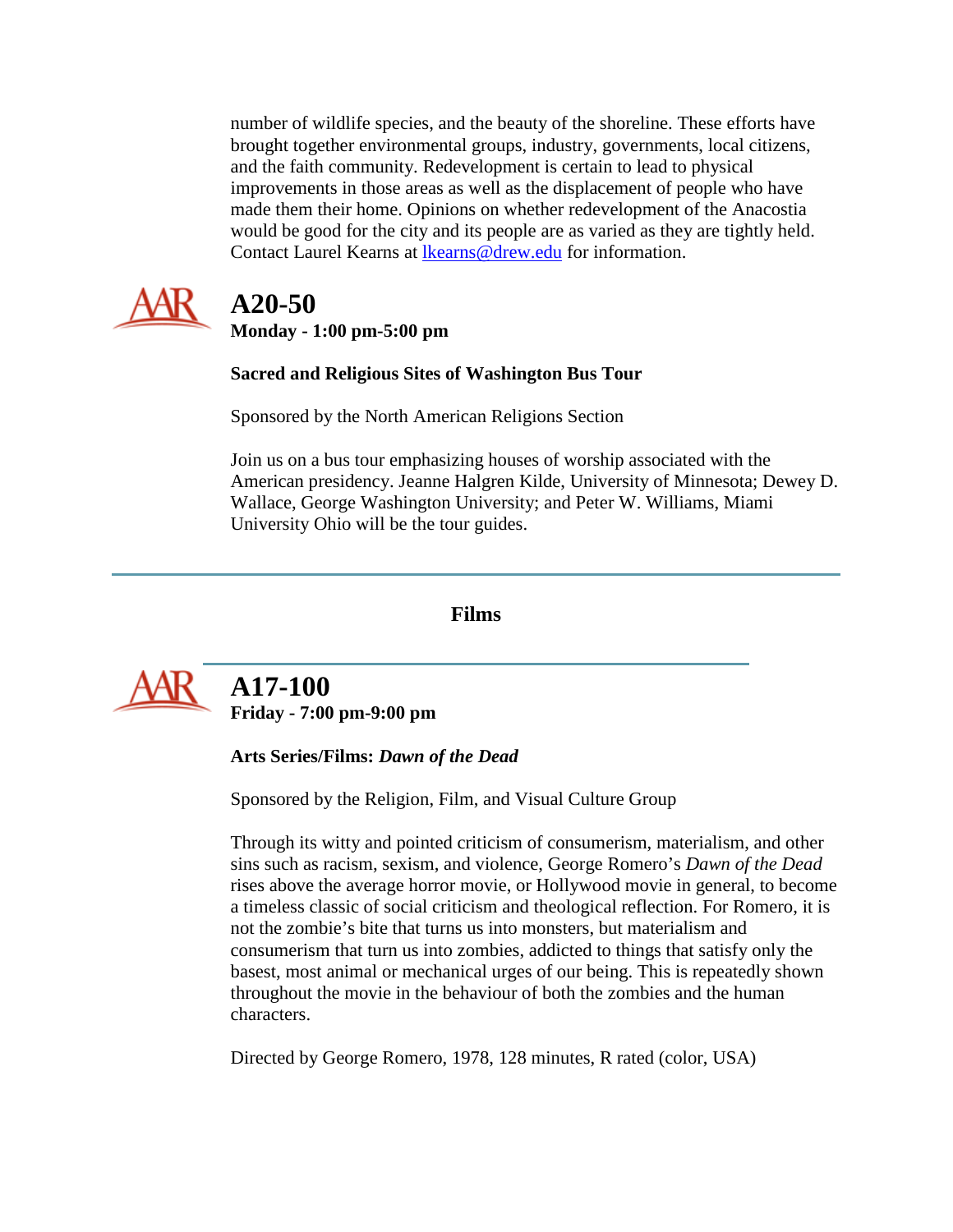

**Arts Series/Films:** *Les Maîtres Fous*

Sponsored by the Religion, Film, and Visual Culture Group

*Les Maîtres Fous (The Masters of Madness)* is a documentary film produced by the prominent French anthropologist and ethnographic filmmaker Jean Rouch on the possession ritual of the Hauka movement, which was practised by Songhay migrants from Niger in Accra, Ghana, during the time of French colonialism. In 1954 Rouch was invited by the Hauka to make a film on their possession ritual, which became a classic in the history of French cinema. It is currently known as one of the most prolific contributions to the cinéma vérité. Even though this film turned out to be a major point of departure for the rise of visual anthropology in the 1970s, it is continuously neglected in the field of religious studies in general and even in the field of what is recently called "visible religion."

Directed by Jean Rouch, 1954, 35 minutes, unrated (color, France)



 **A18-136 Saturday - 9:00 pm-11:00 pm**

**Arts Series/Films:** *Crash*

Sponsored by the Religion, Film, and Visual Culture Group

In a voice over during the opening credits of Paul Haggis' Oscar-winning film *Crash*, Don Cheadle tells his partner, "In LA nobody touches you. We are always behind this metal and glass. I think we miss that touch so much that we crash into each other, just so we can feel something." In the film, a number of characters collide over two days in Los Angeles. Hence, through collision comes our invitation to feel, to care, and to think about race and responsibility in the twenty-first century.

Directed by Paul Haggis, 2004, 113 minutes, R rated (color, USA)



 **A18-137 Saturday - 9:00 pm-11:00 pm**

**Arts Series/Films:** *Guelwaar*

Sponsored by the African Religions Group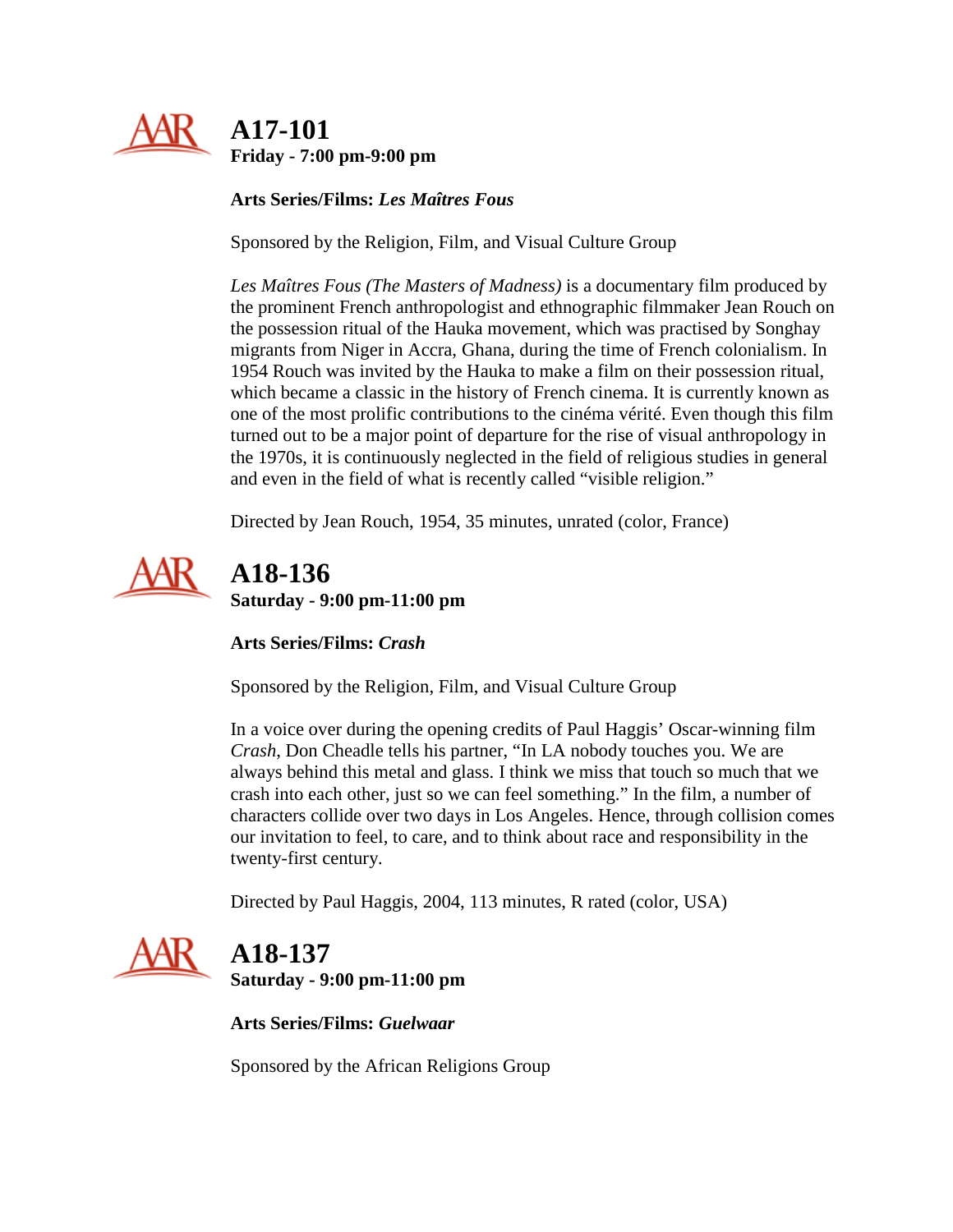The funeral of an outspoken Senegalese political activist and subsequent disappearance of his corpse provides the backdrop for Sembène's incisive feature. This bold film tackles the conflict between Muslims and Christians, dependence on foreign aid, and the elusive nature of independence itself.

Directed by Ousmane Sembìne, 1992, 115 minutes, unrated (color, France and Senegal, subtitled)



# **A19-129**

**Sunday - 8:30 pm-10:30 pm**

### **Arts Series/Films:** *Gattaca*

Sponsored by the Religion, Film, and Visual Culture Group

*Gattaca*, the 1997 film depicting life in a genetic dystopia in the not-distant future, continues to be widely used in courses dealing with ethics or genetics to raise fundamental questions about the uses of genetic information. Less obvious to the naïve viewer, and to scholars who have written on the film, are its pervasive religious themes. The film illustrates why it is important to understand the ways in which genetics lends itself to an alliance with religious ideas and ways of thinking. In many ways, *Gattaca* is a dialogue with differing conceptions of the family as these have been traced out in biblical texts and the religious traditions they have inspired.

Directed by Andrew Niccol, 1997, 101 minutes, PG-13 (color, USA)



# **A19-130**

**Sunday - 8:30 pm-10:30 pm**

**Arts Series/Films: Excerpts from** *Toward a New Christianity: Stories of African Christians in Ghana and Zimbabwe*

Sponsored by the African Religions Group

Director James Ault will show excerpts from his documentary that feature a range of churches in Ghana and Zimbabwe from mission-founded, to "old independent," to new Pentecostal churches. The segments Ault will show have already received excellent reviews from leading Africanists such as Terence Ranger, Professor of African History at Oxford, who states that the documentary contains "the most penetrating and informative material I have ever seen on African Christianity, bringing out its vitality and variety without ever sensationalizing or exoticising." Dr. Ault will preside and entertain questions after the screening. For more information, please contact [jault@shaysnet.com;](mailto:jault@shaysnet.com) 1- 413-587-6907.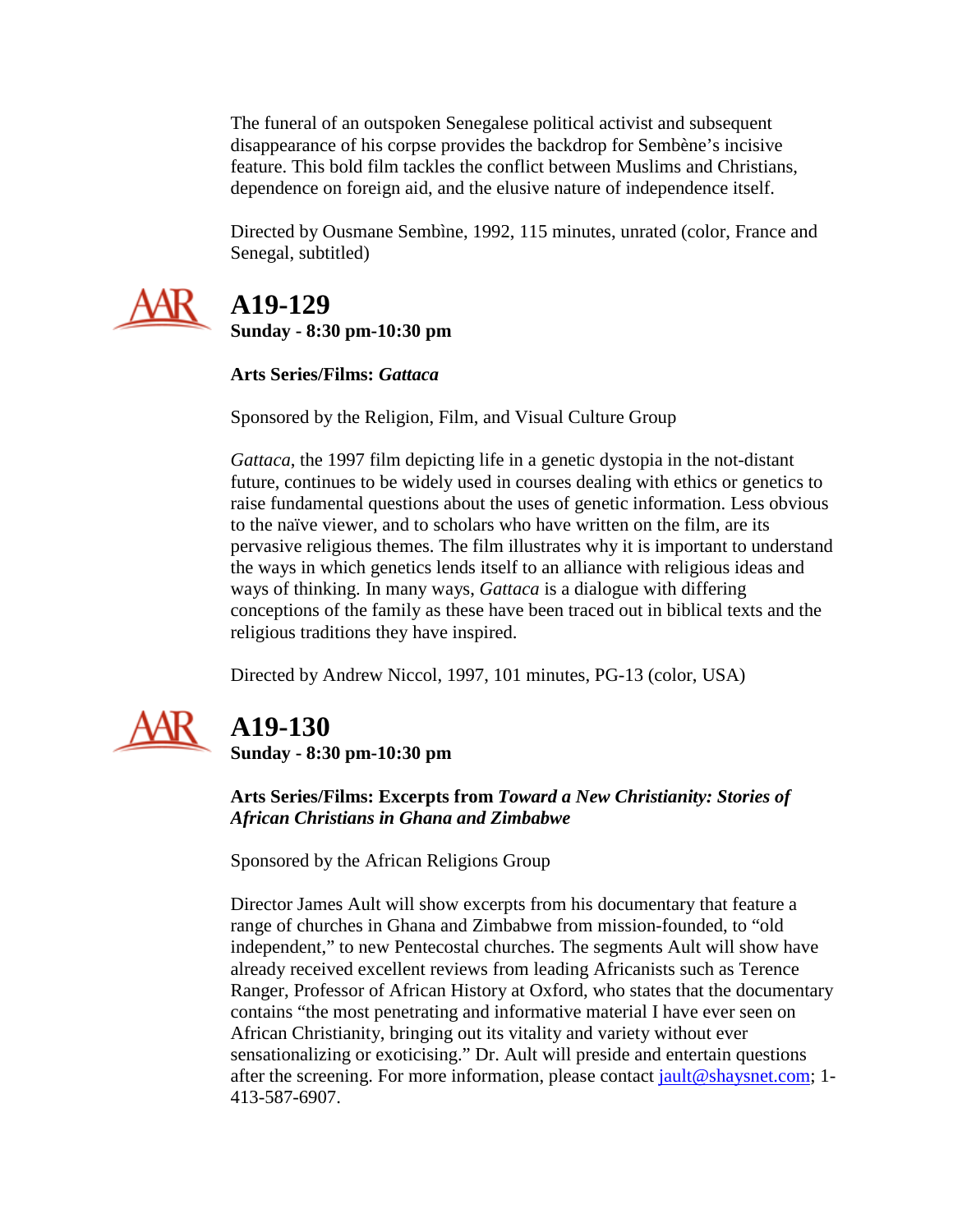

**Monday - 8:30 pm-10:30 pm**

**Arts Series/Films:** *Mooladé*

Sponsored by the African Religions Group

A topical drama about a woman who shelters a group of girls seeking to avoid female circumcision, thereby sparking a conflict that tears her village apart. Directed by Africa's renowned filmmaker, Ousmane Sembène, this movie explores the controversial practice of female genital mutilation, highlighting the way protective spiritual forces are invoked in the course of the conflict. Natasha Copeland, scholar of Francophone literature and specialist on the work of Sembène, will preside.

Directed by Ousmane Sembìne, 2004, 120 minutes, unrated (color, Senegal, subtitled)



 **A20-132 Monday - 8:30 pm-10:30 pm**

**Arts Series/Films:** *Hedwig and the Angry Inch*

Sponsored by Religion, Film, and Visual Culture Group

*Hedwig and the Angry Inch* has a unique place in film history as only the second wide-release film to feature a sympathetic transsexual protagonist (*Boys Don't Cry* being the first). Perhaps more importantly, however, it is the first widerelease film that encourages the audience to identify with a transsexual character who is not primarily a victim. It is not a film about the "plight" of transgendered people. Instead, Hedwig is represented in all her gender-malleable glory as a little boy, an androgynous young man, a transsexual woman, an over-the-top drag queen, and lastly, as a gender-ambiguous - but, it is implied - finally authentic self.

Directed by John Mitchell, 2001, 95 minutes, R rated (color, USA)

### **Sessions on Professional Practices & Institutional Location**

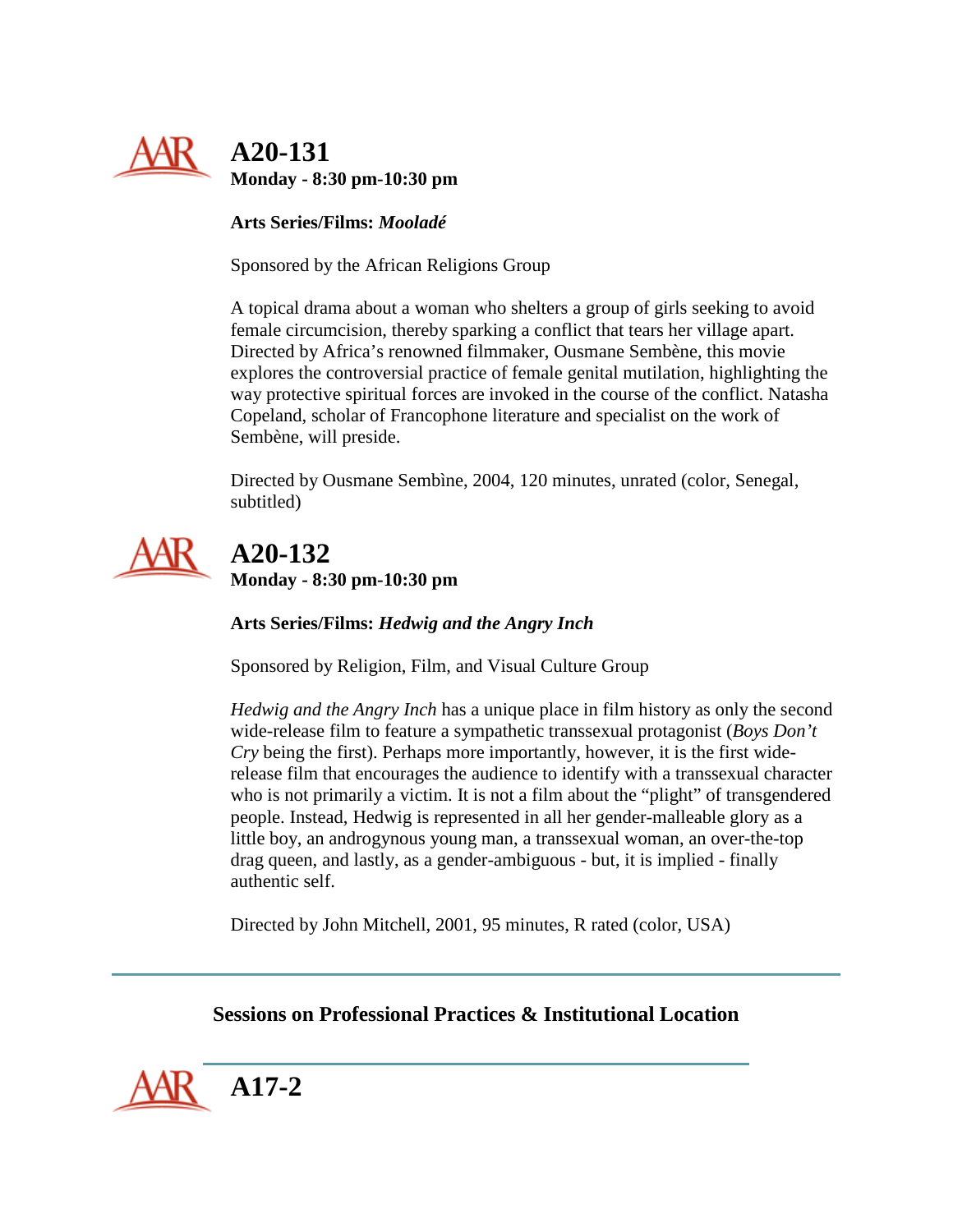**Friday - 9:00 am-4:30 pm**

**Chairs Workshop – Personnel Issues: The Good, the Bad, and the Ugly**



# **A17-3**

**Friday - 10:00 am-6:00 pm**

**Religion and Media Workshop - The "Muhammad Cartoon" Controversy: Perspectives on Media, Religion, Law, and Culture**



## **A17-4**

**Friday - 12:00 pm-3:00 pm**

**Women's Caucus Workshop**



 **A17-103 Friday - 7:00 pm-9:00 pm**

**EIS Center Orientation**



 **A18-7 Saturday - 9:00 am-11:30 am**

**Special Topics Forum**

Theme: *A Behind-the-Scenes Look at the On-Campus Interview*



## **A18-8**

**Saturday - 9:00 am-11:30 am**

**Academic Teaching and the Study of Religion Section**

Theme: *"When You See the Teacher on the Road, Kill Him": Contemplative Practice as Pedagogy*



## **A18-35 Saturday - 11:45 am-1:00 pm**

**Special Topics Forum**

Theme: *ATLA Career Alternatives Luncheon for Doctoral Students in Religion and Theology*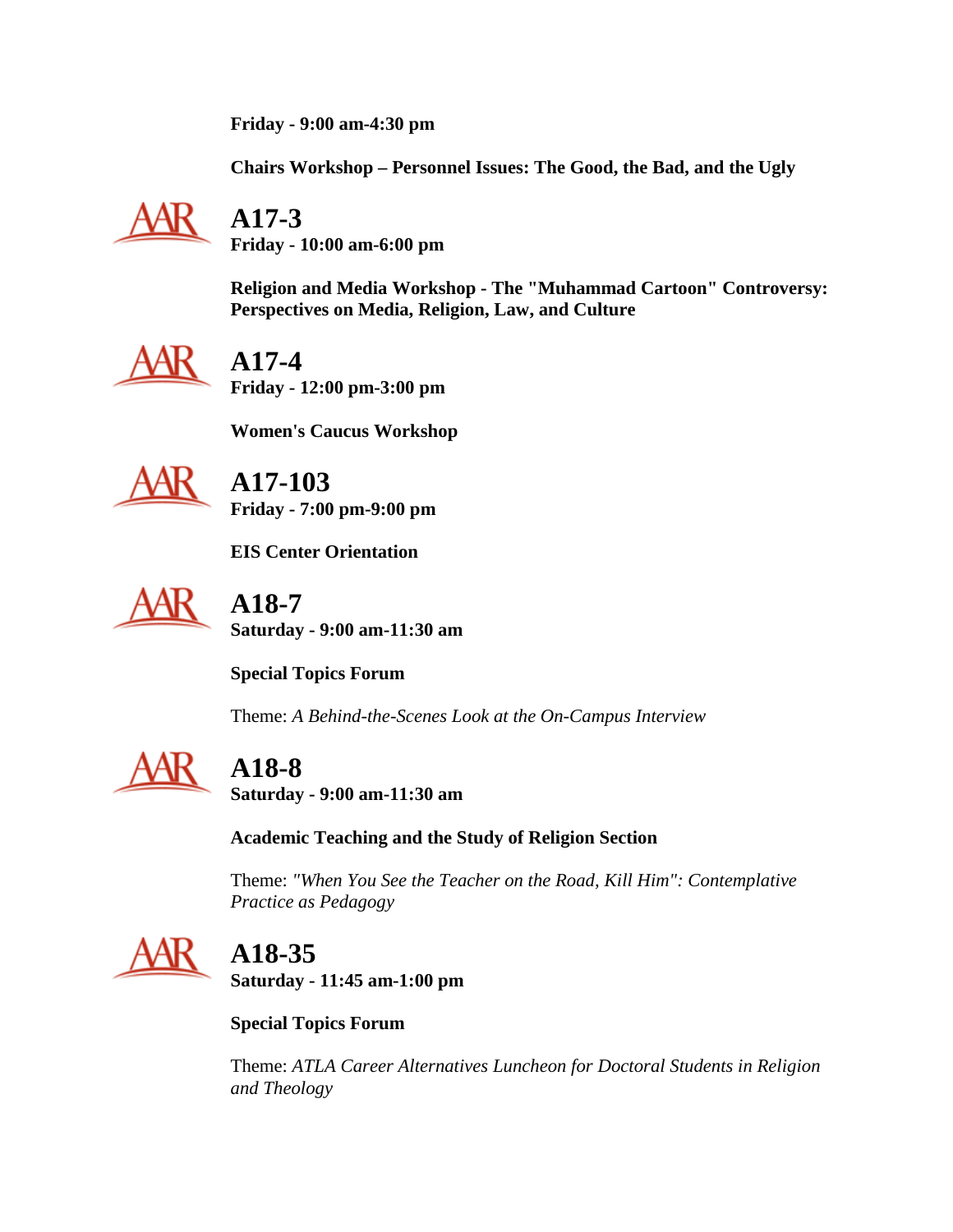

 **A18-51 Saturday - 1:00 pm-3:30 pm**

## **Special Topics Forum**

Theme: *Reporting on Religion from the Nation's Capital*



# **A18-52**

**Saturday - 1:00 pm-3:30 pm**

**Academic Teaching and the Study of Religion Section and Ritual Studies Group**

Theme: *Teaching Ritual: What We Learn*



# **A18-79**

**Saturday - 1:00 pm-3:30 pm**

**Rethinking the Field Consultation**

Theme: *Part I: The Future of "Religion and Ecology" and "Ecotheology"; Part II: The Role of Liberal Theology in the Discipline*



## **A18-100**

**Saturday - 4:00 pm-6:30 pm**

**Special Topics Forum**

Theme: *Representing Religion in Public: What Can Your Department Do and Why It Should*



# **A18-120**

**Saturday - 4:00 pm-6:30 pm**

**Religion and Disability Studies Group and Biblical Scholarship and Disabilities Consultation**

Theme: *Writing for Publication in Religion, Bible, and Disability Studies*



# **A19-8**

**Sunday - 9:00 am-11:30 am**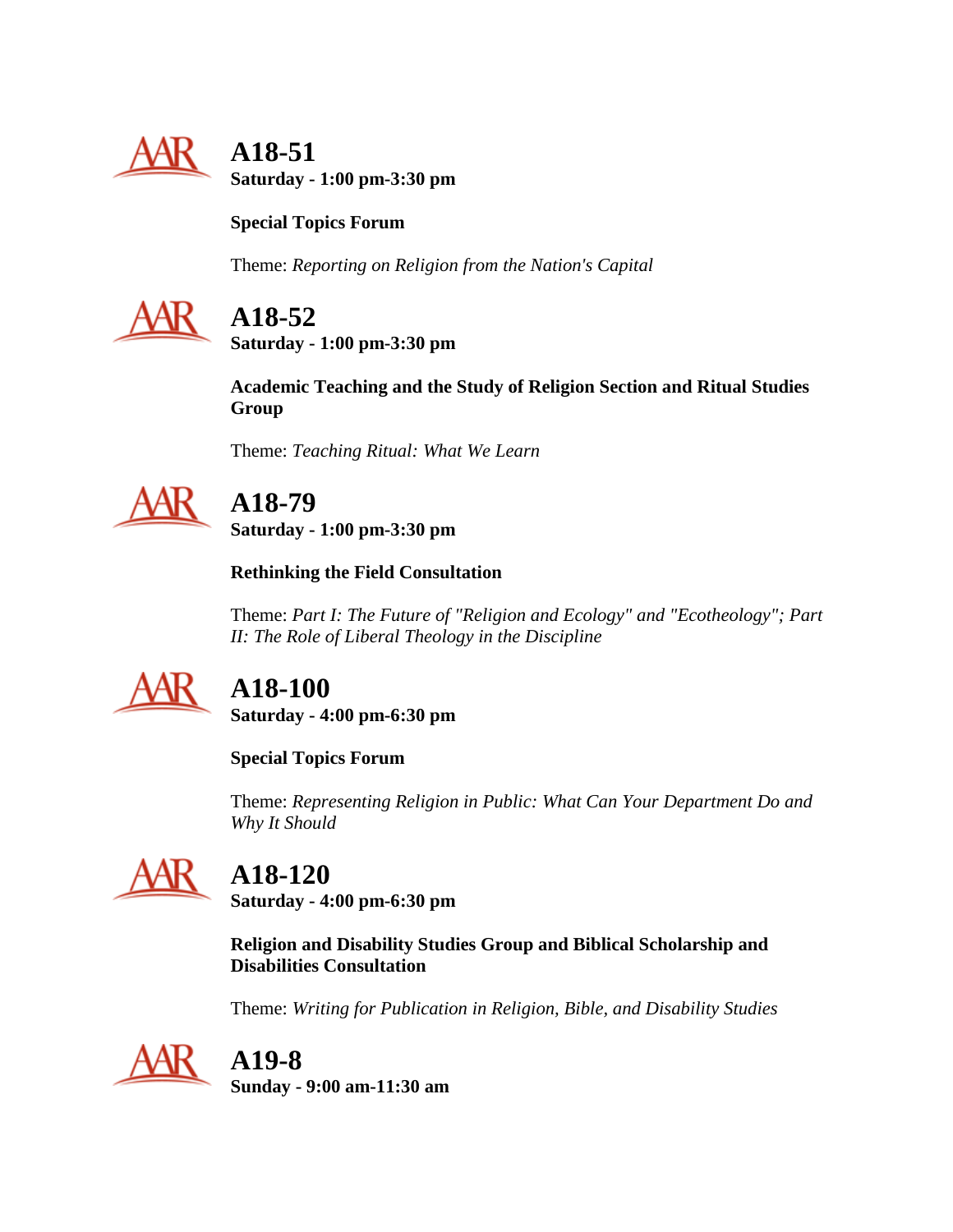### **Special Topics Forum**

Theme: *Teaching the Introductory Course in Theology and Religion*



 **A19-40 Sunday - 11:45 am-1:00 pm**

**Special Topics Forum**

Theme: *Wabash Student-Teacher Luncheon*



# **A19-52**

**Sunday - 1:00 pm-2:30 pm**

### **Wildcard Session**

Theme: *Publishing with a Denominational (Church-Owned) Press: Possibilities and Realities*



# **A19-54**

**Sunday - 1:00 pm-2:30 pm**

**Academic Teaching and the Study of Religion Section**

Theme: *Walk, Talk, Teach, and Learn: A Street Fair of Posters, Exhibits, and Interactive Displays That Will Educate and Excite about a Breakthrough Moment in the Classroom or a Great Course*



## **A19-70**

**Sunday - 1:00 pm-2:30 pm**

**Roman Catholic Studies Group and Christianity and Academia Consultation**

Theme: *Issues and Controversies in Catholic Higher Education*



# **A19-75**

**Sunday - 3:00 pm-4:30 pm**

**Special Topics Forum**

Theme: *How to Propose a New AAR Program Unit*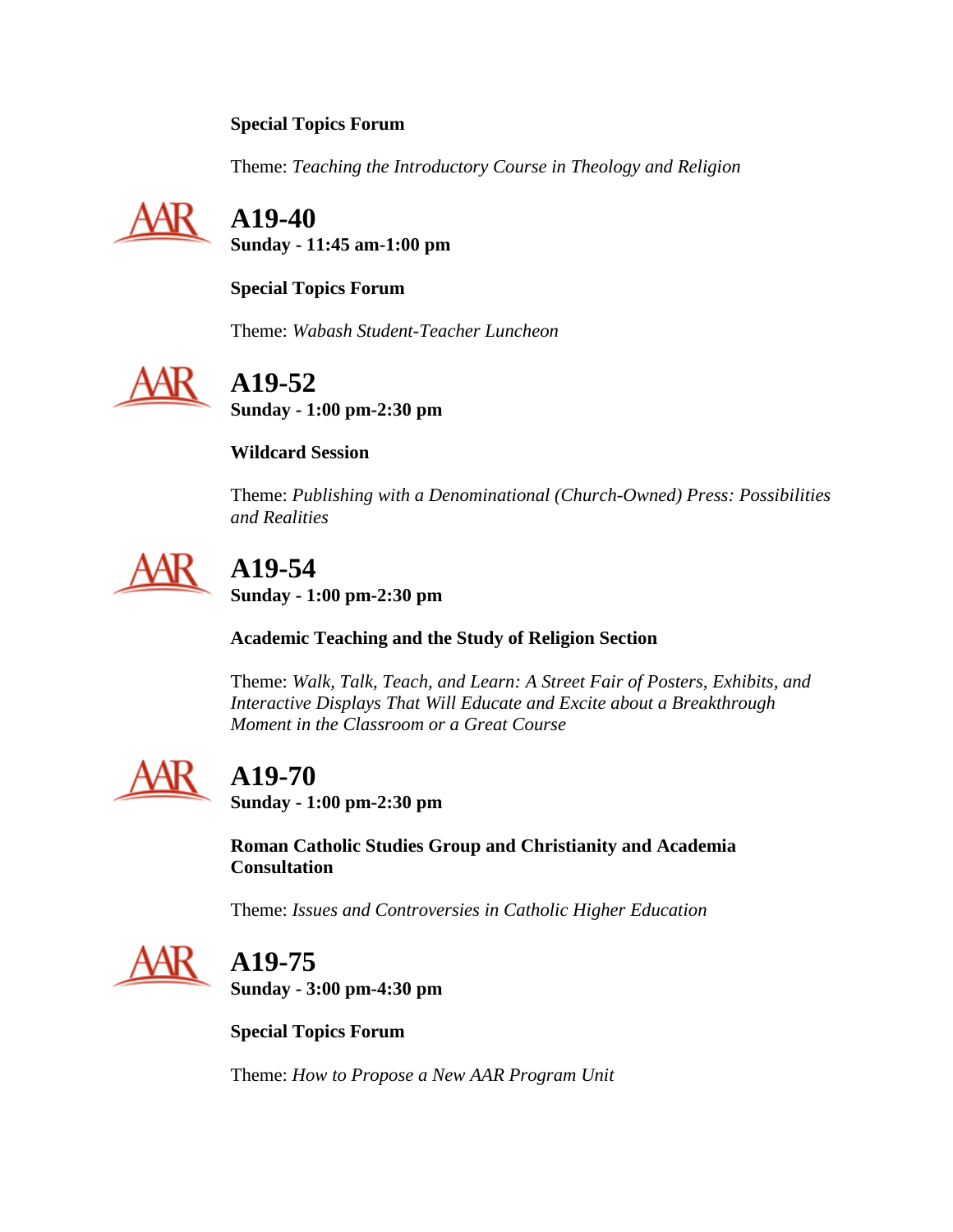

 **A19-80 Sunday - 3:00 pm-4:30 pm**

**Wildcard Session**

Theme: *Pedagogy and Theology: Crossing the Multifaith Divide Toward Access and Inclusion*



# **A19-81**

**Sunday - 3:00 pm-4:30 pm**

**Academic Teaching and the Study of Religion Section and Kierkegaard, Religion, and Culture Group**

Theme: *Kierkegaard and Pedagogy*



# **A19-96**

**Sunday - 3:00 pm-4:30 pm**

**Religions, Medicines, and Healing Group**

Theme: *Teaching Religion and Healing*



# **A19-103**

**Sunday - 5:00 pm-6:30 pm**

**Special Topics Forum**

Theme: *AAR Excellence in Teaching Forum: A Conversation about Teaching with Patricia O'Connell Killen, 2006 Excellence in Teaching Award Winner*



# **A20-29**

**Monday - 9:00 am-11:30 am**

**Christianity and Academia Consultation**

Theme: *Christian Higher Education: History, Theology, and Practice*



# **A20-51**

**Monday - 1:00 pm-3:30 pm**

**Special Topics Forum**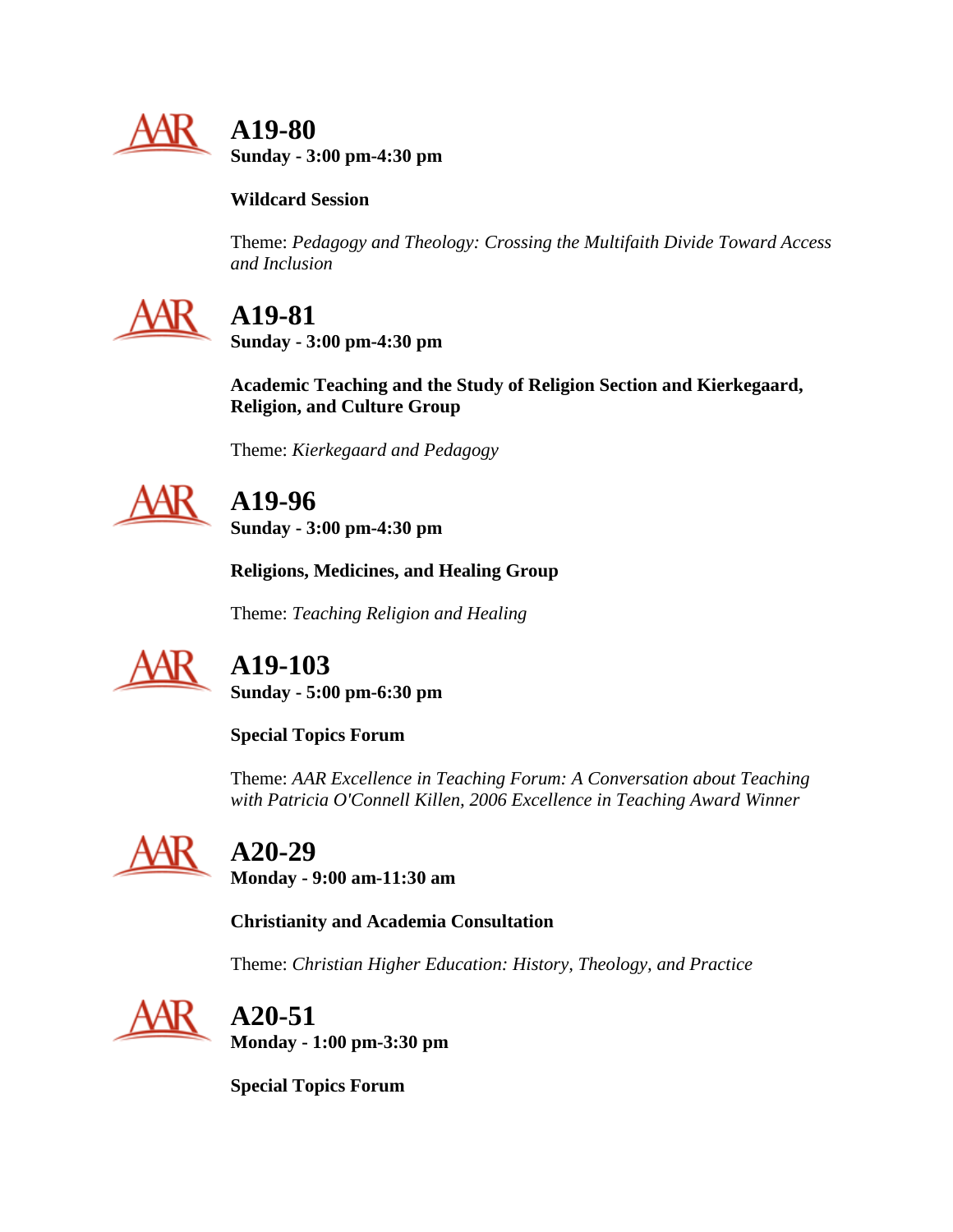Theme: *How to Publish Your Book: Advice from Oxford University Press and from the Editors of the AAR Book Series and* JAAR



# **A20-53**

**Monday - 1:00 pm-3:30 pm**

### **Special Topics Forum**

Theme: *Theology in the Public Sphere: The Challenges of Being a Public Intellectual*



# **A20-54**

**Monday - 1:00 pm-3:30 pm**

**Academic Teaching and the Study of Religion Section**

Theme: *Reflecting on the Scholarship of Teaching and Learning: Success Stories*



# **A20-102**

**Monday - 4:00 pm-6:30 pm**

**Special Topics Forum**

Theme: *"Required Reading" Writing for the Secondary School Market*



# **A20-126**

**Monday - 4:00 pm-6:30 pm**

**Tibetan and Himalayan Religions Group**

Theme: *Transformations in Research and Teaching on Tibetan Buddhism with the Use of New Technologies*

## **A21-1**

**Tuesday - 9:00 am-11:30 am**

## **Academic Teaching and the Study of Religion Section**

Theme: *Body, Mind, Spirit: Integrative and Innovative Pedagogies*



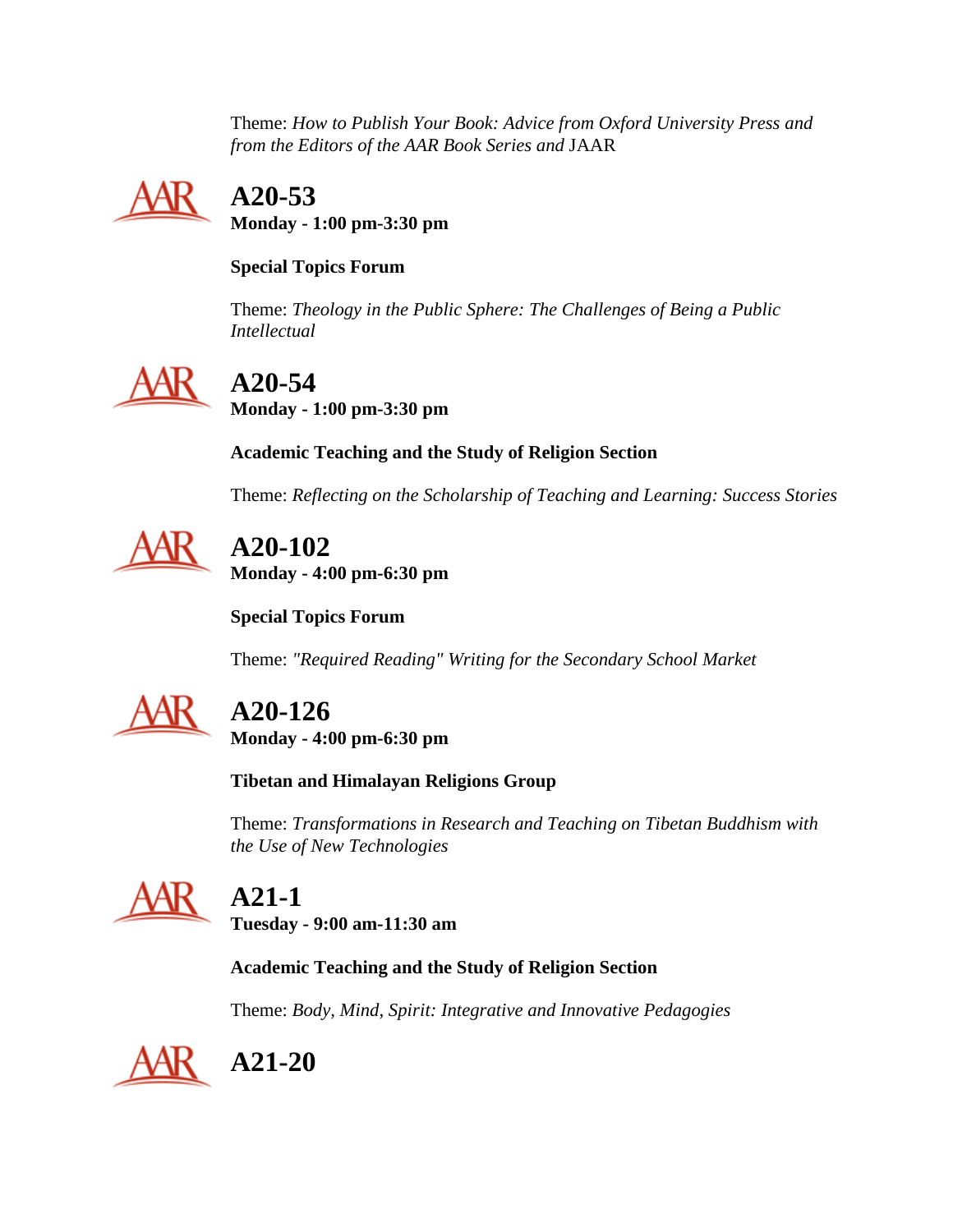**Tuesday - 9:00 am-10:00 am**

**Report on Contingent (Adjunct) Faculty**



 **A21-21 Tuesday - 10:15 am-12:00 pm**

**Roundtable Discussion with Community College Faculty**

**Sessions with a Focus on African Scholars and Scholarship**



 **A18-25 Saturday - 9:00 am-11:30 am**

**Religion in Latin America and the Caribbean Group**

Theme: *Africa in Latin America and the Caribbean*



**A18-55**

**Saturday - 1:00 pm-3:30 pm**

**Study of Islam Section**

Theme: *Patterns of Religious Authority and Reform among African Muslims*



 **A18-110 Saturday - 4:00 pm-6:30 pm**

**African Religions Group**

Theme: *African Indigenous Religions in the Twenty-First Century*



**A19-7**

**Sunday - 9:00 am-11:30 am**

**Special Topics Forum**

Theme: *Women Speaking to Religion and Leadership: Honoring the Work of Mercy Oduyoye*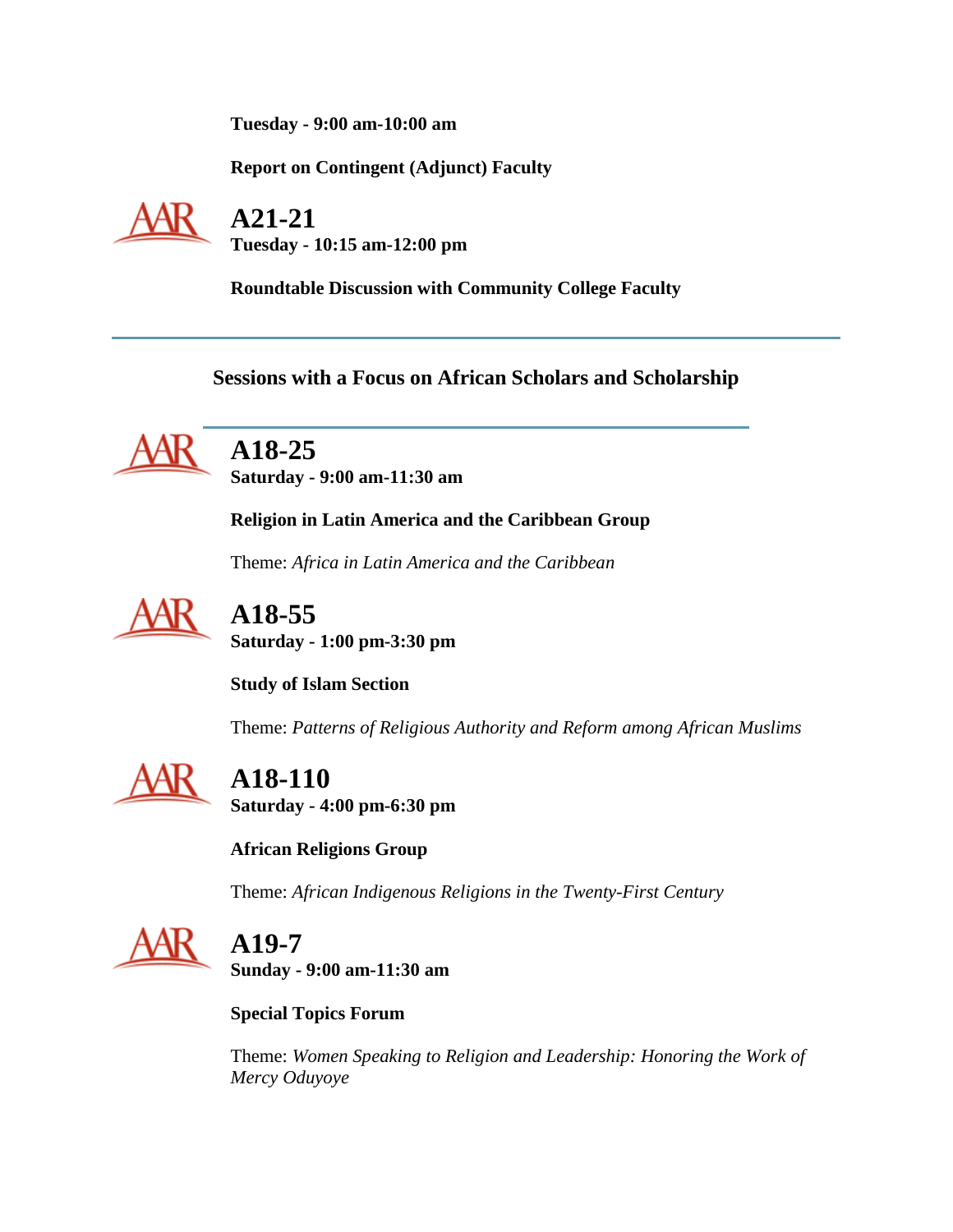

 **A19-17 Sunday - 9:00 am-11:30 am**

### **African Religions Group and Religions, Medicines, and Healing Group**

Theme: *African Religions, Healing, and HIV/AIDS*



## **A19-57**

**Sunday - 1:00 pm-2:30 pm**

**Philosophy of Religion Section**

Theme: *Africana Phenomenology and the Study of Religion*

 **A19-68 Sunday - 1:00 pm-2:30 pm**

**Religion and Ecology Group**

Theme: *Religious and Theological Reflections on Environmental Issues in Africa*



**A19-84**

**Sunday - 3:00 pm-4:30 pm**

**Religion and the Social Sciences Section**

Theme: *Religion, International Collaboration, and Social Change in Africa*



# **A19-87**

**Sunday - 3:00 pm-4:30 pm**

**Women and Religion Section**

Theme: *African Religion and Women's Agency*



# **A19-95**

**Sunday - 3:00 pm-4:30 pm**

**Religion, Holocaust, and Genocide Group**

Theme: *Religion, Justice, and Genocide in Africa*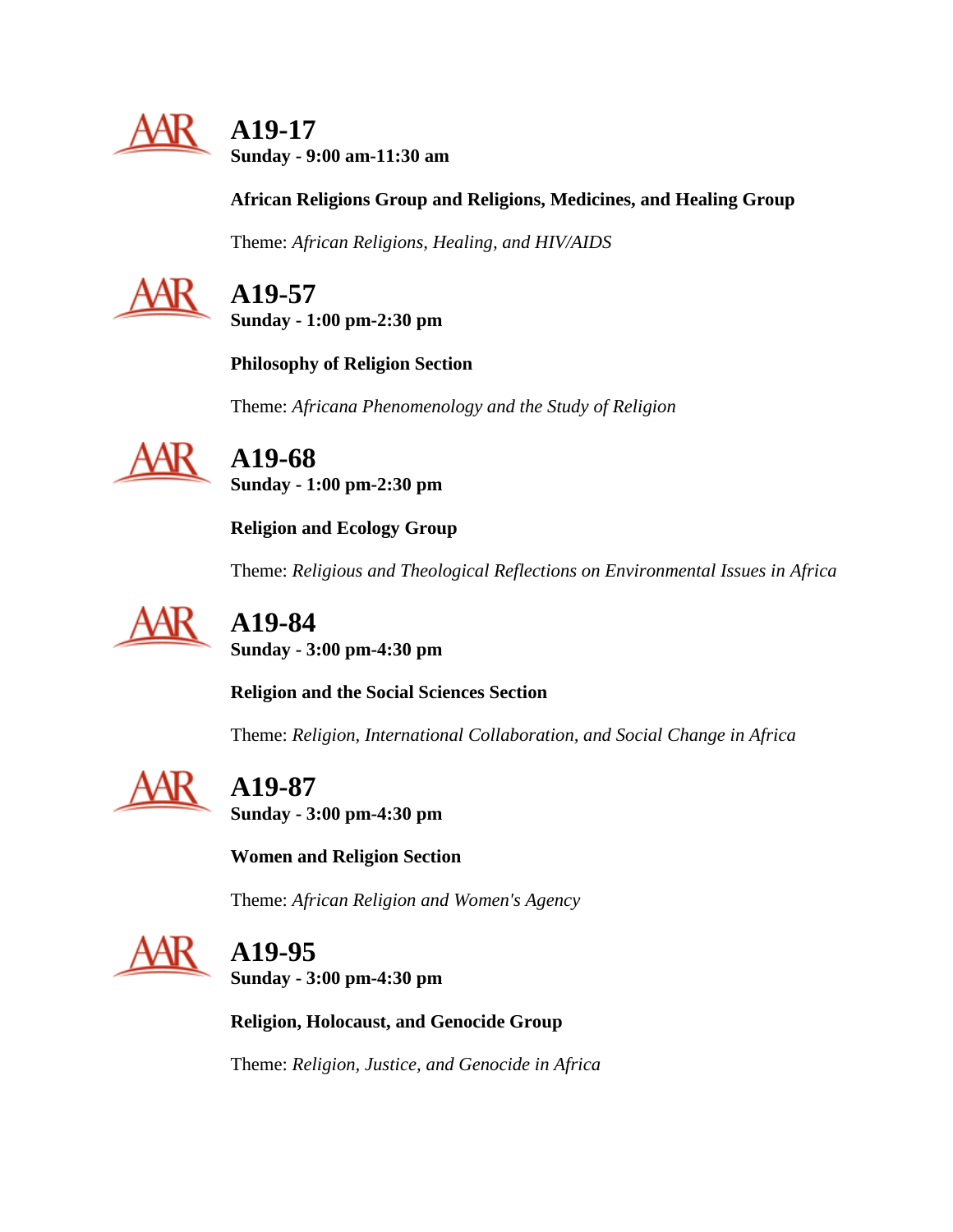

 **A19-101 Sunday - 5:00 pm-6:30 pm**

**Special Topics Forum**

Theme: *Jewish Religious and Communal Responses to Genocides in Africa*



 **A19-107 Sunday - 5:00 pm-6:30 pm**

**Christian Systematic Theology Section**

Theme: *God's African Households*



 **A19-112 Sunday - 5:00 pm-6:30 pm**

**African Religions Group and Ritual Studies Group**

Theme: *Making Again: Rites to Heal New Challenges in African Contexts*



 **A19-116 Sunday - 5:00 pm-6:30 pm**

**Law, Religion, and Culture Group**

Theme: *Religion and Human Rights in Africa*



**A20-13**

**Monday - 9:00 am-11:30 am**

**African Religions Group**

Theme: *Religion and Public Life in Africa: Politics, Human Rights, and Peacemaking*



# **A20-52**

**Monday - 1:00 pm-3:30 pm**

**Special Topics Forum**

Theme: *Religion, Health, and Social Justice: African Perspectives on a Global Issue*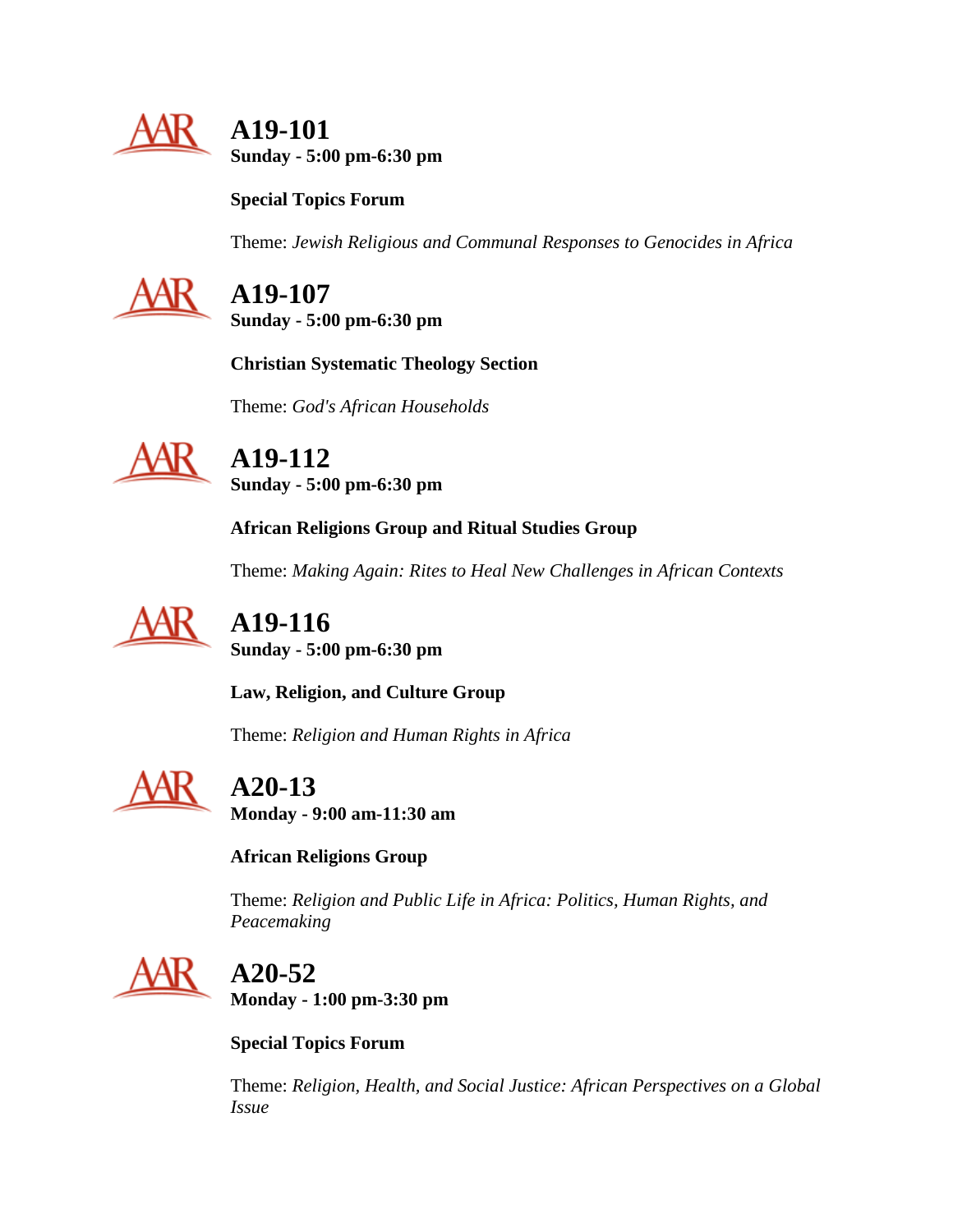

# **A20-106**

**Monday - 4:00 pm-6:30 pm**

### **Comparative Studies in Religion Section and Animals and Religion Consultation**

Theme: *Comparative Religious Approaches to Species Depletion, with Emphasis on Africa*



# **A20-112**

**Monday - 4:00 pm-6:30 pm**

**African Religions Group and World Christianity Group**

Theme: *African Christianity*

# **A21-16**

**Tuesday - 9:00 am-11:30 am**

**Religion and Popular Culture Group and Religion, Media, and Culture Consultation**

Theme: *Africa's Changing Religious Media Scene*

## **Books Under Discussion**

<span id="page-31-0"></span>

# **A18-13**

**Saturday - 9:00 am-11:30 am**

### **History of Christianity Section**

Theme: *Author Meets Critics: Review of Lyndal Roper's* Witch Craze: Terror and Fantasy in Baroque Germany *(Yale University Press, 2004)*



# **A18-61**

**Saturday - 1:00 pm-3:30 pm**

**Bonhoeffer: Theology and Social Analysis Group**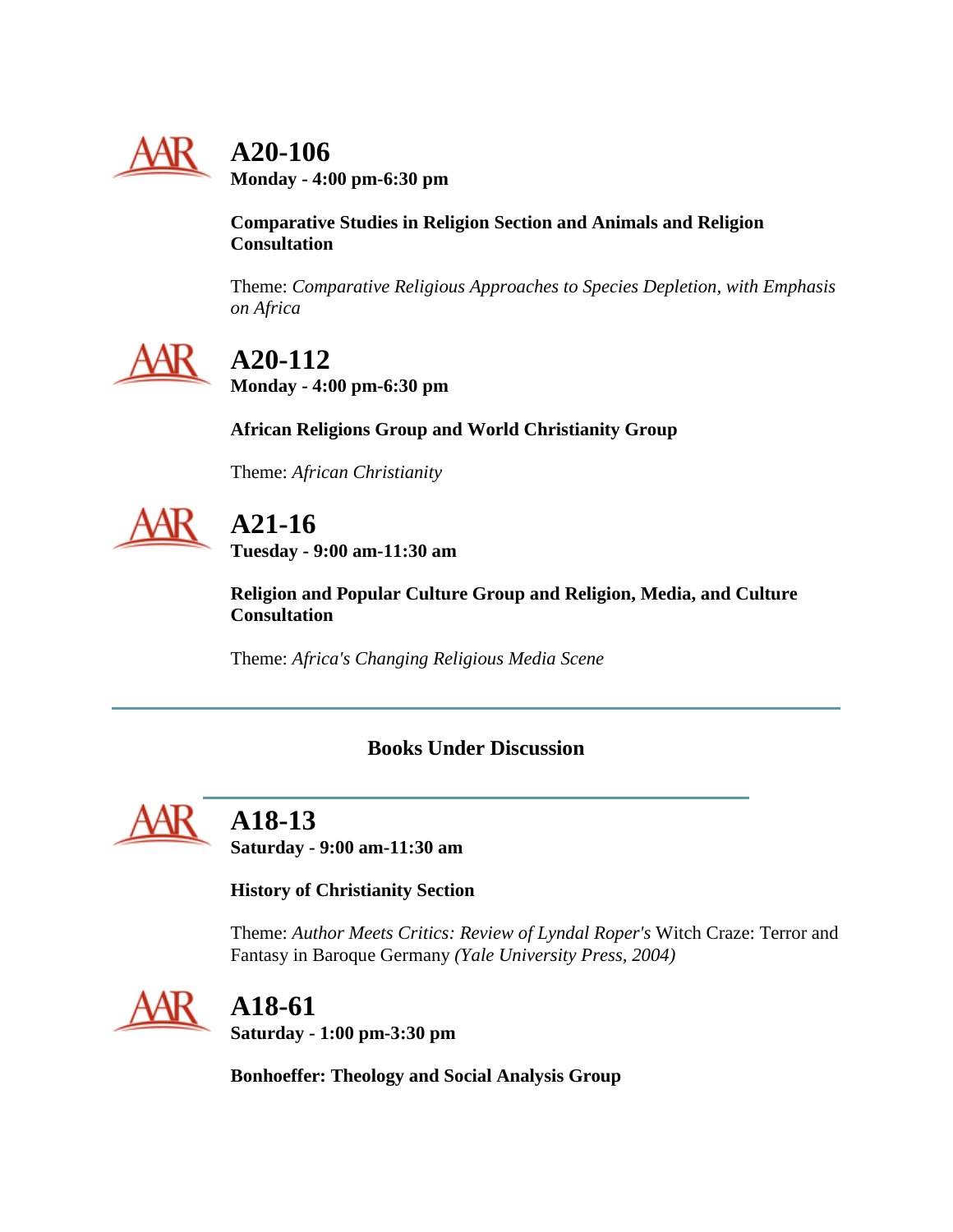Theme: *Bonhoeffer* Ethics*: A New Edition*



# **A18-111**

**Saturday - 4:00 pm-6:30 pm**

### **Bible, Theology, and Postmodernity Group**

Theme: *John D. Caputo's* The Weakness of God: A Theology of the Event *(Indiana University Press, 2006)*



# **A19-28**

**Sunday - 9:00 am-11:30 am**

### **Practical Theology Group**

Theme: *Reviewing* Educating Clergy: Teaching Practices and Pastoral Imagination*, Charles R. Foster, Lisa E. Dahill, Lawrence A. Golemon, and Barbara Wang Tolentino (Jossey-Bass, 2005)*



## **A19-32 Sunday - 9:00 am-11:30 am**

### **Schleiermacher Group**

Theme: *Ecclesiology, Pneumatology, Trinity: The Third in a Four-Year Reinvestigation of Schleiermacher's* The Christian Faith



# **A19-42**

**Sunday - 9:00 am-11:30 am**

**Wildcard Session**

Theme: *Critical Reflections on Cornel West's* Democracy Matters



## **A19-43**

**Sunday - 9:00 am-11:30 am**

**Study of Islam Section**

Theme: *Comprehending the Qur'ān: Critical Issues Raised by the Publication of E. J. Brill's* Encyclopaedia of the Qur'ān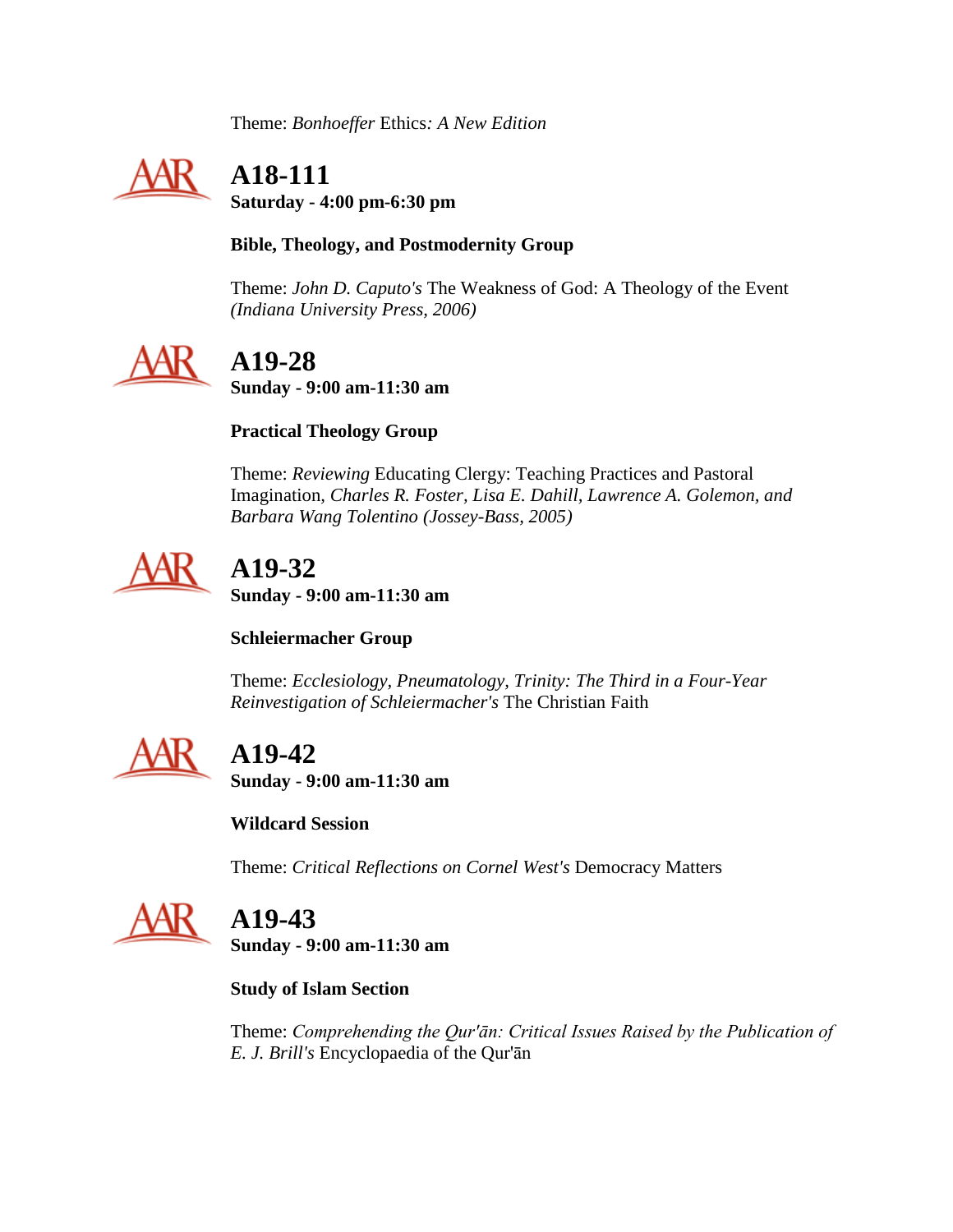

 **A19-88 Sunday - 3:00 pm-4:30 pm**

### **Afro-American Religious History Group**

Theme: *Celebrating the 100th Year of a "Black Revival": A Discussion on* The Azusa Street Mission and Revival *by Cecil M. Robeck*



## **A19-94**

**Sunday - 3:00 pm-4:30 pm**

### **Reformed Theology and History Group**

Theme: *Book Review Session of* Feminist and Womanist Essays in Reformed Dogmatics



# **A20-8**

**Monday - 9:00 am-11:30 am**

**Philosophy of Religion Section and Theology and Continental Philosophy Group**

Theme: *The Significance of Amy Hollywood's* Sensible Ecstasy *(University of Chicago Press)*



# **A20-12**

**Monday - 9:00 am-11:30 am**

### **Theology and Religious Reflection Section**

Theme: *Jim Wallis'* God's Politics *(Harper SanFrancisco) and Critical Responses*



## **A20-64**

**Monday - 1:00 pm-3:30 pm**

### **Women and Religion Section and Native Traditions in the Americas Group**

Theme: *Can the Subaltern Speak? Revisited: Gender, Colonialism, and the Politics of History in Noenoe Silva's* Aloha Betrayed

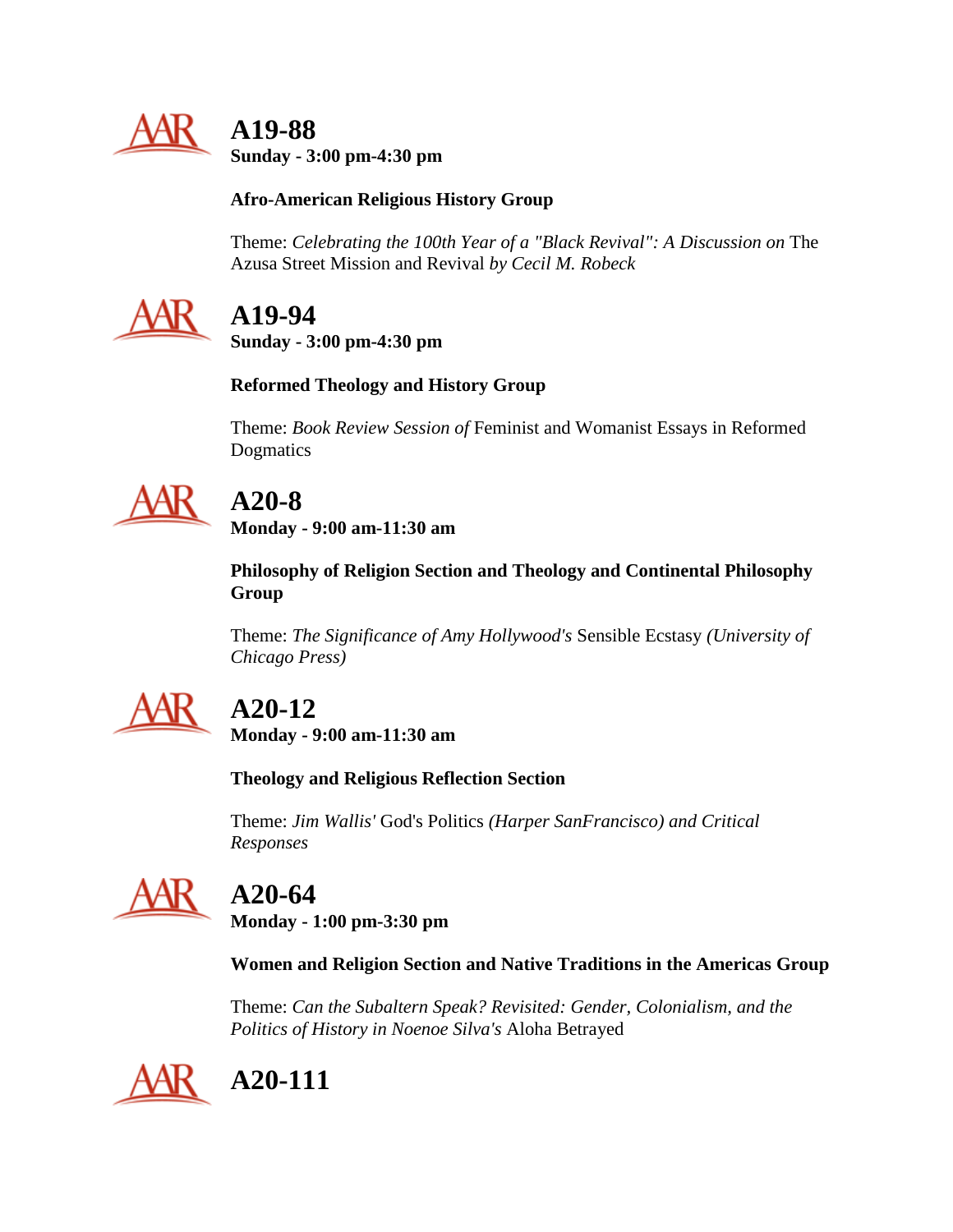#### **Monday - 4:00 pm-6:30 pm**

#### **Theology and Religious Reflection Section**

Theme: *Critical Responses to* Theology and the Political: The New Debate *(Duke University Press, 2005)*



## **A20-134**

**Monday - 4:00 pm-6:30 pm**

### **Nineteenth-Century Theology Group**

Theme: *Responses to Hans Schwarz,* Theology in a Global Context: The Last Two Hundred Years *(Eerdmans, 2005)*

### **Receptions**

<span id="page-34-0"></span>

# **A17-104**

**Friday - 8:30 pm-11:00 pm**

### **AAR Program Unit Chairs and Steering Committee Members' Reception**

Program unit chairs and steering committee members are invited to a reception in their honor hosted by the Program Committee.



## **A18-2**

**Saturday - 7:30 am-9:00 am**

#### **International Members' Breakfast**

All AAR international attendees are invited to an information session and continental breakfast hosted by the AAR's International Connections Committee.



## **A18-3**

**Saturday - 7:30 am-8:45 am**

### **Regional Officers Breakfast**

Networking Breakfast for AAR Regional Secretaries and AAR Regional Officers.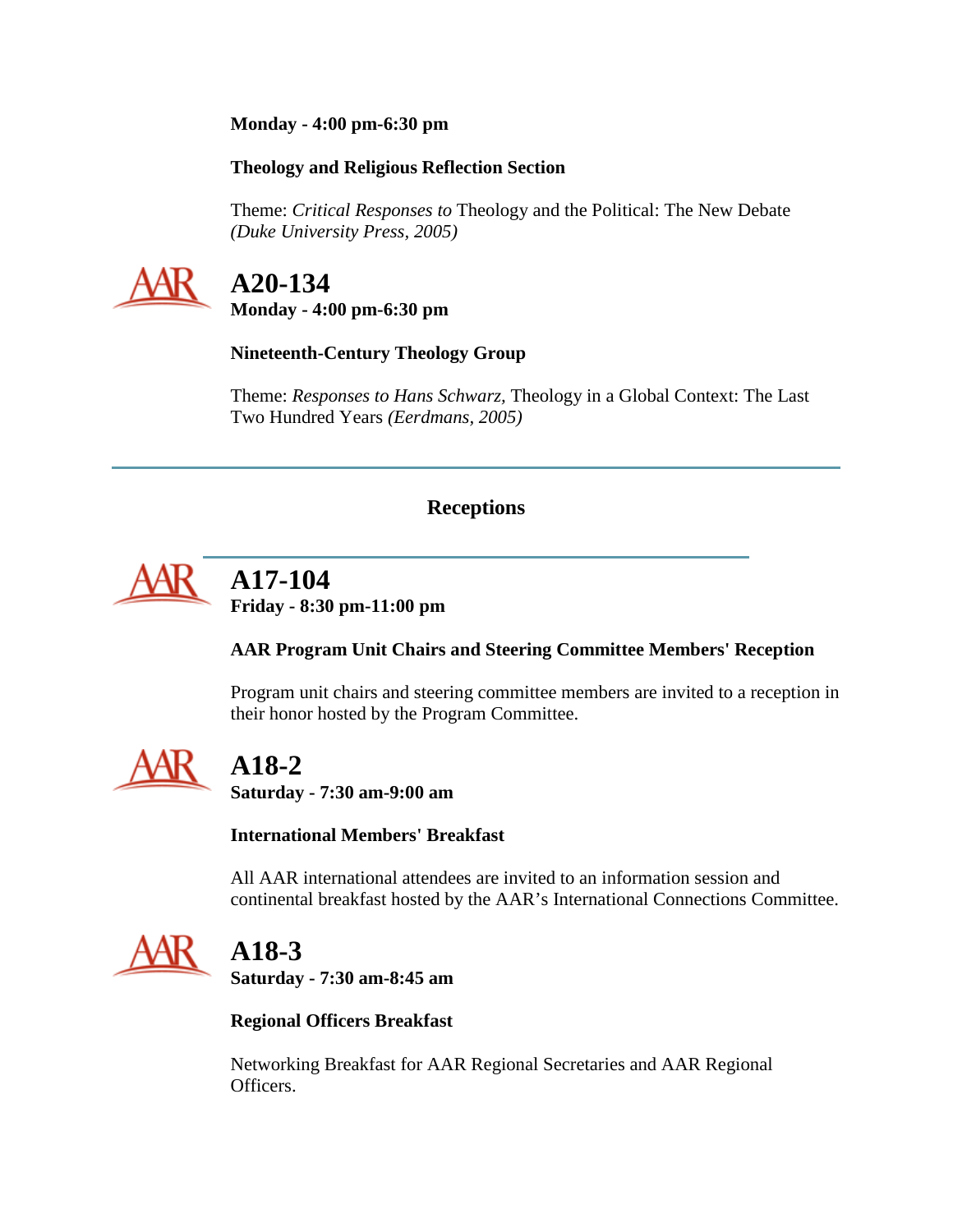

 **A18-132 Saturday - 5:30 pm-6:45 pm**

### **Friends of the Academy Reception**

Individuals whose generosity allows us to continue many of our special programs are invited to a reception hosted by the AAR Board of Directors.



# **A18-133**

**Saturday - 6:30 pm-7:45 pm**

### **AAR Racial and Ethnic Minority Members' Reception**

The Status of Racial and Ethnic Minorities in the Profession Committee invites interested persons to a reception celebrating the contributions of racial and ethnic minority scholars in the Academy.



# **A18-135**

**Saturday - 9:30 pm-12:00 am**

### **AAR Members' Reception**

AAR members are invited to join one another at the AAR Members' Reception for jazz music and collegiality. Don't forget the free drink ticket mailed with your name badge!



# **A18-138**

**Saturday - 9:00 pm-11:30 pm**

### **Women's Reception**

Sponsored by the Status of Women in the Profession Committee and the Women's Caucus.

The Women's Caucus invites all friends to join us in honoring those women who have been presidents of the American Academy of Religion and the Society of Biblical Literature.



 **A18-139 Saturday - 10:00 pm-12:00 am**

**Student Members' Reception**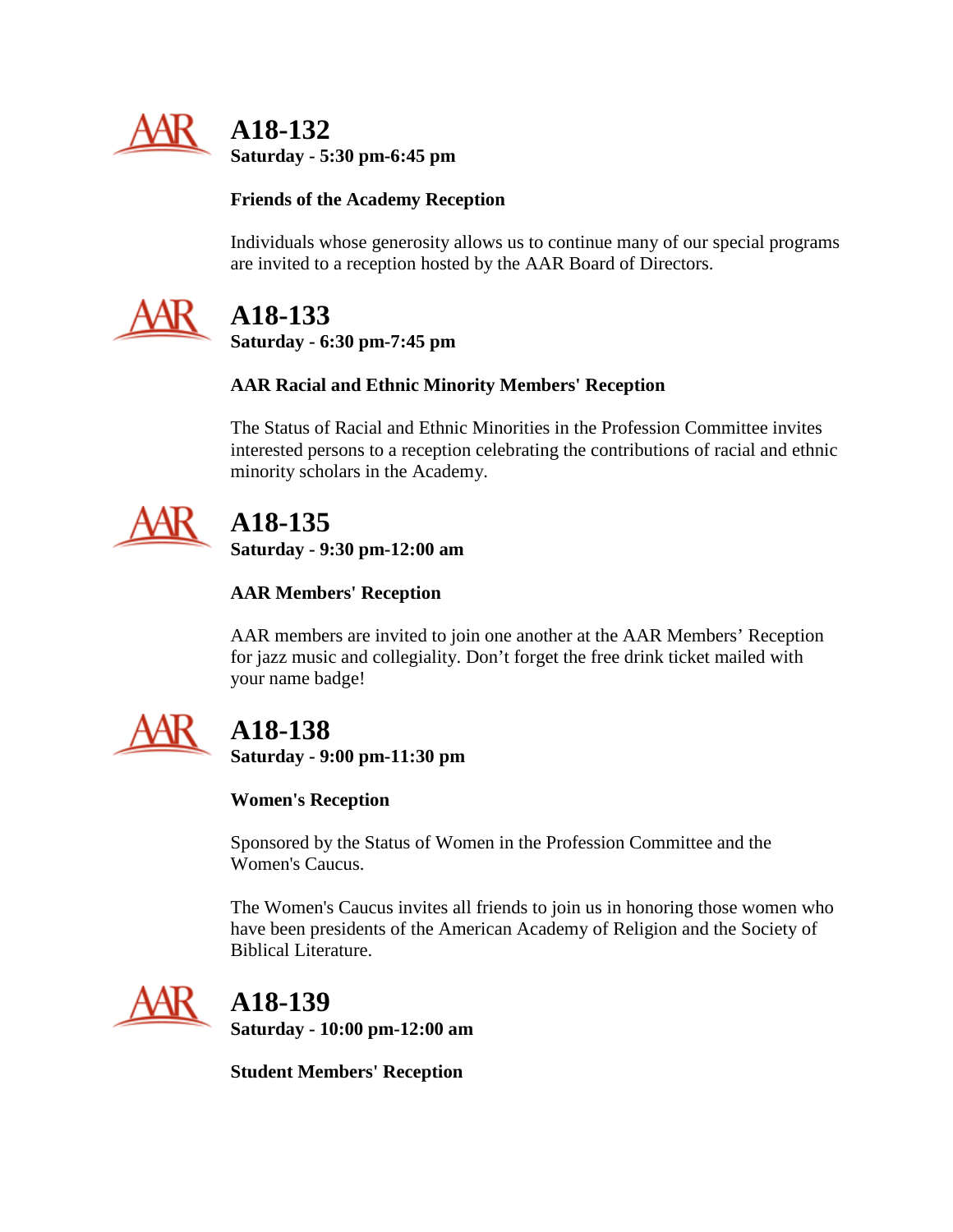AAR and SBL student members are invited to drop by for conversation with fellow students. Snacks will be provided. Don't forget your free drink ticket!



# **A19-2**

**Sunday - 7:30 am-8:45 am**

### **AAR New Members' Continental Breakfast**

New (first-time) AAR members in 2006 are cordially invited to a continental breakfast with members of the Board of Directors.



# **A19-100**

**Sunday - 5:00 pm-6:30 pm**

### **AAR Sterling Circle Reception**

All members who have been with the AAR continuously for at least 25 years are part of our Sterling Circle. In honor of your long-term support, John R. Fitzmier, executive director, and Diana L. Eck, AAR president, invite you to celebrate at an open house.



# **A19-131**

**Sunday - 9:00 pm-11:00 pm**

### *JAAR* **Editorial Board Reception**

*JAAR* Editorial Board members and contributors to the 2006 volume of *JAAR* are invited to a reception in their honor.



# **A20-1**

**Monday - 7:30 am-8:45 am**

### **AAR Program Unit Chairs' Breakfast**

<span id="page-36-0"></span>Program unit chairs are invited to a continental breakfast which features a brief meeting on upcoming program initiatives.

## **Especially for Students**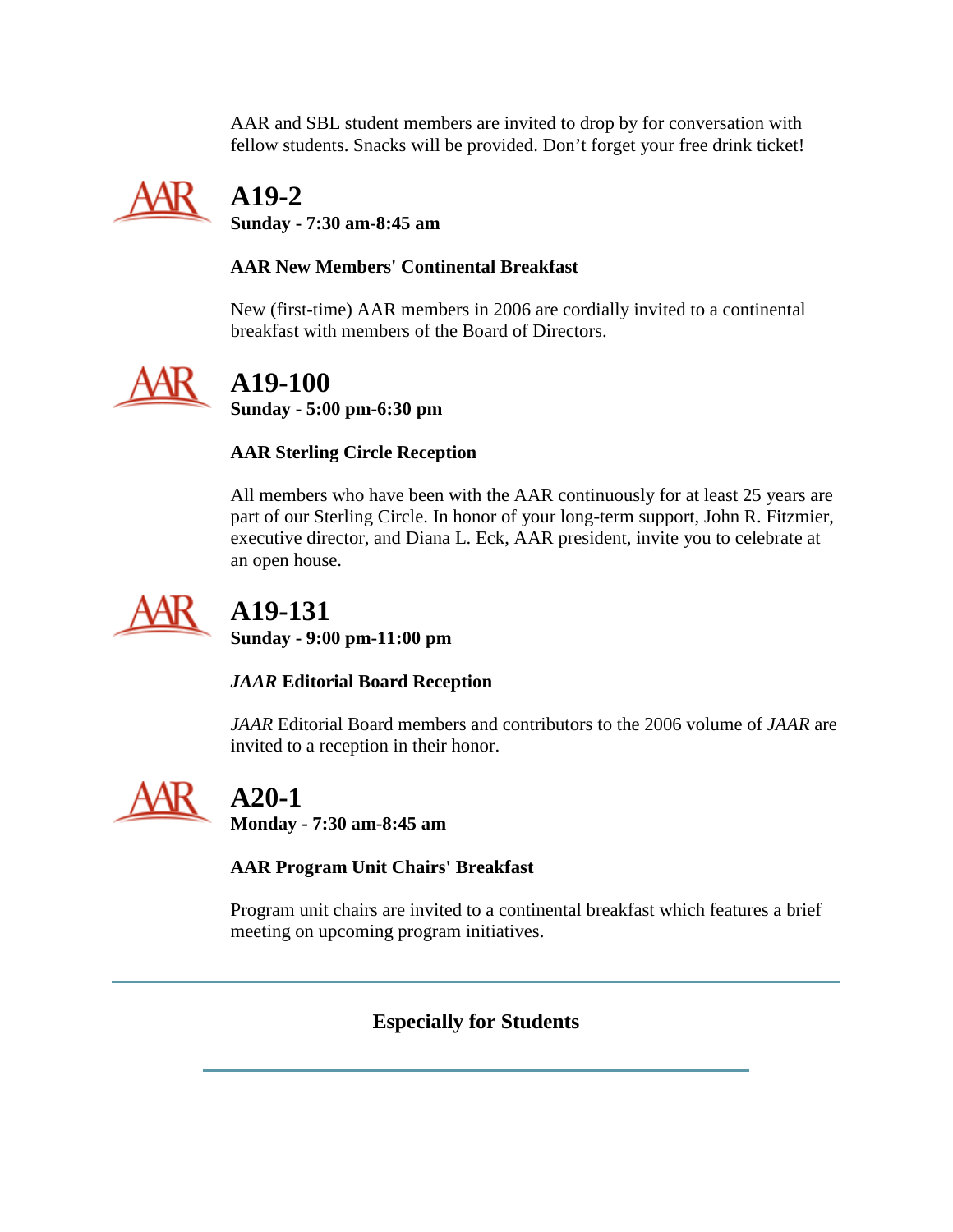

 **A18-5 Saturday - 7:45 am-9:00 am**

### **Student Liaison Group Annual Business Meeting**

Appointed and elected Student Liaison Group members will gather to discuss business.



## **A18-7**

**Saturday - 9:00 am-11:30 am**

### **Special Topics Forum**

Theme: *A Behind-the-Scenes Look at the On-Campus Interview*

Sponsored by the Graduate Student Committee

So you finally get that coveted on-campus interview—now what? Come hear advice from seasoned interviewers on what they are looking for (and what they are not). This is an invaluable behind-the-scenes look to help doctoral students in religion conquer the process of interviewing for a professorship on campus.



# **A18-35**

**Saturday - 11:45 am-1:00 pm**

### **Special Topics Forum**

Theme: *ATLA Career Alternatives Luncheon for Doctoral Students in Religion and Theology*

Sponsored by the Graduate Student Committee and American Theological Library Association

Doctoral students in religion and theology often find creative and rewarding alternatives to being a professor. If you are a doctoral student, please RSVP online at www.aarweb.org/annualmeet/2006/RSVP/ATLA by noon on Wednesday, November 15 to attend this informative session about career alternatives in religion and theology.



# **A18-79**

**Saturday - 1:00 pm-3:30 pm**

**Rethinking the Field Consultation**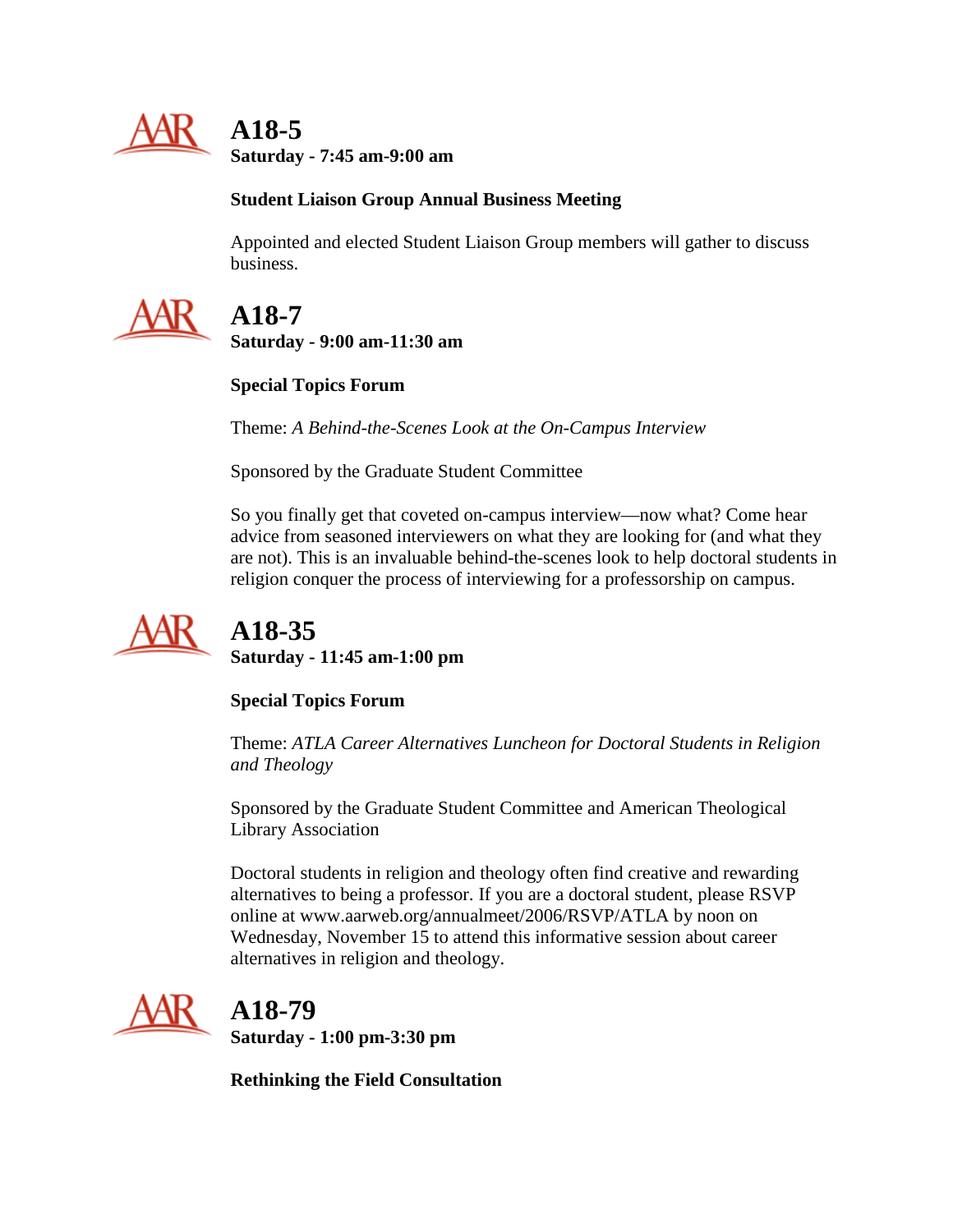Theme: *Part I: The Future of "Religion and Ecology" and "Ecotheology"; Part II: The Role of Liberal Theology in the Discipline*

In considering "ecotheology" and "religion and ecology," some question the value in the creation of a new field, arguing that scholars should focus more on "greening" extant fields of study. Furthermore, there seems to be a growing gap between the methodology of "religion and ecology" and "ecotheology." Finally, as pioneering theologians begin to retire, their positions are not being filled with scholars in either area. Given these challenges, this panel will focus on the future of "religion and ecology" and "ecotheology" as fields of inquiry within the study of religion.

### Panel: *Part II: The Role of Liberal Theology in the Discipline*

Liberal theology has been chastised for its refusal to embrace traditional doctrine, its reliance on experiential inquiry, and its supposed tendency towards relativism. A battle for authenticity and recognition continues, and this panel will address the concerns of those considering work in the field.



## **A18-101 Saturday - 4:00 pm-6:30 pm**

### **Special Topics Forum**

Theme: *Student Liaison Group Decennial Celebration*

Sponsored by the Graduate Student Committee and Student Liaison Group

In the 1970s, the Board of Directors created the position of Student Director, a voting member of the Board. In 1996, the Student Liaison Group was established, directly linking the AAR with the doctoral programs of individual institutions in religion. In 2006, the Board established the Graduate Student Committee as a Standing Committee. These measures formalizing student members' roles in the Academy recognize the need for prominent student voices and the benefit of an institutional memory in serving the graduate students who comprise 30 percent of all AAR members and who are our hope for the Academy's future. This session explores the history of AAR student involvement and its continuing progress. It will be followed immediately by a reception celebrating the 10-year anniversary of the Student Liaison Group and the newly established Graduate Student Committee. Former Student Directors and past and current Student Liaisons are especially encouraged to attend.



## **A18-139**

**Saturday - 10:00 pm-12:00 am**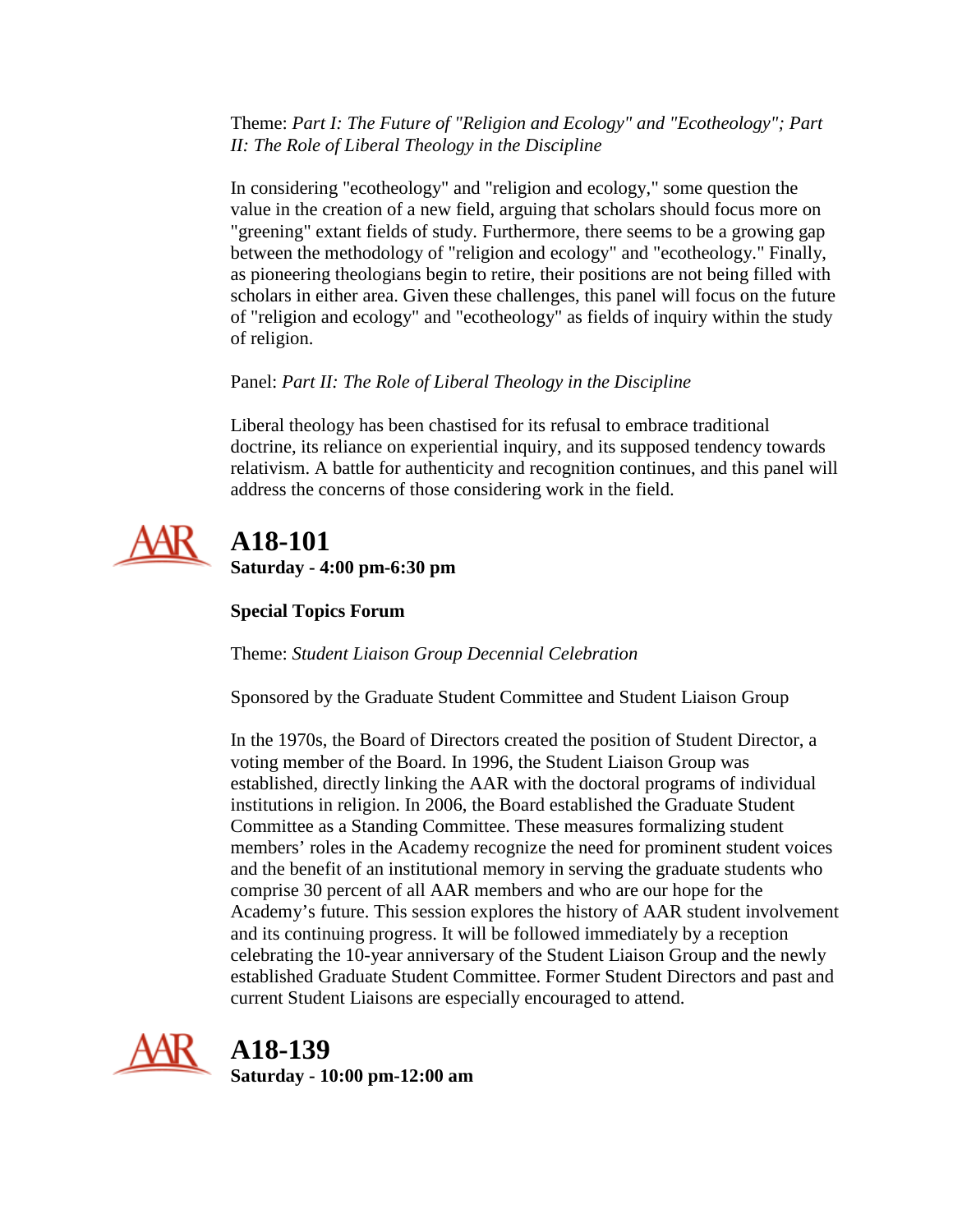#### **Student Members' Reception**

AAR and SBL student members are invited to drop by for conversation with fellow students. Snacks will be provided. Don't forget your free drink ticket!



 **A19-40 Sunday - 11:45 am-1:00 pm**

### **Special Topics Forum**

Theme: *Wabash Student-Teacher Luncheon*

Sponsored by the Graduate Student Committee and the Wabash Center for Teaching and Learning

The Wabash Center for Teaching and Learning and AAR Graduate Student Committee cordially invite AAR and SBL doctoral student members to this lunch gathering with experienced faculty mentors to share conversation about teaching. This luncheon is aimed at doctoral students nearing the end of their studies who have some experience in teaching. It is an opportunity to meet with mentor-teachers to discuss teaching experiences. If you are a student member with some experience in teaching and have not attended this luncheon in the past, please RSVP online at www.aarweb.org/annualmeet/2006/RSVP/Wabash/ by noon on Wednesday, November 15 to attend. Do not RSVP unless you are planning to attend, as space is limited to the first 75 doctoral students who register.



# **A20-40**

**Monday - 9:00 am-11:30 am**

### **Special Topics Forum**

Theme: *Capitol Hill Advocacy Orientation and Capitol Hill Visit*

Tell Congress: teaching about and researching religion matters. Unless sufficient numbers of scholars show their support for increased federal funding of religious studies, Congress is unlikely—through agencies like the National Endowment for the Humanities—to provide sufficient funding. Interested AAR and SBL members who are US citizens will go in small delegations to Capitol Hill and meet briefly with the staff of their members of Congress to encourage federal funding. Scholars who have participated in such meetings in the past invariably find them worthwhile—an insightful experience into the nature of the democratic process as well as an opportunity to influence their federal representatives about a cause they believe in. Preregistration by September 30 and orientation at the Annual Meeting are mandatory. To register or find out more, contact Susan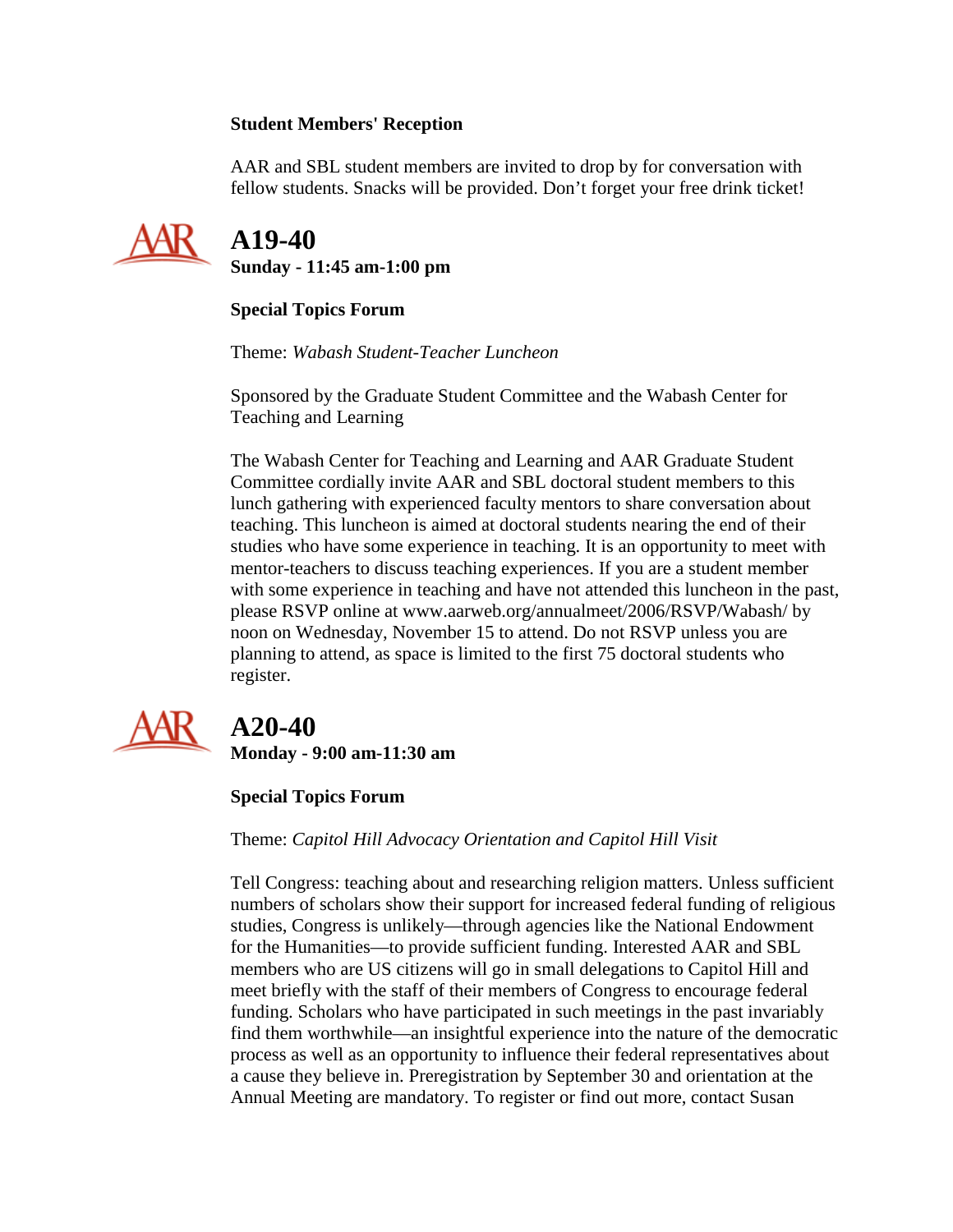Snider at [ssnider@aarweb.org](mailto:ssnider@aarweb.org) or go to http://www.aarweb.org/annualmeet/2006/advocacy.

### **Wildcard Sessions**

<span id="page-40-0"></span>

# **A19-42**

**Sunday - 9:00 am-11:30 am**

### **Wildcard Session**

Theme: *Critical Reflections on Cornel West's* Democracy Matters

In the sequel to his groundbreaking work *Race Matters*, Cornel West makes a bold and critical analysis of the state of democracy in our times. The panel brings together philosopher of religion and religious ethicist Jeffrey Stout, political theorist Romand Coles, and the scholar of Islam, gender, and race Amina Wadud to discuss West's text and his call for a renewed commitment to projects of radical democracy.



## **A19-51 Sunday - 1:00 pm-2:30 pm**

**Wildcard Session**

Theme: *A Korean Shamanic Ritual for Healing the Comfort Women*

In order to fully present the significance of *A Korean Shamanic Ritual for Healing the Comfort Women,* by the Association for Preservation of Hwanghado Shamanic Ritual of South Korea, and to deeply engage with spiritual activism for social justice and spiritual liberation, and to explore the healing power further that lies in the vast realm of shamanism, the presenters have formed a panel. Our panel offers a unique opportunity for those who are interested in the healing power of shamanic rituals for individual and for communal healing as well. Our panel presentation is made up of five parts, including actual ritual.



## **A19-52 Sunday - 1:00 pm-2:30 pm**

**Wildcard Session**

Theme: *Publishing with a Denominational (Church-Owned) Press: Possibilities*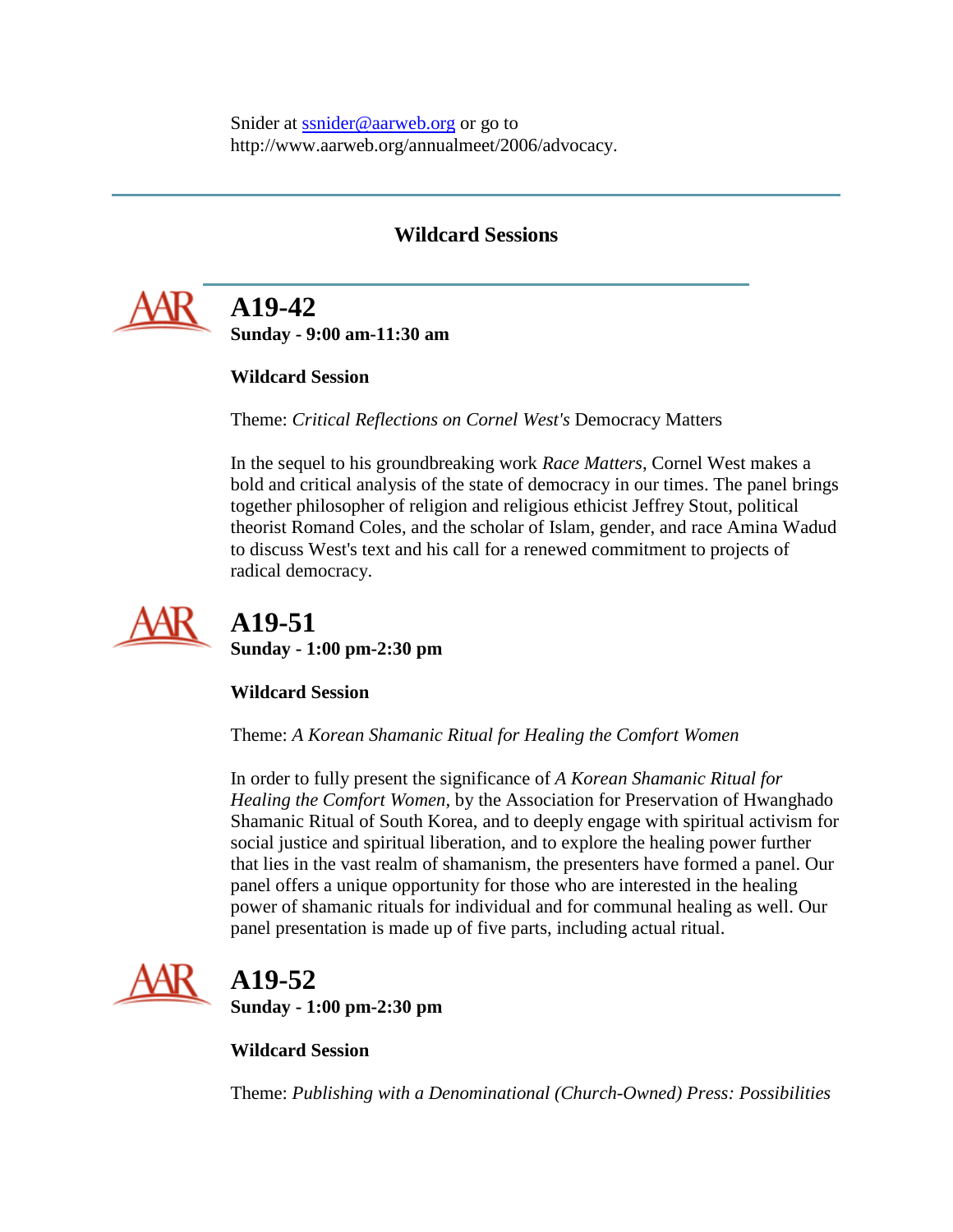#### *and Realities*

Nearly every sub-discipline of theological inquiry shares interests with a denomination (church-owned) press, yet many academic authors do not take advantage of this extensive network. This session will explore the possibilities and realities of publishing for these church-owned publishers. A panel of veteran editors and marketing specialists share the trade secrets that will make authors reconsider their choice of other academic and popular options. Some denominational publishers, for example, can distribute content to hundreds of thousands of readers. This session will explain what type of royalties one can expect; the boundaries (or freedom) of mission-based publishing, marketing strategies, international trade, the editorial process, and many other things that authors need to know about the great potential of denominational publishers.



## **A19-53**

**Sunday - 1:00 pm-2:30 pm**

#### **Wildcard Session**

Theme: *Three Western Perspectives on the Re-valuation of Sacred Space: Wyoming, Kansas, and Colorado*

These papers study contemporary Western re-imaginings of sacred relationships between humans and their bio-regions. The first contrasts the land art of indigenous people from Wyoming to the pie-charts of the current energy boom, arguing that American souls, as described by W. E. B. Du Bois, can be critically discussed through such contrasts. The second paper studies the ecological philosophy of the Land Institute of Kansas and brings Pure Land Buddhism to bear as a related philosophy, arguing that the goals of diverse and sustainable grasslands suggest land as numinous space, linking agricultural and spiritual topography. The final paper studies a pastoral letter from a group of Catholic bishops to their bioregion and the work of the Colorado Food and Agriculture Policy Council to illustrate an alternative estimation of sacred space is emerging that addresses the reclamation of blighted landscapes and the resacralization of agricultural lands that serve urban populations.

#### **The Souls of Wyoming**

Mary Keller, University of Wyoming

"The Souls of Wyoming," raises the epistemological and ontological significance of mapmaking, drawing from contemporary theory in the history of cartography (J.B. Harley), geography (Yi-Fu Tuan) and the history or religions. Based on Charles Long's argument that religion is best understood as an orientation that gives meaning to the ultimate significance of one's place in the world, the paper compares Native American rock art and the Medicine Wheel to contemporary maps of coalbed methane production. Each cultural "map" is read following W.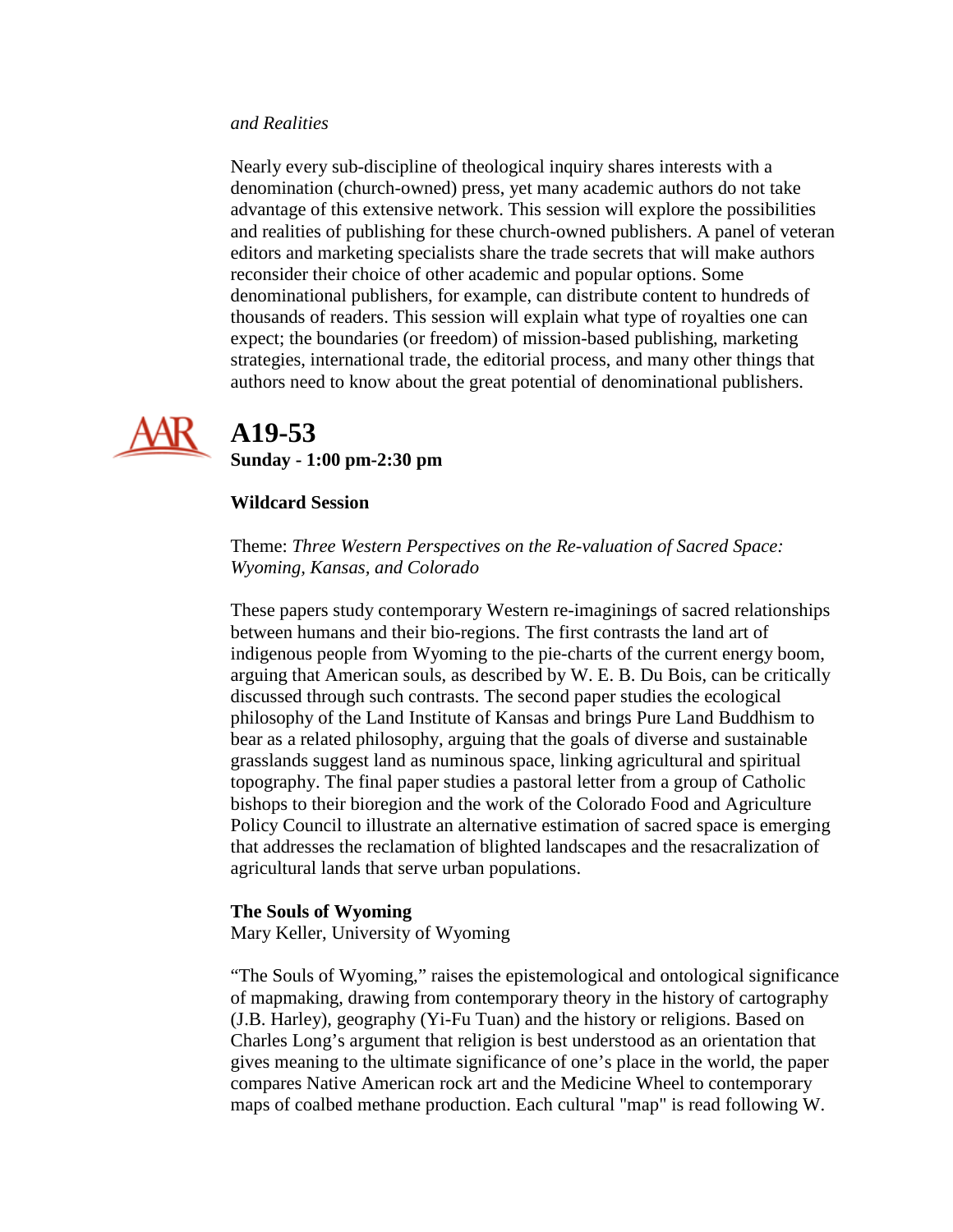E. B. Du Bois's phenomenological exploration of the American soul. The paper argues that the term soul can be employed as a rubric (complete with its resonances regarding the red buttes of Wyoming, the "red" skin of Native Americans, and the blood shed in the conquest of Native Americans) for comparing the significance of the human in relation to the land as found in these maps. That is, maps give evidence of the mapmaker's valuation of their relationship to the land, their ultimate significance with respect to the land. Thus, "The Souls of Wyoming" reads humans as religious in their needs and desires to orient themselves and figure out their ultimate significance through the representational schemes of maps, read broadly from Medicine Wheels and rock art to contemporary pie charts of state economic production.

#### **Pure Land/Good Earth: Buddhism, the Land Institute, and Care of Spiritual Space**

Philip Meckley, Kansas Wesleyan University

"Pure Land/Good Earth: Buddhism, the Land Institute, and Care of Spiritual Space," will look at the ecological philosophy of the Land Institute in Salina, Kansas with reference to Pure Land Buddhism. The stated purpose of the Land Institute is to develop and promote an agricultural system to maintain the ecological stability of the prairie, and to produce a sustainable crop yield through the use of perennial grains and legumes. Hence, the Land Institute develops agronomic technologies to wean farmers from reliance upon fossil fuel intensive agricultural methods. Pure Land Buddhism, for its part, makes the claim that bodhisattvas established celestial paradises for those seeking nirvana. Human flourishing in an enduring future is possible, according to this branch of Buddhism, only in a situation of sustained meditation characterized by purity. This view of human topography rests upon the bases of enlightenment, renewal, and continuity with the past. It is the contention of this paper that the philosophical underpinnings of the Land Institute bear much in common with traditional Buddhist ecological ethics. Even more, this paper argues that the ecological philosophy underlying the Institute's stated aims is fundamentally based upon an idea of the land as numinous space, and draws a close connection between geographical and spiritual topography. In this regard, "Pure Land/Good Earth" illuminates some of the basic features of Pure Land Buddhism, in order to demonstrate the similarities of Buddhist views with the aims of the Land Institute. In particular, this paper aligns the functional spaces of both Pure Land Buddhism and the Land Institute through the conjunction of geography and human spirituality.

#### **"Living Waters" and "Forest Cathedrals": Practices to Re-sacralize "Ordinary" Land**

Celeste J. Rossmiller, Regis University, Denver

"'Living Waters' and 'Forest Cathedrals:' Practices to Re-Sacralize 'Ordinary' Land," posits that in many instances, the notion of "sacred space" is associated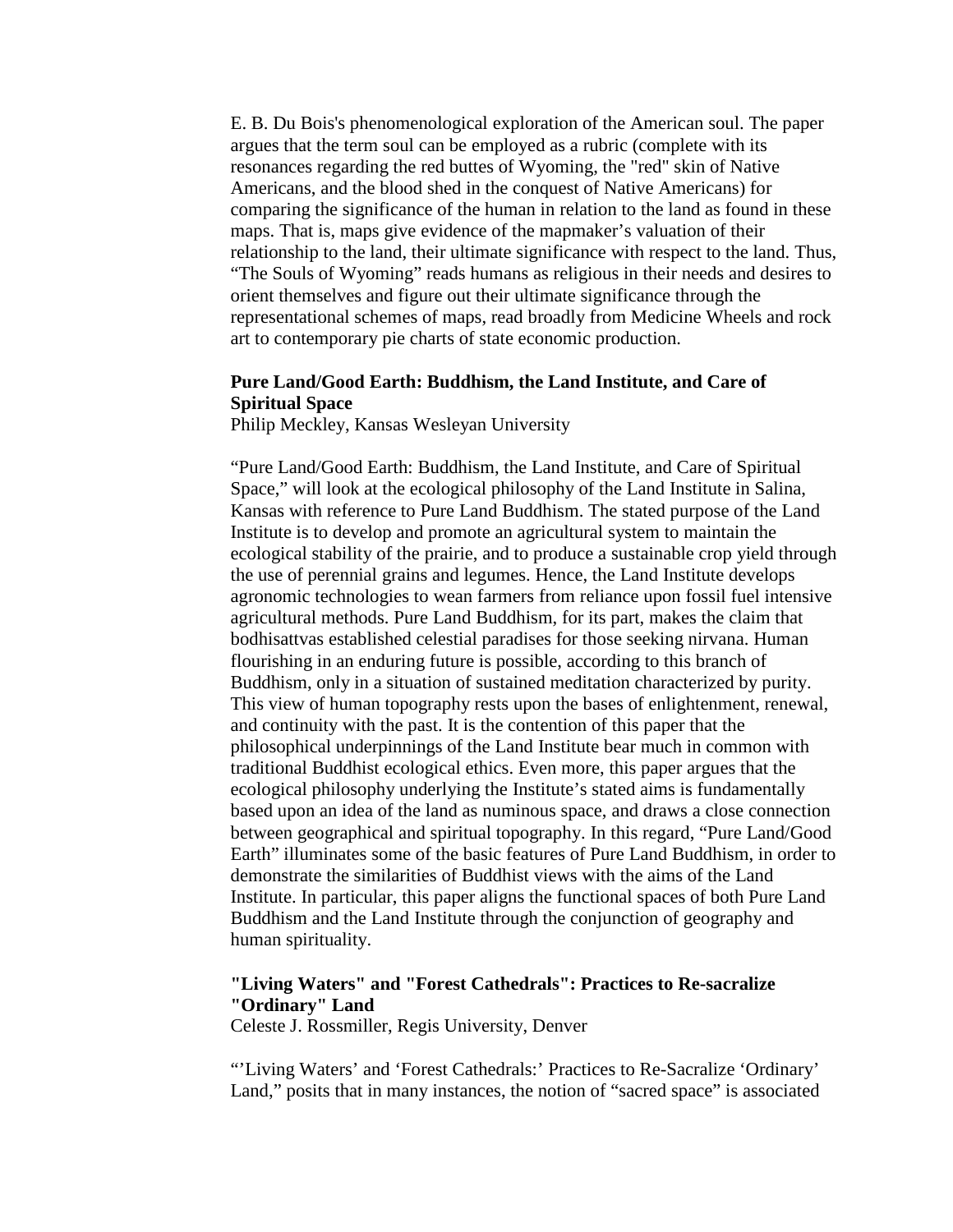with settings such as the National Cathedral or the Lincoln Memorial. Indeed, British theologian John Inge's A Christian Theology of Place focuses on the great cathedrals of England as pilgrimage sites that anchor and invite experience of the divine. Other categories of sacred spaces, it could be argued, are our socalled "wilderness" areas and national parks. These places fulfill Mircea Eliade's definition of "sacred" as that which is set apart by societies for the purpose of human renewal and sustenance. Millions and more make pilgrimages annually to these "shrines" of nature—to the point of overburdening their ecosystems. However, an alternative estimation of sacred space and place is emerging both around blighted landscapes that call out for reclamation and agricultural lands that serve urban populations. These latter sacred places are evoked in a bioregional pastoral letter by a local group of U.S. Catholic bishops and in the workings of the incipient Colorado Food and Agriculture Policy Council (CoFAPC)—a coalition of secular organizations gathered to promote local food practices that are healthy for both land and all its denizens. This paper traverses a pastoral document from one religious community as a prime example of combining religious and theological categories with praxes for the purpose of resacralizing and rejuvenating the land and its multiple communities. It then points out lacunae in the pastoral's theological thinking, and supplies the alternative theological image of perichoresis to replace a more transcendent interpretation of divine and humans with one full of mutuality, diversity, and community. Next, "Living Waters and Forest Cathedrals" outlines a "Eucharistic lifestyle" emerging from a perichoretic worldview to enrich the transformational praxis sought by the bishops. That is, based on a religious "table practice" characterized by the free gift of life, now shared communally, Christian communities come to adopt lifestyles based on serving the diversity of life in their human and landbased communities. Thus, in conclusion, the paper applies this thinking to local church involvement in the workings of CoFAPC.



# **A19-76**

**Sunday - 3:00 pm-4:30 pm**

### **Wildcard Session**

Theme: *Religion and Abuse: Proclamation, Disclosure, and "Hearing to Speech"*

This panel will discuss three dimensions of breaking the silence surrounding experiences of physical and sexual violence. Surveys tell us that one in three girls and one in seven boys will experience sexual abuse by the time they are eighteen years of age. We also know that the cycle of abuse relies heavily on the victims silence. Breaking silence about one's experience of abuse is a daunting task shrouded in fear and shame. The panel will discuss the roles of proclamation from the lectern and pulpit regarding abuses of power, disclosure of abuse from survivors of abuse, and the ability and responsibility of the religious community to "hear into speech."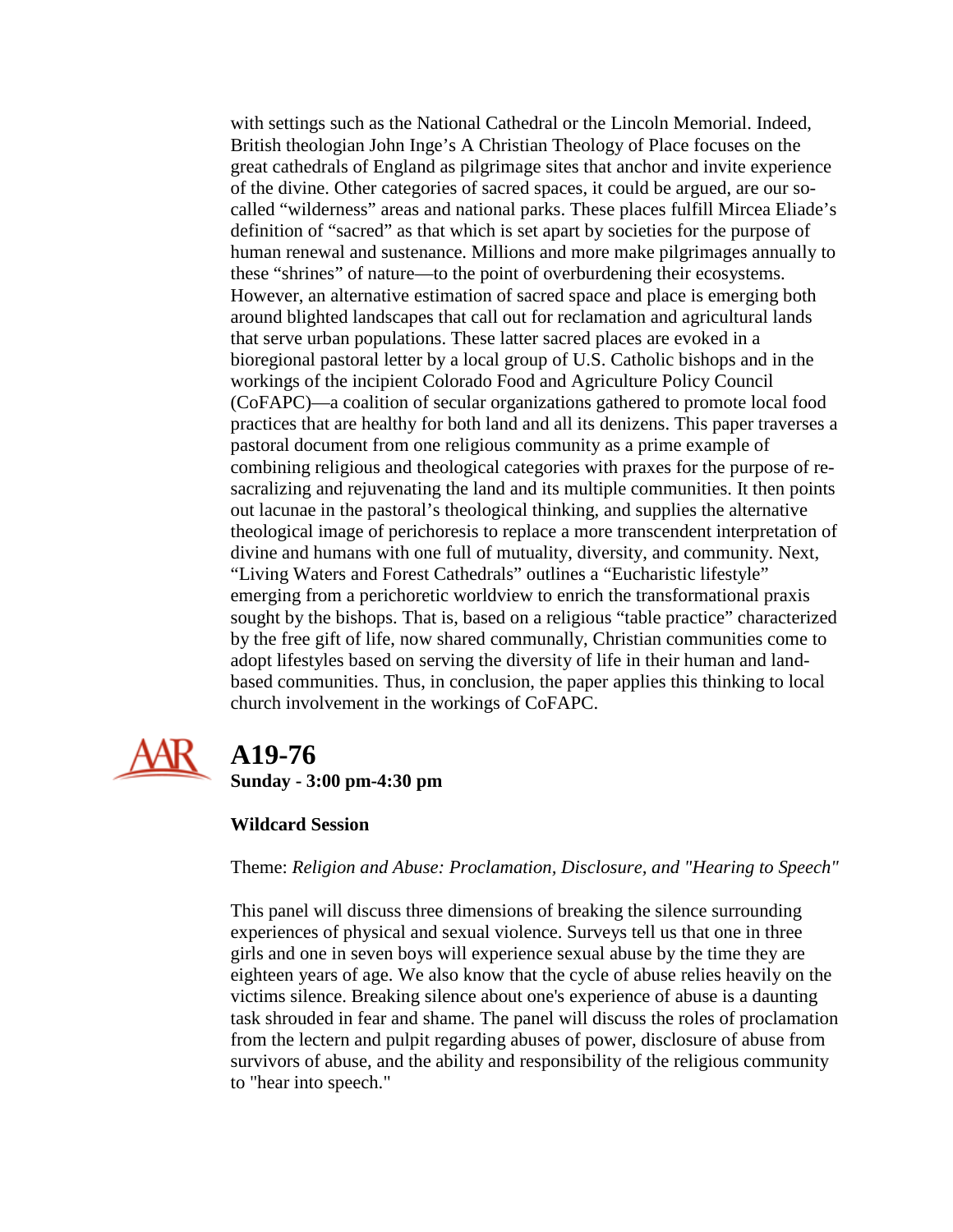

#### **Wildcard Session**

Theme: *Educational Strategies to Develop Clergy Leadership of Congregations for Justice Engagement in the Public Square*

A panel of seminary executives, faculty and resource persons will lead a discussion of a draft gramt proposal to invite seminaries to develop pilot projects in the arts of leadership in public engagement and the focused, intentional formation of congregations with a character and passion for doing justice in effective ways. Participants may request the proposal in advance of the session.



## **A19-79 Sunday - 3:00 pm-4:30 pm**

#### **Wildcard Session**

#### Theme: *Epistemic Violence in the Study of Religion*

Religious studies is increasingly a field that aims to address concerns of oppression, include voices of those who have been silenced, and embrace difference. As part of this development, questions arise concerning how the practice of religious studies is embedded in the perpetration of patriarchal and colonial violence. The panel addresses this issue of epistemic violence in the study of religion from the perspectives of methodology, systematic feminist theology, and Christian ethics. How can the conceptual language of religious studies acknowledge the field's origin in colonial violence? How is feminist theology situated between rejecting and continuing the epistemic violence of a patriarchal discipline? And how can traditional claims to Christian nonviolence be negotiated given the realities of structural violence? Constructively, the panel will open new ways for the study of religion to proceed responsibly in the face of the entrenched realities of patriarchal and colonial violence.

#### **"Modern Religion" as Negotiation of Violence: Accounting for and Subverting the Epistemic Violence of the Category of Religion** Ludger Viefhues, Yale University

Critically examining recent scholarship on epistemic violence and the modern category of "religion" (Fitzgerald, Masuzawa), I propose understanding the discursive formation of "modern religion as a field of negotiation of metropolitan and anti-metropolitan violence. The paper thus theorizes epistemic violence and religion in a way that avoids the fruitless alternative of either resisting or embracing "modern religion." I will argue secondly that these negotiations of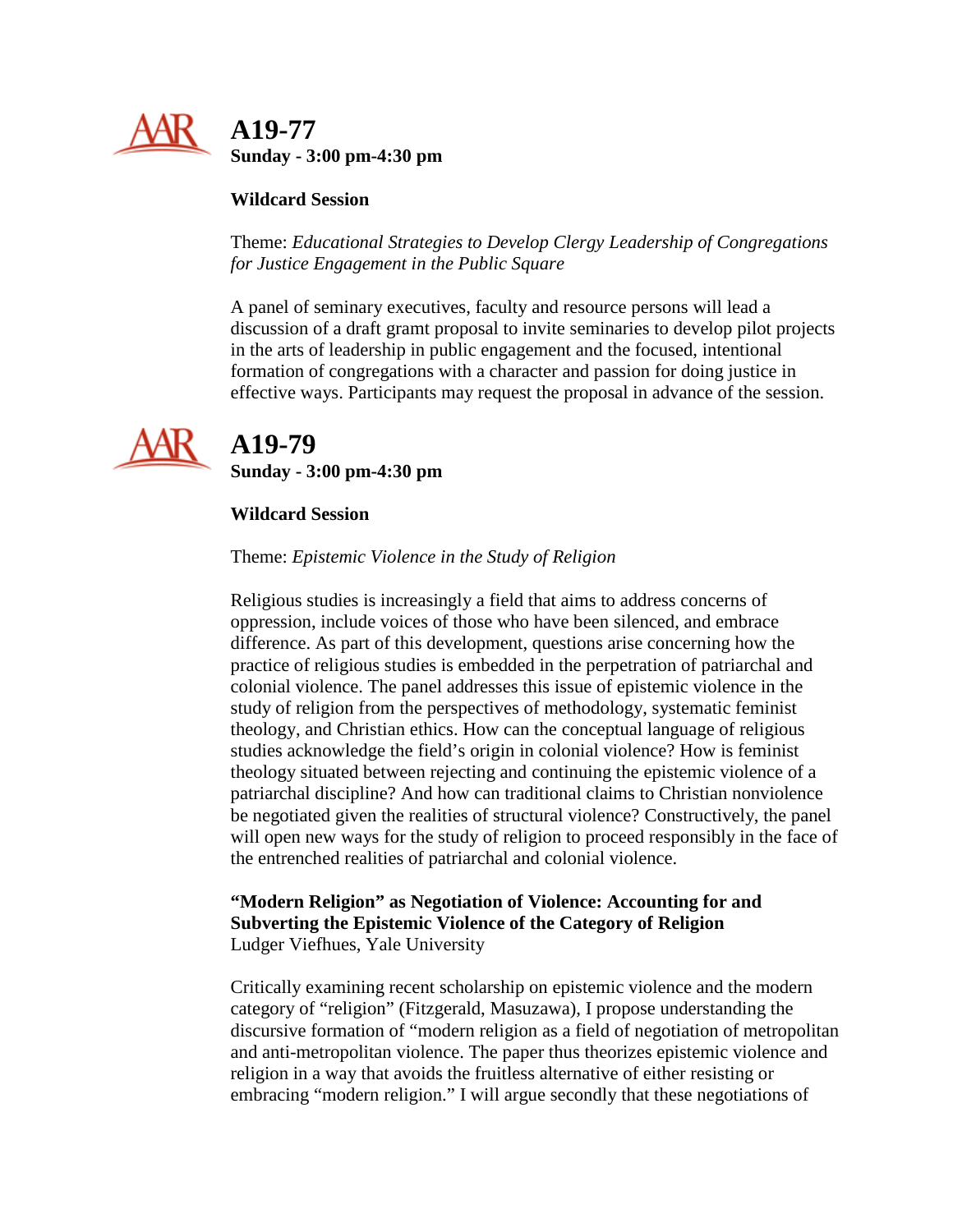violence through and in modern religion are characterized by a dialectic between "authentic" and "universal" claims of identity. In academic and other contexts where these strategies of identity are subverted or challenged, we find consequently the emergence of alternate modulations of modern religion and in them alternate negotiations of epistemic violence.

#### **Feminist Systematic Theology as Epistemic Violence, or, In Praise of Girlfights**

Shannon Craigo-Snell, Yale University

This presentation combines Spivak's description of "epistemic violence" with Irigaray's feminist critique of Western epistemology. While Spivak implicates intellectuals in the silencing of the subaltern, Irigaray charts the processes by which education silences women and erases otherness. This raises questions: Are feminist systematic theologians committing epistemic violence against the women whose experiences they draw upon? Have their ways of knowing been so formed that they can neither hear women nor speak as women?

I argue that feminist systematic theology commits epistemic violence in two ways. First, against women, by interpreting the experiences of women through lenses formed in the traditions of men. Second, against the oppressive traditions they inhabit. Two specific, related forms of this epistemic violence of resistance are concrete practices of inclusion and arguments among women. In such arguments, women embody a communal performance of multiple knowing and enact an alternative epistemology, speaking both as and to women.

#### **Multiple Violences and the Possiblity of a Peaceful Self**

Cynthia Hess, St. Mary's College of Maryland

This paper argues that academic discussions about systemic and epistemic violence challenge traditional Christian understandings of nonviolence by exposing the complex ways in which human beings are embedded in the world's violence. First, accounts of systemic and epistemic violence reveal that it is extremely difficult to disentangle oneself from the various social structures that enact economic, cultural, military, and political violence. Second, they indicate that because we are socially constructed in a violent world, violence has become integral to our selves, forming us as sites as well as agents of violence. Finally, some scholars argue that social justice itself can be a form of epistemic violence as it attempts to deconstruct oppressive structures and ways of perceiving the world. In light of all this, the paper calls for a reconsideration of traditional Christian claims about nonviolence and more nuanced discourse on ethical forms of violence.



 **A19-80 Sunday - 3:00 pm-4:30 pm**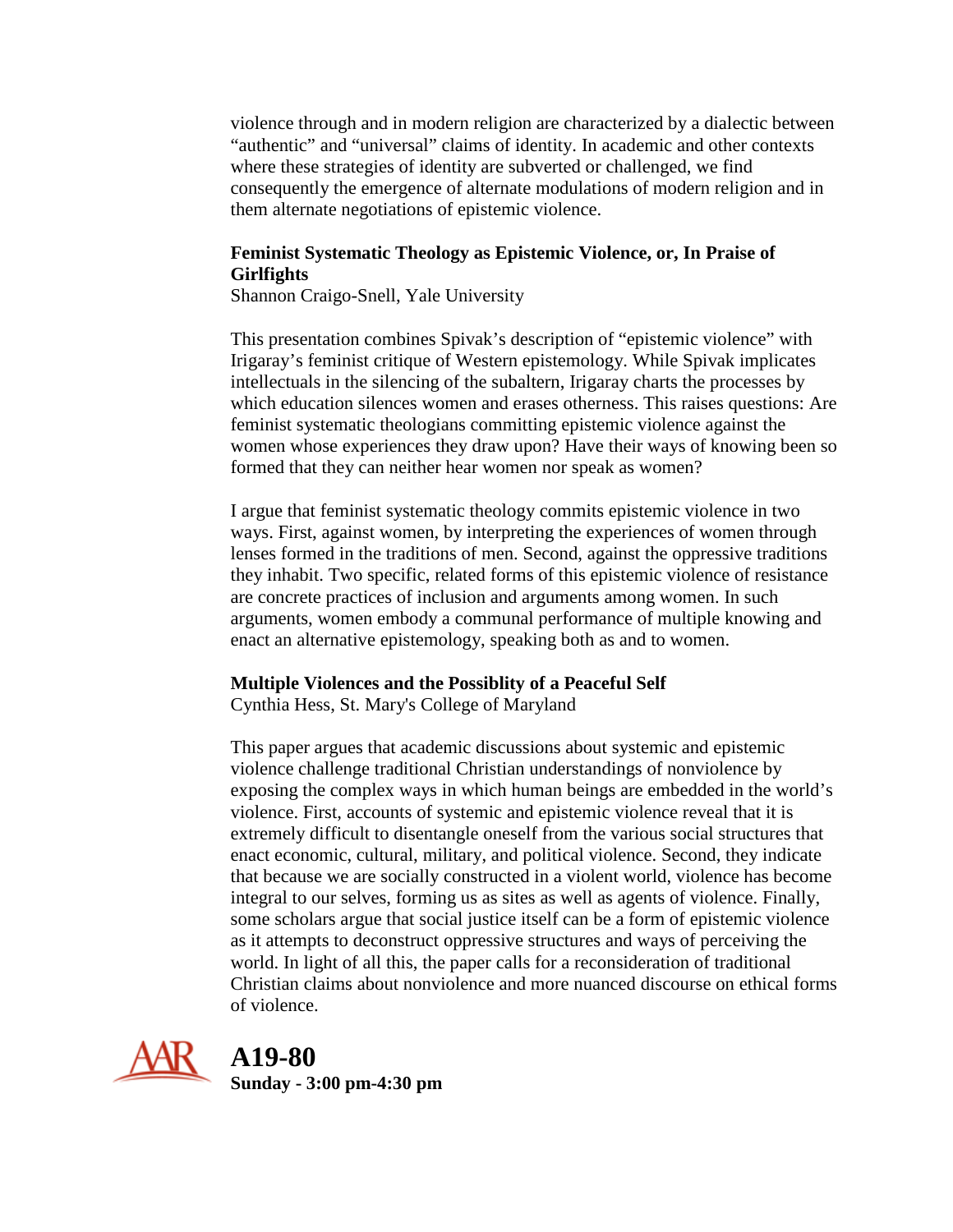#### **Wildcard Session**

Theme: *Pedagogy and Theology: Crossing the Multifaith Divide Toward Access and Inclusion*

In what ways can clergy be supported pedagogically and theologically in enacting access, equity, and inclusion within? This panel presentation will discuss how Auburn Theological Seminary, Teachers College at Columbia University, and City University of New York came together to enact shared values of social justice, equity, care, community, and education using the question of disability and faith. Our challenge was how to communicate and collaborate across pedagogical and theological lines. The issues considered include: spaces/places for engagement, the process enactment, implications for practice, and relevance for the lives of marginalized constituents. As the initiative continues we will explore how we can create a pedagogy and theology of access and inclusion and thereby aid our communities in serving all members with dignity and respect.



## **A19-104 Sunday - 5:00 pm-6:30 pm**

### **Wildcard Session**

Theme: *Economic Dimensions of Religion and Religious Dimensions of Economics: A Dialogue*

Rational choice modeling of religious behavior and religious institutions has made a substantial impact in recent years in economics, and been controversial among sociologists of religion. Rational choice analyses have covered religious participation, religious competition and market structure, incentives within religious institutions, and spiritual capital; even traditional theological topics as religious knowledge, free will and analysis of divine–human salvation contracts. Despite an obvious intersection with the interests of religion scholars, there has been little contact between scholars in the different disciplines. The aims of the session are to encourage dialogue and constructive critique between economists and religion scholars, to benefit scholars in both disciplines, and to explore the possibility of a new AAR group.



# **A19-105**

**Sunday - 5:00 pm-6:30 pm**

**Wildcard Session**

Theme: *The Role of Secular Viewpoints in Scriptural Studies: Past, Present, and*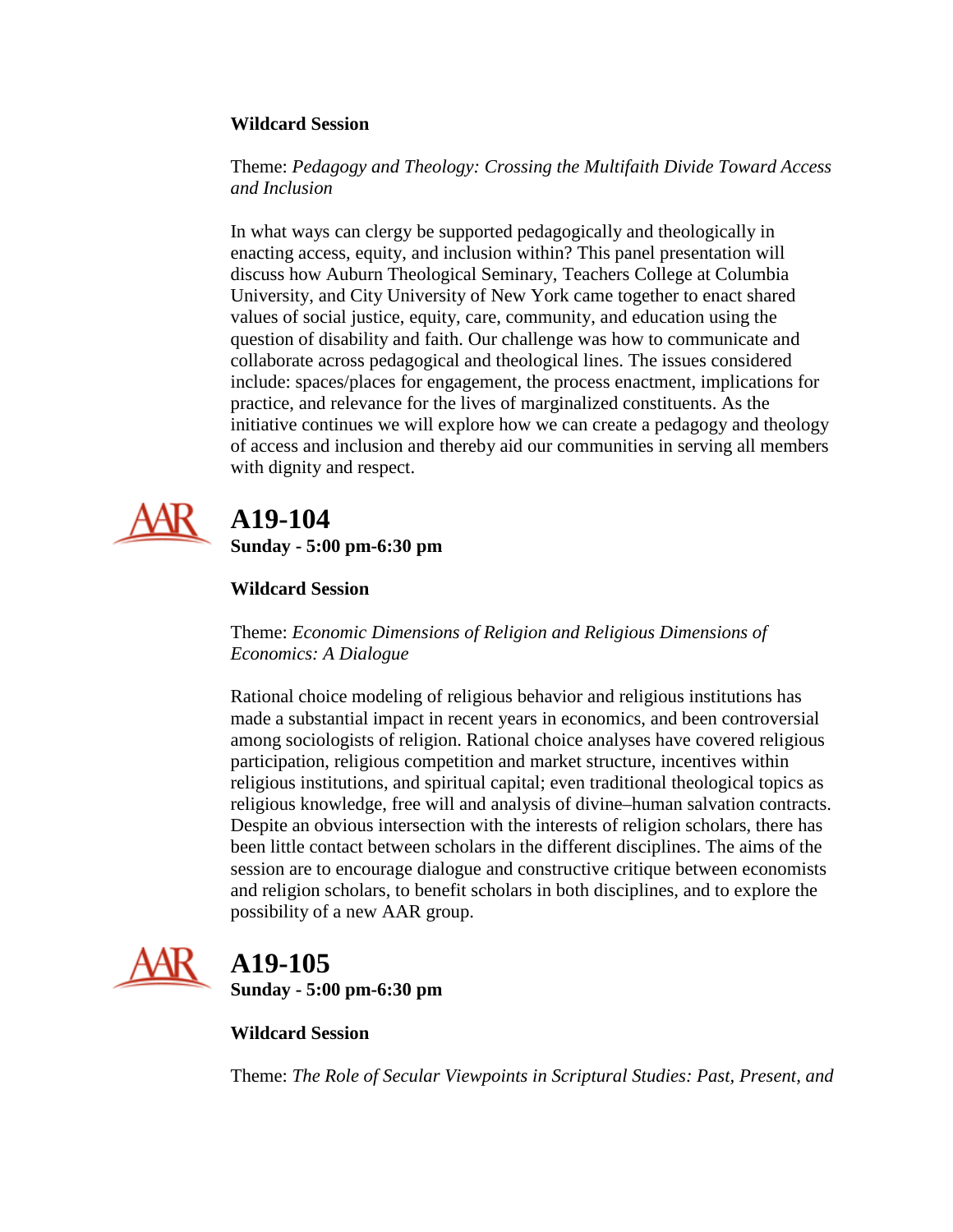#### *Future*

#### **Secular Criticism, the AAR, and the SBL**

Jacques Berlinerblau, Georgetown University

I make two assumptions. First, that the two major scholarly organizations devoted to the study of Scripture and Religion, the Society of Biblical Literature and the American Academy of Religion have excluded non-theist perspectives in their scholarly discourses and practices. Second, that this exclusion has had fairly catastrophic effects for the academic study of religion, and by extension these societies themselves. Starting with a definition of "secular criticism,' I examine how a-religious and irreligious forms of criticism can find no institutional place within scholarly societies that imagine themselves to be, ironically, bastions of secular reason. I then discuss the marginalization of religious studies within the larger university framework of the humanities and the social sciences. This marginalization, it is argued, is partly attributable to the misgivings that the mainstream (and stridently <sup>3</sup>secular<sup>2</sup>) Academy has about their pious colleagues in the fields that study religion.

#### **What Difference Does Q Make? or Excavating Q Studies**

A. J. Droge, University of Toronto

The hypothetical document 'Q' has come to play an increasingly central role in the (re)construction of Christian origins. The advocates of a traditional description of Christian origins - the synoptic gospels, Paul's letters, and Acts are now waging a counter-offensive against a (re)description that runs along the non- (or semi-) canonical trajectory of Q, the Gospel of Thomas, the Didache, the Gospel of Matthew, and James. 'Q studies' reveal the ideological investments of scholars on both sides of the fight. The paper will try to identify what the stakes are in this disciplinary crisis. What might appear at first sight to be a While "Q" might seem to be a critical/secular alternative, it is still very much in thrall to the theological/religionist perspectives of its more conservative adversaries. What might a rigorously 'secular' perspective on 'Christian origins' be?

#### **Translation as Manipulation: A Secular Perspective**

Hector Avalos, Iowa State University

Translation theory has increasingly emphasized the use of translation as a tool of power. This paper explores the ways in which translations are used to maintain the value and relevance of biblical texts in modern contexts. The paper contends that the relevance of biblical texts is particularly maintained by attempting to hide or to mitigate the thought and culture of biblical authors because modern sensibilities would find such thoughts and culture objectionable. In particular, we explore how translation is used to mitigate anti-Judaism in the Christian scriptures, and misogyny and violence throughout the Jewish and Christian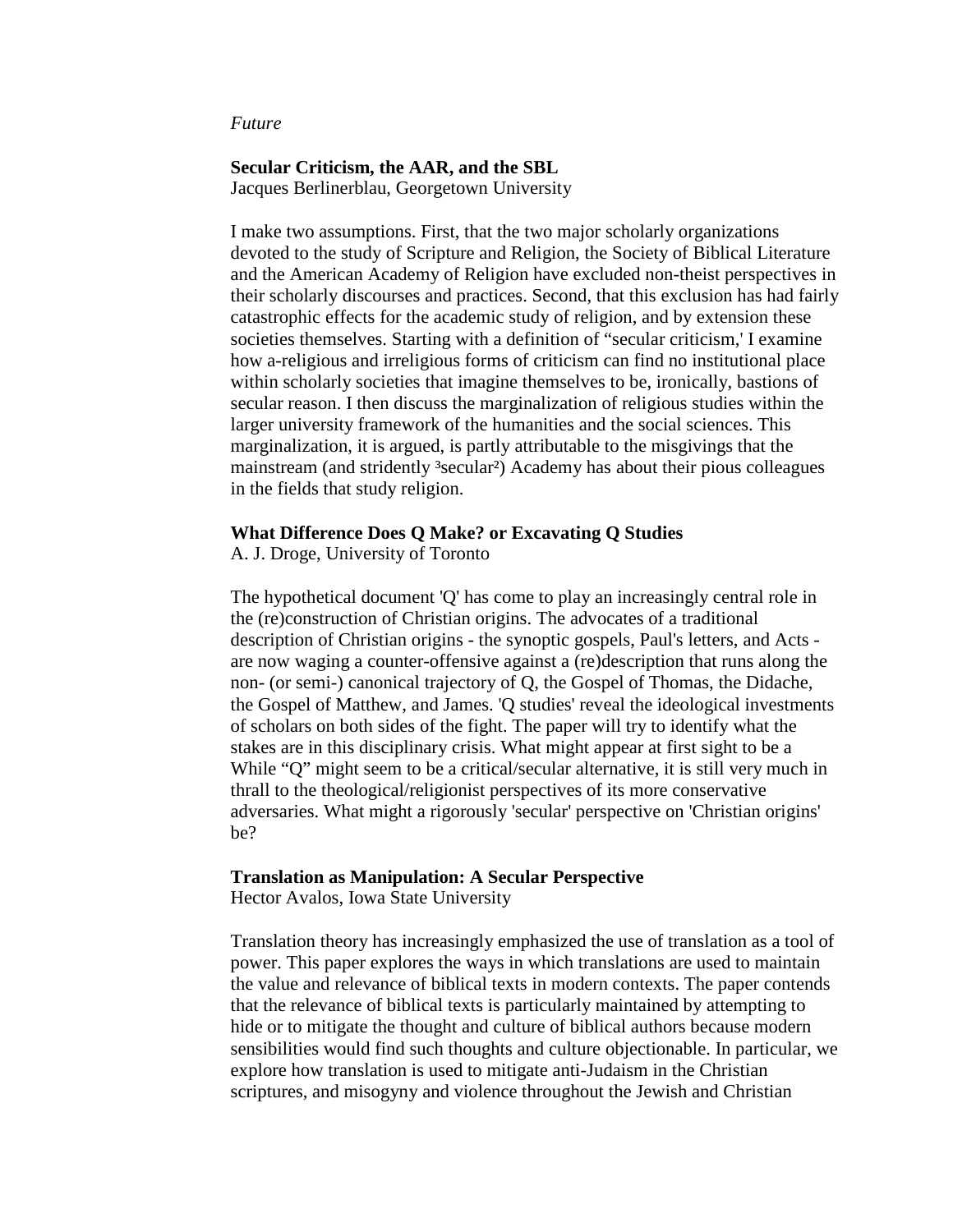canons. Publishers of biblical translations function to maintain or enhance the market share, particularly in religious communities, for their translations rather than to educate or expose the culture of biblical authors.

### **What Is Secular Criticism?**

James Crossley, University of Sheffield

The paper will begin with an overview of how secular perspectives have been excluded in the history of Christian origins and New Testament studies of the discipline and how this has not only led to the dominance of Christian perspectives (and therefore Christian results) but has also led to the neglect or exclusion of certain supposedly atheistic academic trends which were part of the mainstream in the humanities. I argue that there needs to be an increase in secular minded scholars within the discipline. Three areas are highlighted: 1. Historiography and the importance of asking the big "why" questions rather than what this or that person really said and meant or what this or that community looked like; 2. Theology and secular views of Christological development; 3. Politics. Questioning the validity of the relevance of New Testament texts by emphasizing the effectively alien to most scholars' faith commitments.



# **A20-4**

**Monday - 9:00 am-11:30 am**

### **Wildcard Session**

Theme: *Radical Life Extension: What Religions Have to Say*

Advances in medical sciences raise the possibility that biomedical technology could indefinitely extend healthy human life. The most optimistic predictions envision significant breakthroughs within two or three decades. If the science of "arrested aging" or "practical immortality," sometimes referred to with the more technical and operational term "engineered negligible senescence," were realized, it would have implications more radical than any other development in human history. The panel will open with a summary presentation by a scientist who is conversant with current scientific research. A panel of experts, from various religious traditions, will address how radical life extension, should it occur, might impact the religions. The panel may reflect on broader sociological, political, economic, psychological, and other implications, especially as they relate to religion.

### <span id="page-48-0"></span>**Library of Congress Forums**